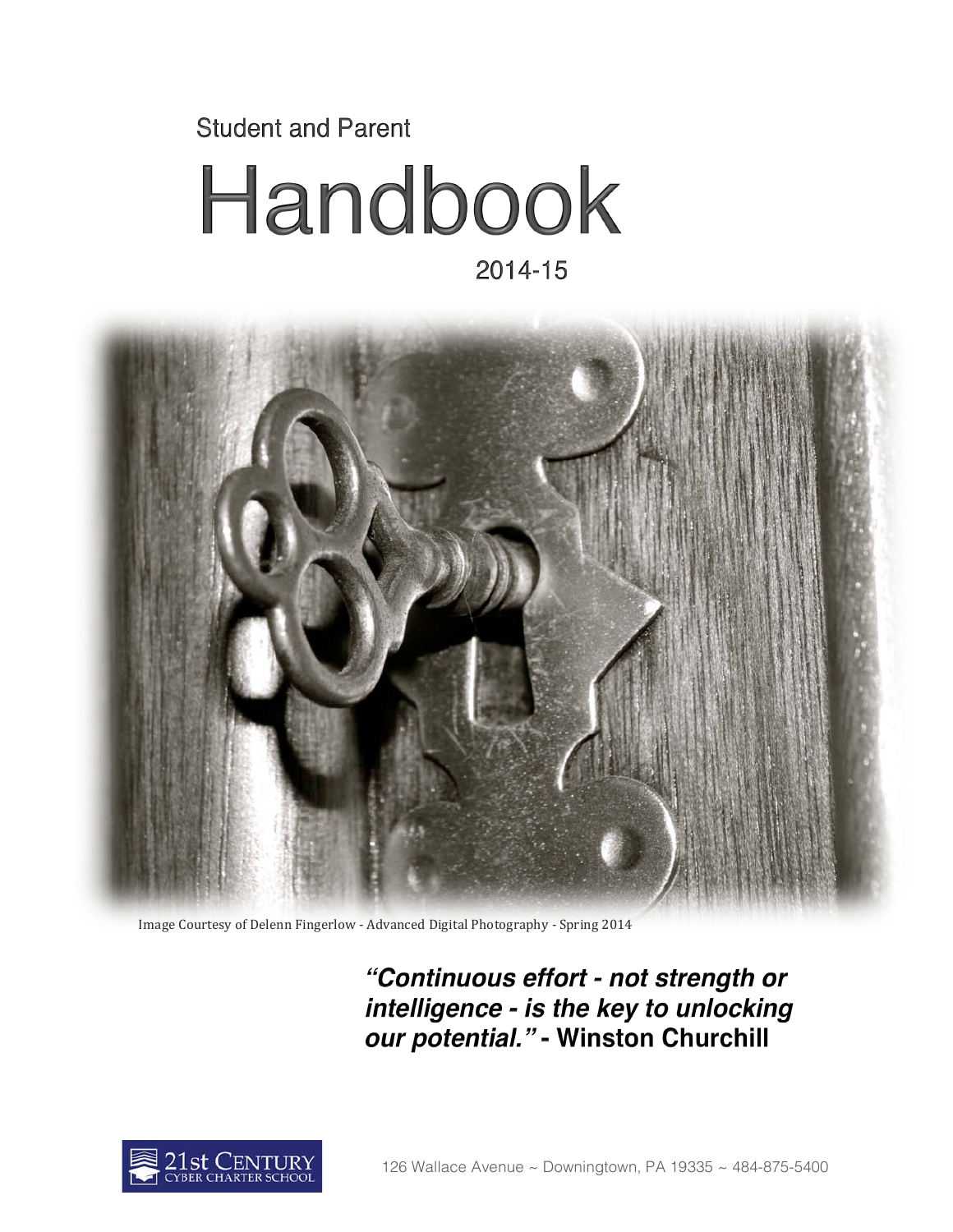#### **Welcome to the 2014-15 School Year at**

#### **21st Century Cyber Charter School**

21<sup>st</sup> Century Cyber Charter School (21CCCS) provides students with an excellent opportunity to receive an education and develop the skills needed to succeed in higher education or a career. There are many reasons 21CCCS is unique.

- 21CCCS teachers are Pennsylvania State certified in their subject area(s).
- Students are supported by significant, real-time contact with their teachers and staff.
- Small virtual classroom sizes provide a high level of quality student-to-teacher interaction.
- Curriculum is developed and modified by the 21CCCS teachers and curriculum team, which focuses on student achievement.
- The 21CCCS Board of Trustees is made up of Intermediate Unit Executive Directors, as well as Superintendents, from Bucks, Chester, Delaware, and Montgomery Counties. They provide the school with a high level of accountability.

Student success at 21CCCS is dictated by the following:

- Student attendance, commitment, and work completion
- Support from the educational team
- Regular communication between students, parents/guardians, and the educational team

21CCCS staff and administration are dedicated to helping students achieve success. Working closely together will ensure a terrific school year!

#### **ABOUT THIS HANDBOOK**

All information in this handbook is intended to provide a general summary of 21CCCS's policies, procedures, rules, regulations, and student requirements from the time of enrollment to graduation. Every effort has been made to address issues and concerns that may affect students; however, it is impossible to cover all aspects of each possible situation. As a result, this handbook does not claim to be all-inclusive. 21CCCS reserves the right to make changes as deemed necessary, which may sometimes be without prior notification to students and parents/guardians. All changes are made in the best interest of the students. If anything in this handbook contradicts the 21CCCS charter, charter application, or any law or regulation, the 21CCCS charter or law takes precedent.

For a detailed/expanded version of all school policies (those sections denoted by policy number), please refer to our school website at 21CCCS.org.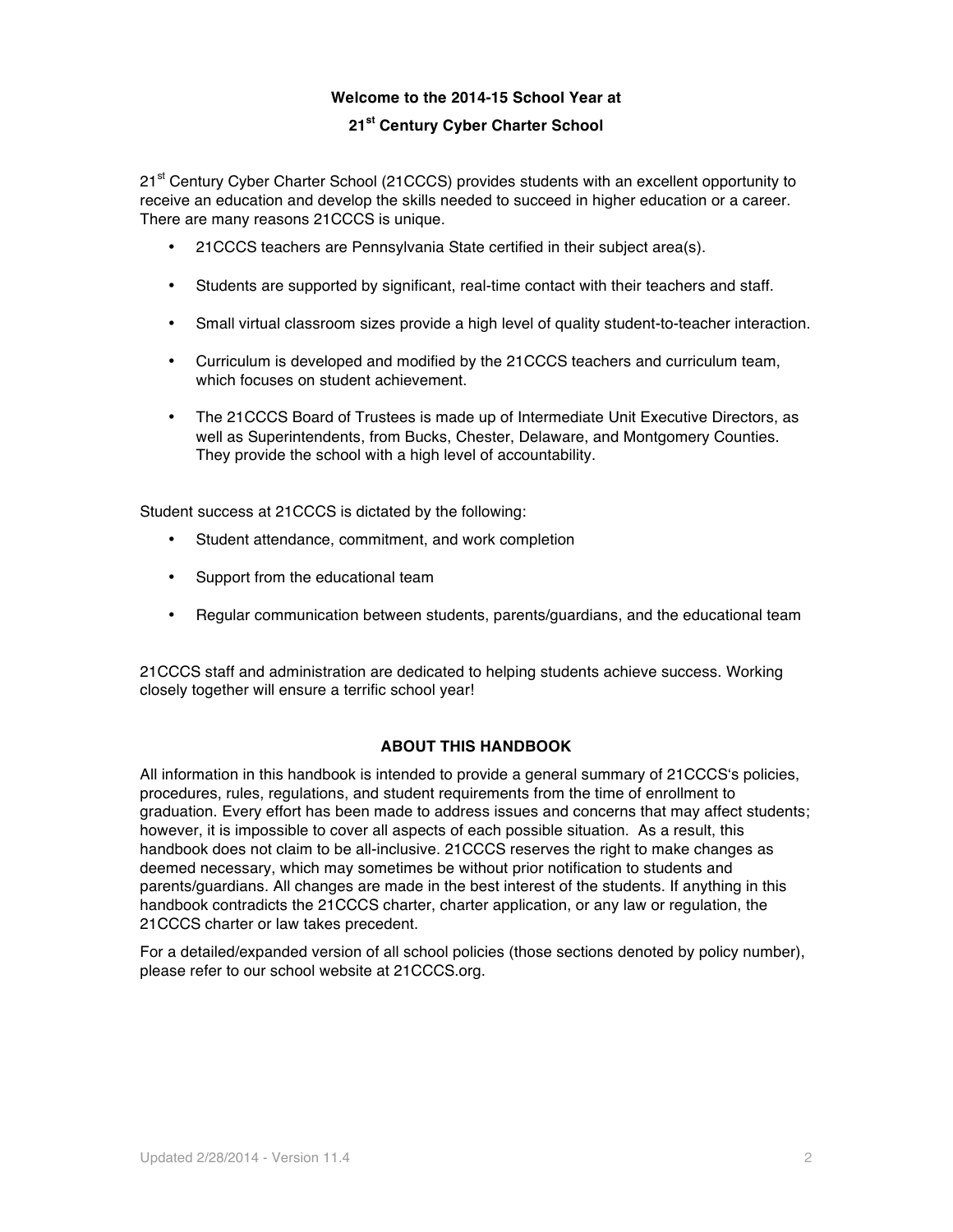| 2.6 Parent/Guardian Concern/Complaint Reporting Procedure  13 |  |
|---------------------------------------------------------------|--|
|                                                               |  |
|                                                               |  |
|                                                               |  |
|                                                               |  |
|                                                               |  |
|                                                               |  |
|                                                               |  |
|                                                               |  |
|                                                               |  |
|                                                               |  |
|                                                               |  |
|                                                               |  |
|                                                               |  |
|                                                               |  |
|                                                               |  |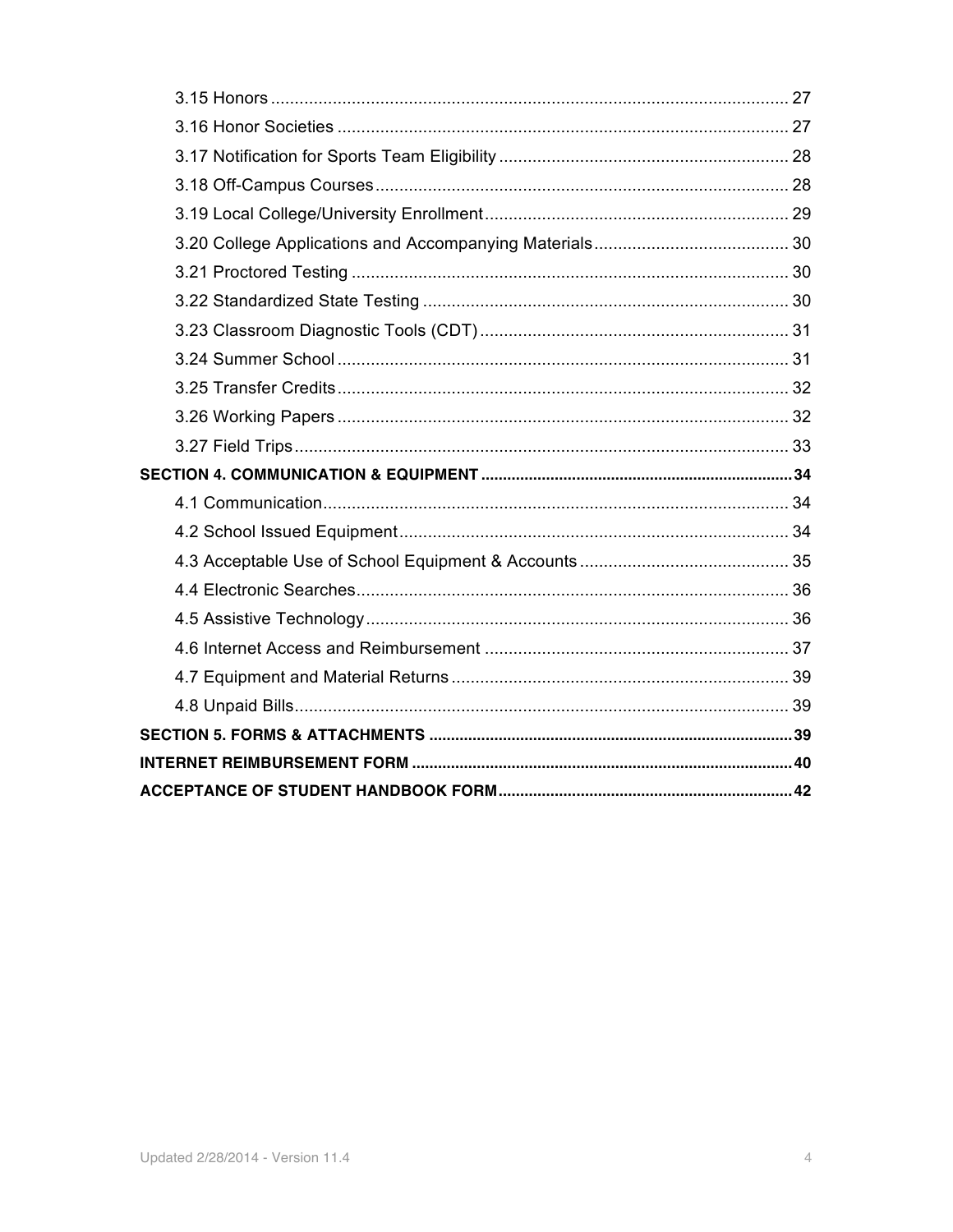#### **ABOUT 21CCCS**

#### **Mission Statement**

The 21<sup>st</sup> Century Cyber Charter School mission is to provide students, for whom an asynchronous environment is an appropriate educational setting, with an individualized learning program utilizing the latest information and communications technology. The basis for all learning plans is to maximize student achievement of the Pennsylvania Academic Standards, while developing higher order thinking and complex problem-solving skills. The 21<sup>st</sup> Century Cyber Charter School will assure that students master essential content and skills while preparing them for their future goals.

#### **Vision Statement**

The 21<sup>st</sup> Century Cyber Charter School was developed as a partnership of the Bucks, Chester, Delaware, and Montgomery County Intermediate Units to educate and prepare for the future of secondary-school students in Pennsylvania. It aims to motivate students to learn in an asynchronous environment, when educational needs cannot be met in a traditional school setting. 21<sup>st</sup> Century Cyber Charter School's method of instructional delivery via the internet enables the student to receive an appropriate public education. Through the development of an individualized learning program (ILP), which is tailored to each student's skills and talents, the students' needs are met. This is also accomplished through the use of a high quality curriculum designed by highly qualified teachers and staff. This curriculum is tied to the Pennsylvania academic standards, delivered through the innovative use of technology, and reviewed annually to ensure students are given every opportunity to achieve success. 21<sup>st</sup> Century Cyber Charter School will teach students to use technology to conduct in-depth research, collaborate with other students, and develop  $21^{st}$  Century skills so they are prepared for their individual goals after graduation.

The 21<sup>st</sup> Century Cyber Charter School values the talents and needs of each individual student. To ensure success, parents/guardians will serve as equal and active partners in the development of the student's instructional plan.

Differentiation and communication are the keys to creating a successful academic environment for the students. Through weekly communication with their instructors, students are taught to self-advocate and communicate when they need additional instruction, further explanation, or modification of the curriculum.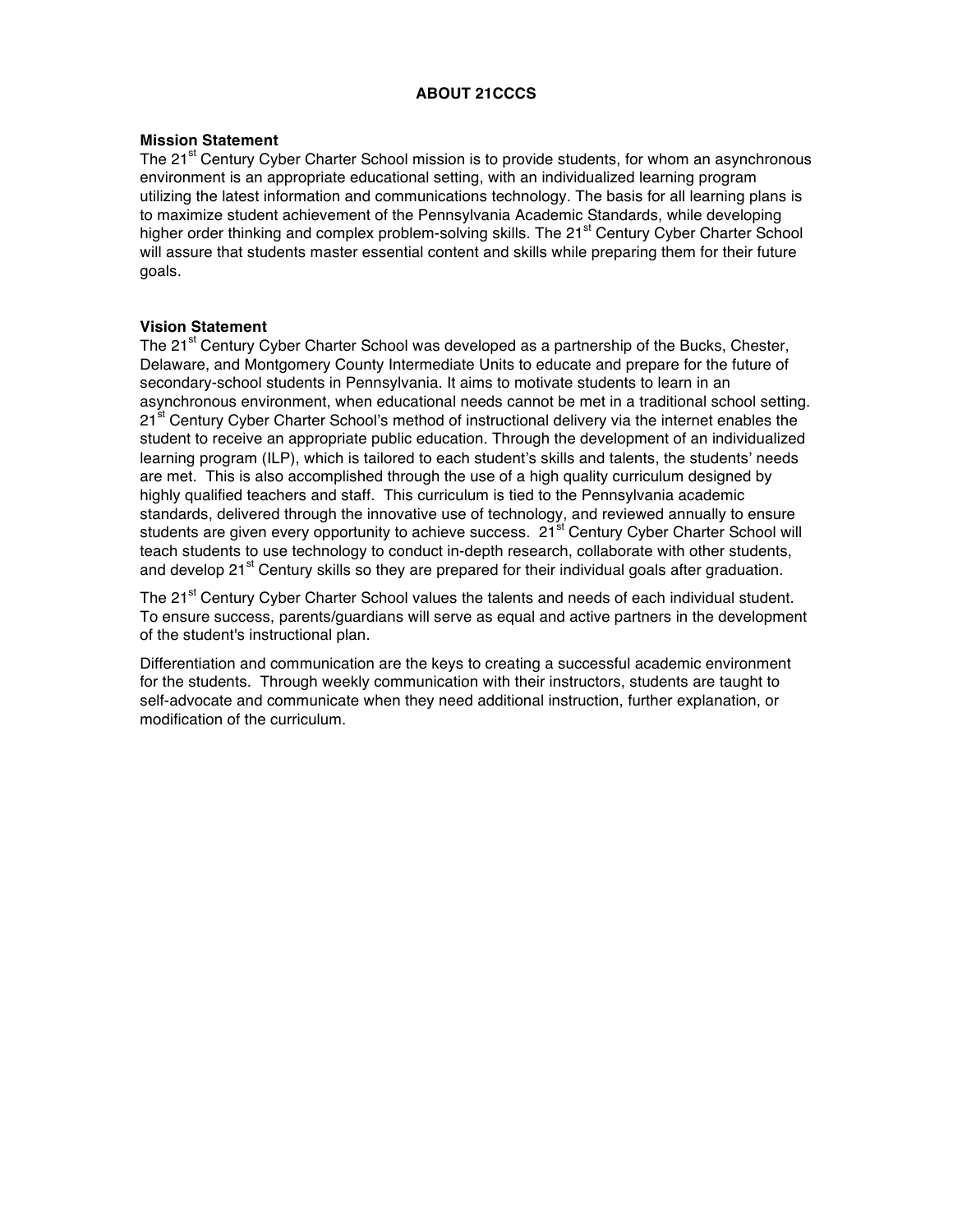#### *Contact Information*

Email: Email: info@21cccs.org

Kylene Ball 484-875-5414

Monica Frank 484-875-5493

Student Support Manager imayo@21cccs.org Joseph Mayo 484-875-5466

Wendy Williamson **484-875-5431** 

Guidance Department Guidance @21cccs.org Sanna McCoy 484-875-5434 Heather Messenger 484-875-5427

Megan Stellfox 484-875-5436

Main Office: 484-875-5400 877-932-2923 (Toll-free)

Web address: www.21cccs.org

Fax: 484-875-5404 (Registration) 484-875-5405 (Guidance/Special Education)

Director/CEO jmarsh@21cccs.org Jon Marsh 484-875-5454

School Principal **Kball@21cccs.org** 

School Principal mfrank@21cccs.org

Registrar **National Community Community** Registrar wwilliamson@21cccs.org

Special Education entitled and the second existence of the extra second exists of the extra second exists of t<br>
Erin Potter exists and the second and the second and the second and the second second and the second second s Erin Potter 484-875-5412

School Nurse nurse@21cccs.org Megan Tarr 484-875-5457

Technical Support techsupport@21cccs.org 484-875-5467

Attendance Secretary attendance@21cccs.org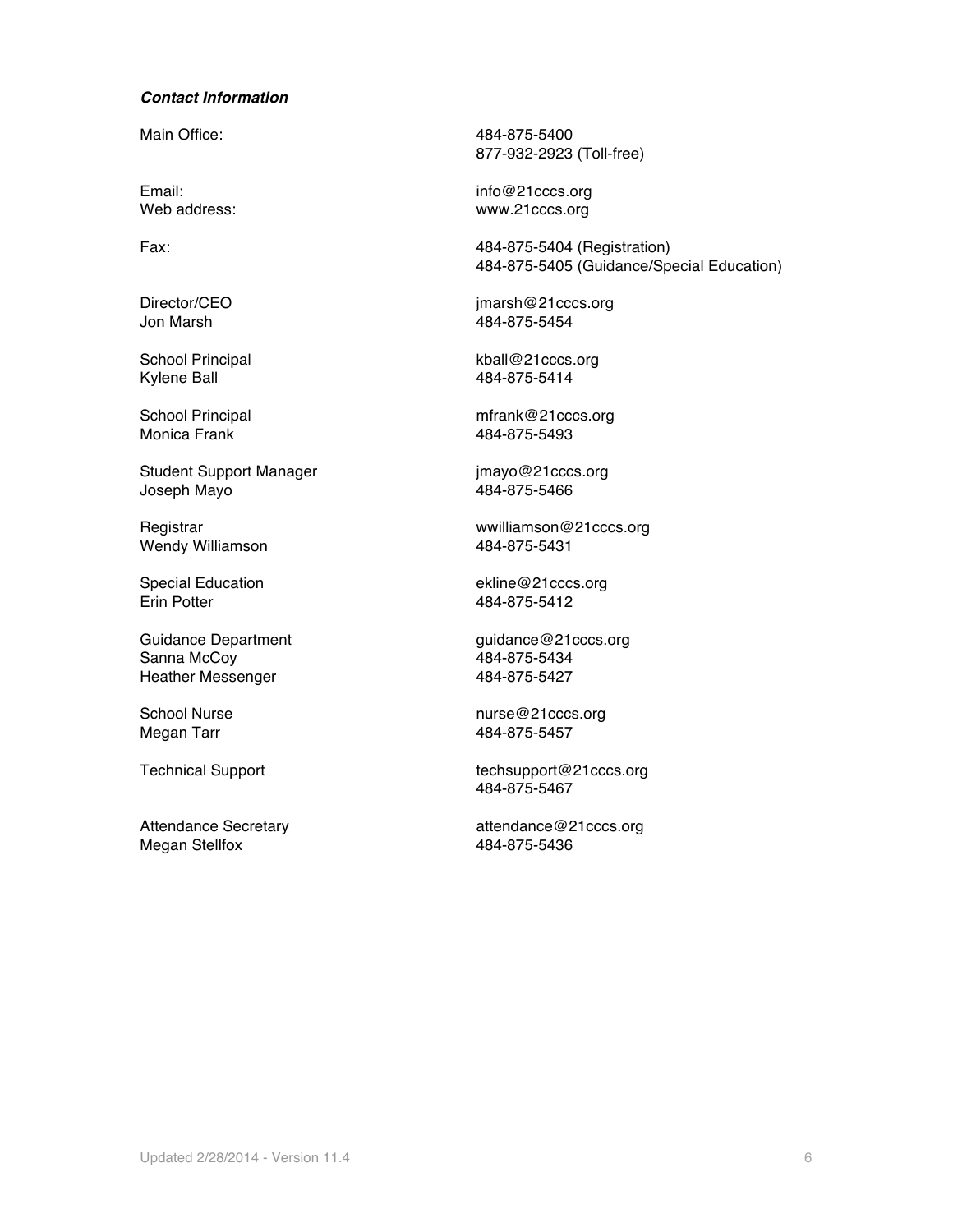#### **SECTION 1. GENERAL INFORMATION**

#### **1.1 Confidentiality and Privacy**

The 21st Century Cyber Charter School (21CCCS) protects the confidentiality of personally identifiable information regarding student screening, referrals, evaluations, storage, disclosure, and destruction, in accordance with the Family Educational Rights and Privacy Act (FERPA) of 1974 and other applicable federal and state laws. Unless permitted by law 21CCCS must have parent, guardian, or eligible student's consent prior to disclosure of education records. The consent must state the purpose of use and include a date and signature.

Parents/guardians have the right to:

- Inspect and review their child's educational record. 21CCCS will comply with a request to inspect and review educational records without unnecessary delay and before any meeting regarding an IEP or due process hearing. This review will not occur later than 30 days after the written request has been made.
- Receive a response from the school to reasonable requests for explanations and interpretations of the records.
- Appoint a representative to inspect and review his child's records.
- Request copies of his child's records.

Should any educational record contain information pertaining to more than one child, parents/guardians only have the right to inspect and review the information relating to their own child.

#### **1.2 Review of Student Records**

(Related Policies # 240, 220)

21CCCS protects the confidentiality of persons identified by terms explicitly designated by the Family Educational Rights and Privacy Act of 1974 (FERPA) and IDEA '97. These acts also distinguish the types of records protected and locations of maintained records. Further, the Family Educational Rights and Privacy Act (FERPA) affords parents/guardians and students certain rights with respect to the information contained in students' educational records. Such rights include, but are not limited to, the parties eligible to access educational records, the school officials responsible for such records, and the purpose(s) for which records are accessed by a given party.

#### **Notification and Consent:**

Under the Family Educational Rights and Privacy Act (FERPA), a Local Education Agency (LEA) must provide notice to parents/guardians identifying the types of student information it publicly releases. This type of student information, commonly referred to as "directory information," includes names, addresses, and telephone numbers. Such information is generally not considered harmful or invasive if disclosed.

Additionally, §9528 states parents/guardians must be notified of the school's routine disclosure of names, addresses, and telephone numbers to military recruiters upon request. This is subject to a parent's/guardian's request not to disclose such information without written consent.

A parent/guardian may request to opt out of the public, non-consensual disclosure of directory information. Requests to opt out must be made within 30 calendar days of student enrollment or at the start of the school year. Requests should be sent to 21CCCS, Attn: Open Records Officer, 805 Springdale Drive, Exton, PA 19341.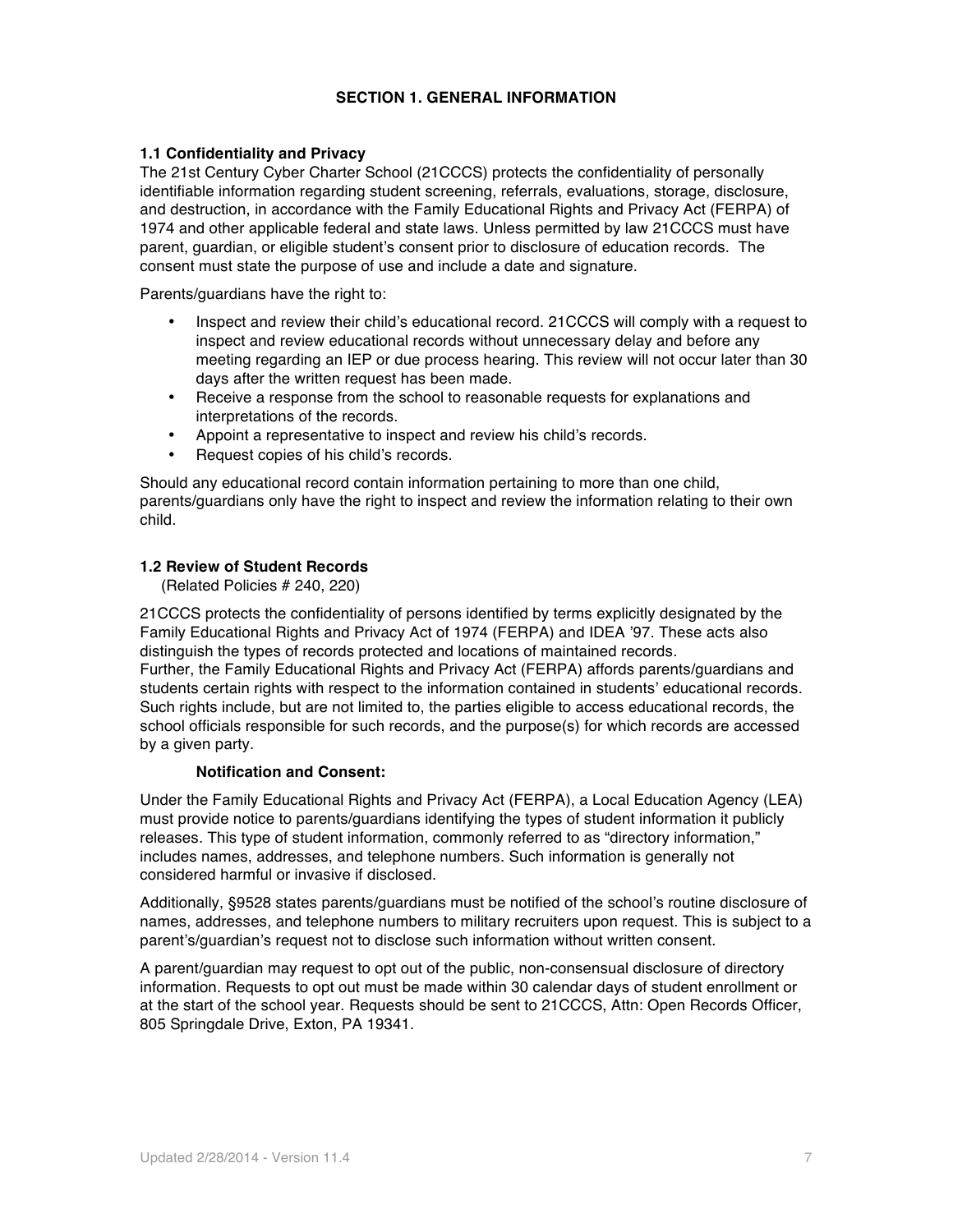#### **1.3 Parent/Guardian Information**

Parents/Guardians should provide information regarding any terms of custody put in place due to divorce or separation of parents/guardians. If additional individuals are involved in the child's education and have authorization to discuss a child's progress, the parent/guardian must provide written permission naming such persons. Further, the parent/guardian must provide permission outlining the information that the individual may access. 21CCCS staff must be able to verify the written permission prior to disclosure of any student information. It is the responsibility of the parent/guardian to provide this information to the school. It is the responsibility of all staff at 21CCCS to adhere to privacy laws.

#### **1.4 Contact Information Changes**

Parents/Guardians are required to report any contact information changes, including home address, phone number, or email address, to the school Registrar within three days of the change. To ensure proper school district accounting, the child's current address must be on file at all times.

| Registrar: | <b>Wendy Williamson</b> |
|------------|-------------------------|
|            | 484-875-5431            |
|            | wwilliamson@21cccs.org  |

#### **1.5 Freedom of Expression**

(Related Policy # 206)

Students have the right to express themselves unless that expression interferes with the educational process, encourages unlawful activity, or restricts another individual's rights. Students should be aware of the full meaning of their expression. Students may voice personal expression through school publications, announcements, group meetings, and other means of common electronic communication. In their expressions, students are responsible to obey federal laws governing libel and obscenity.

In some instances, school administration may require students to submit a copy of materials to be displayed, posted, or electronically distributed for prior approval. School officials may also establish and set an educationally appropriate time and location for displayed materials. Prior to display, students are responsible to be aware of the feelings and opinions of others. This means granting others a fair opportunity to express their views as well.

#### **1.6 Non-Discrimination**

(Related Policy # 209)

No pupil enrolled at 21CCCS shall be denied equal opportunity to participate in age and programappropriate instructions or activities due to race, gender, sexual orientation, ethnicity, disability, religion, national origin, marital status, or financial hardship. Participation in instruction and activities for a student with disabilities may be modified according to the Individualized Education Program (IEP) developed for the student. Reasonable accommodations will be provided for pupils who are disabled at the discretion of the school's Special Services Department.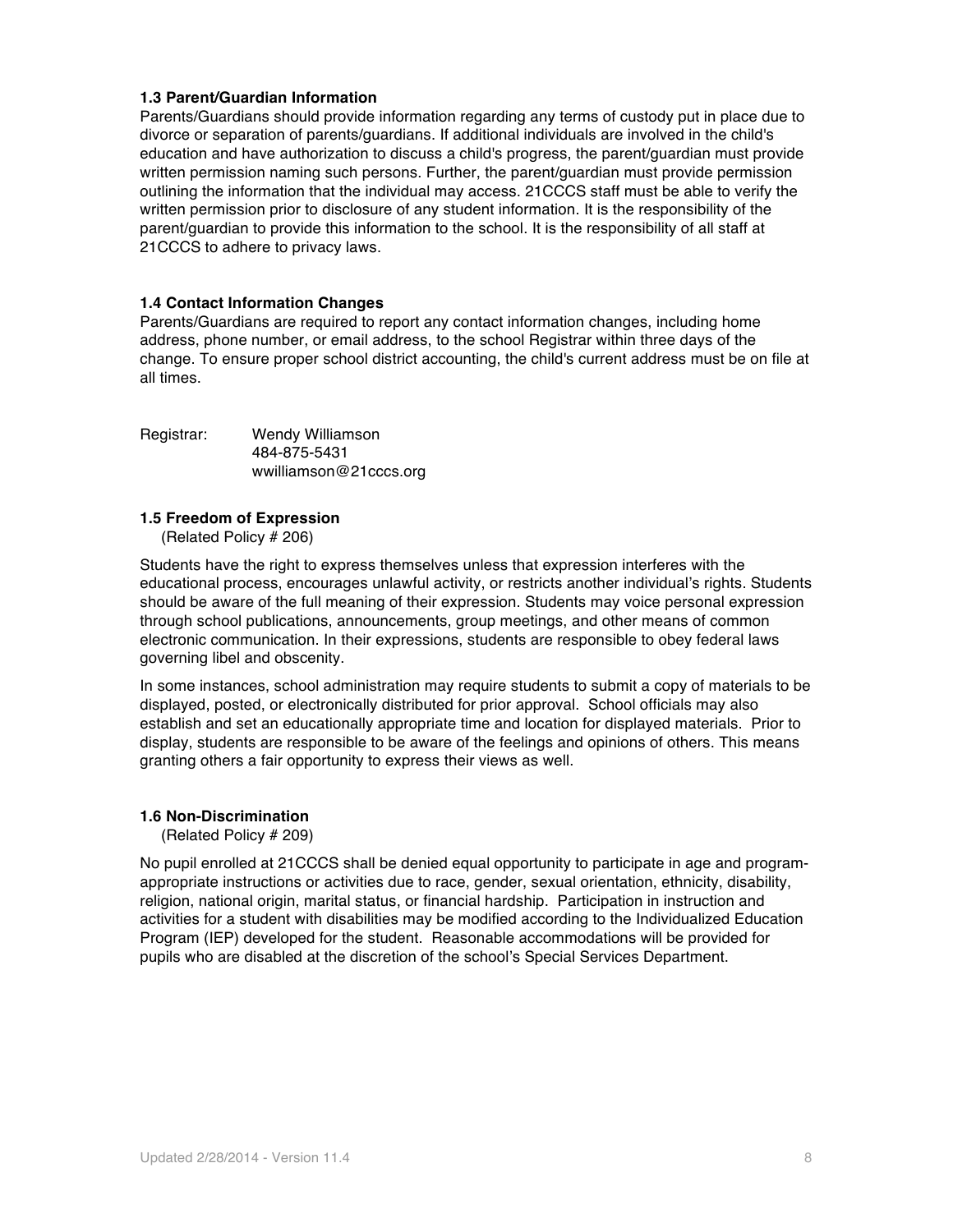#### **1.7 Mandated Reporting**

By law, all 21CCCS staff members are mandated reporters. This means that staff must report information to the proper authorities if they suspect any harm has come to a student. Harm to a student may include neglect, emotional abuse, physical abuse, and sexual abuse. Information will be reported using Child Line: 800-932-0313. Child Line is a service of the Pennsylvania Department of Public Welfare. Information about Child Line can be found online at http://www.dpw.state.pa.us

21CCCS staff is also required to report to the proper authorities if students share that they are planning, or have knowledge of someone else planning, to harm themselves or others.

#### **SECTION 2. STUDENT CODE OF CONDUCT**

#### **2.1 Academic Integrity**

Students are expected to uphold a high level of academic integrity by displaying academic ethical behavior. This means they are expected to complete and produce works of their own individual effort. Students who fail to produce their own work and/or claim the works of others as their own shall be in fault of academic dishonesty.

Examples of academic dishonesty may include any of the following.

- **1.** Plagiarism The adoption or reproduction of original creations of another author (person, collective, organization, community or other type of author, including anonymous authors) without due acknowledgment.
- **2.** Fabrication The falsification of data, information, or citations in any formal academic exercise.
- **3.** Deception/Falsification of Facts Providing false information to an instructor concerning a formal academic exercise—*e.g.,* giving a false excuse for missing a deadline or falsely claiming to have submitted work.
- **4.** Cheating Any attempt to give or obtain assistance in a formal academic exercise (like an examination) without due acknowledgment.
- **5.** Bribery or paid services. Giving assignment answers or test answers for money.
- **6.** Sabotage Acting to prevent others from completing their work.
- **7.** Professorial Misconduct Professorial acts that are academically fraudulent equate to academic fraud and/or grade fraud.
- **8.** Personation assuming a student's identity with intent to provide an advantage for the student.

Engagement in the forgery of papers, reports, tests or notes will not be tolerated. Any other form of copyright infringement will also not be tolerated. Students are expected to understand and abide by copyright infringement laws, as designated by federal law. This includes, but is not limited to, the copying of work produced by another student, publication, or Internet source.

Students may be required to submit their written essays and assignments to plagiarism software, as determined by 21CCCS, and submit their work along with the plagiarism report for grading.

Any violation of academic integrity will result in disciplinary action, to be determined by the school principal. Each offense will be taken into consideration, and multiple offenses will be regarded with the highest concern. Consequences may include loss of grades, loss of academic credit, and in extreme cases, suspension.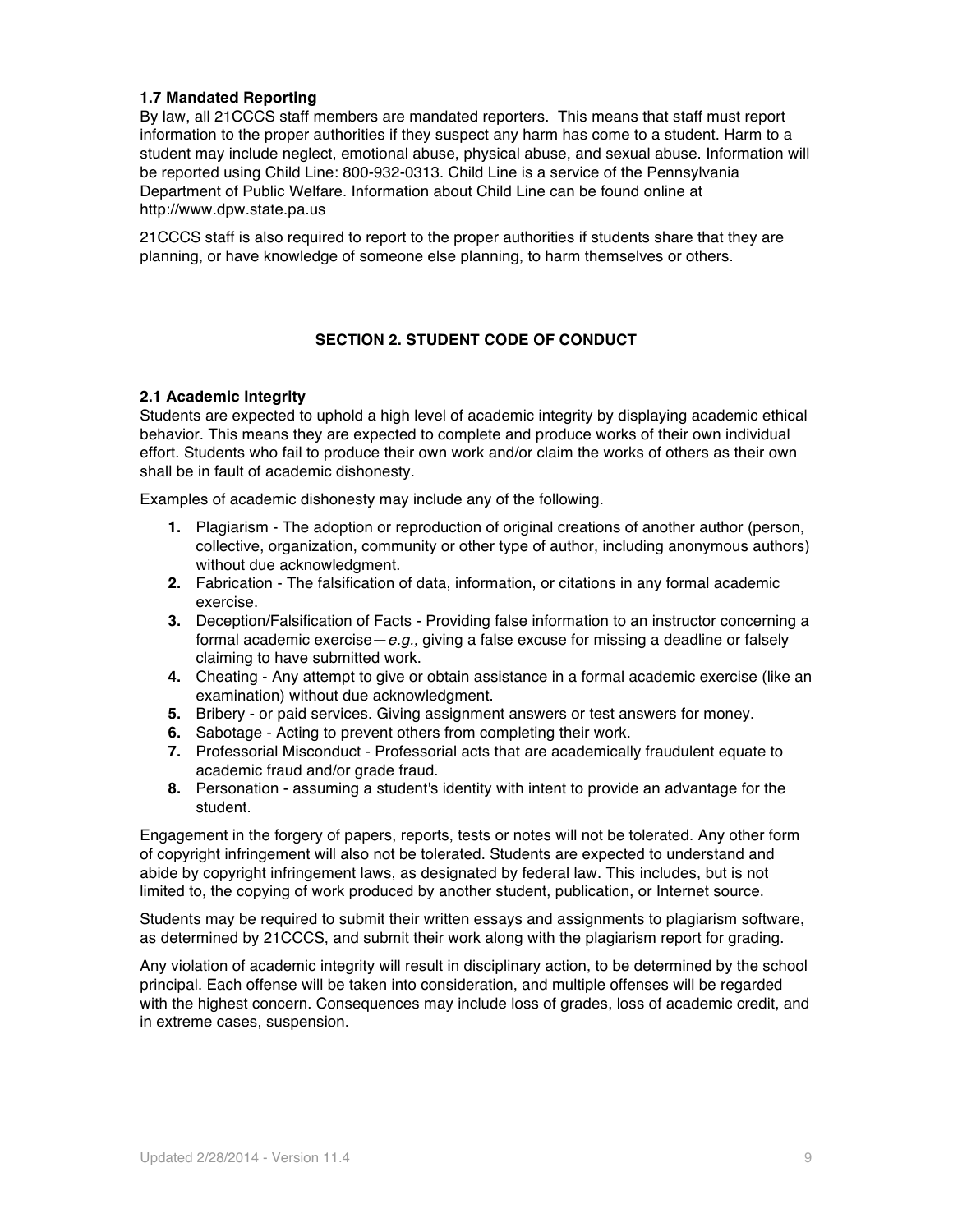Violations of academic integrity include but are not limited to:

- **1.** Using another person as a substitute when taking an examination or quiz.
- **2.** Submitting substantial portions of the same academic work for credit more than once without permission of the current instructor(s).
- **3.** Allowing others to conduct research or prepare any work for them without advance authorization from the instructor.
- **4.** Altering any grade or score in any way.
- **5.** Falsifying or inventing any information or data in an academic exercise including; records, reports, statistics, and citations of information sources.
- **6.** Failure to acknowledge the source of borrowed words or ideas.
- **7.** Improper paraphrasing without citations.
- **8.** Failure to include a bibliography or other list of works that were consulted in the preparation of the assignment, such as every book, article, and/or information source used.
- **9.** Knowingly help or attempt to help another student cheat.
- **10.** Submitting another student's work for credit.

#### **2.2 Terrorist Threats/Acts**

(Related Policy # 203)

21CCCS recognizes the danger that terroristic threats and acts by students present to the safety and welfare of students, teachers, and property. All students are prohibited from communicating or committing terroristic acts directed at another student, teacher, staff member, school official, property, or facility owned and/or operated by 21CCCS. "Terroristic threats" imply threats to commit violence, which display intent to terrorize others. "Terroristic acts" are offenses made against property or individuals, which cause harm, danger, or threaten such things. Individuals involved in such will be subject to counsel and/or disciplinary procedures in accordance with the Terroristic Threats/Acts Policy.

#### **2.3 Unlawful Student Harassment**

(Related Policy # 241)

21CCCS seeks to maintain an educational environment that is free of harassment in any form. The term harassment includes, but is not limited to, slurs, jokes, or other verbal, visual, graphic, or physical conduct relating to an individual's race, color, religion, ancestry, gender, sexual orientation, national origin, age, or handicap/disability. Harassment may be delivered in a variety of ways, including but not limited to, nonverbal, verbal, or written delivery, as well as via telephone or the internet.

Specific forms of harassment include ethnic or sexual harassment. Ethnic harassment is the use of any derogatory word(s), phrase(s), or action(s) characterizing a given racial or ethnic group, which may be perceived as offensive in an educational environment. Sexual harassment is unwelcome sexual advances, requests for sexual favors, and other inappropriate verbal or physical conduct of a sexual nature as it is defined and prohibited by Federal and State law. It may be, but is not limited to, sexual flirtation, advances, touching, propositions, graphic, suggestive, or sexually degrading words, signs, offensive jokes, cartoons, pictures, graffiti, references to sexual activities, intimidation, physical assaults, or contact, overt sexual conduct, pranks, violence, or any conduct that subsequently interferes with a student's ability to work or learn.

Any act that creates an intimidating or hostile educational environment will be subject to investigation by school officials. The 21CCCS administration will investigate any claims of unlawful harassment and determine if the charge is substantiated to proceed with corrective action(s). A substantiated charge against a student may lead to disciplinary action, which may disrupt educational activities and/or require counseling services related to unlawful harassment.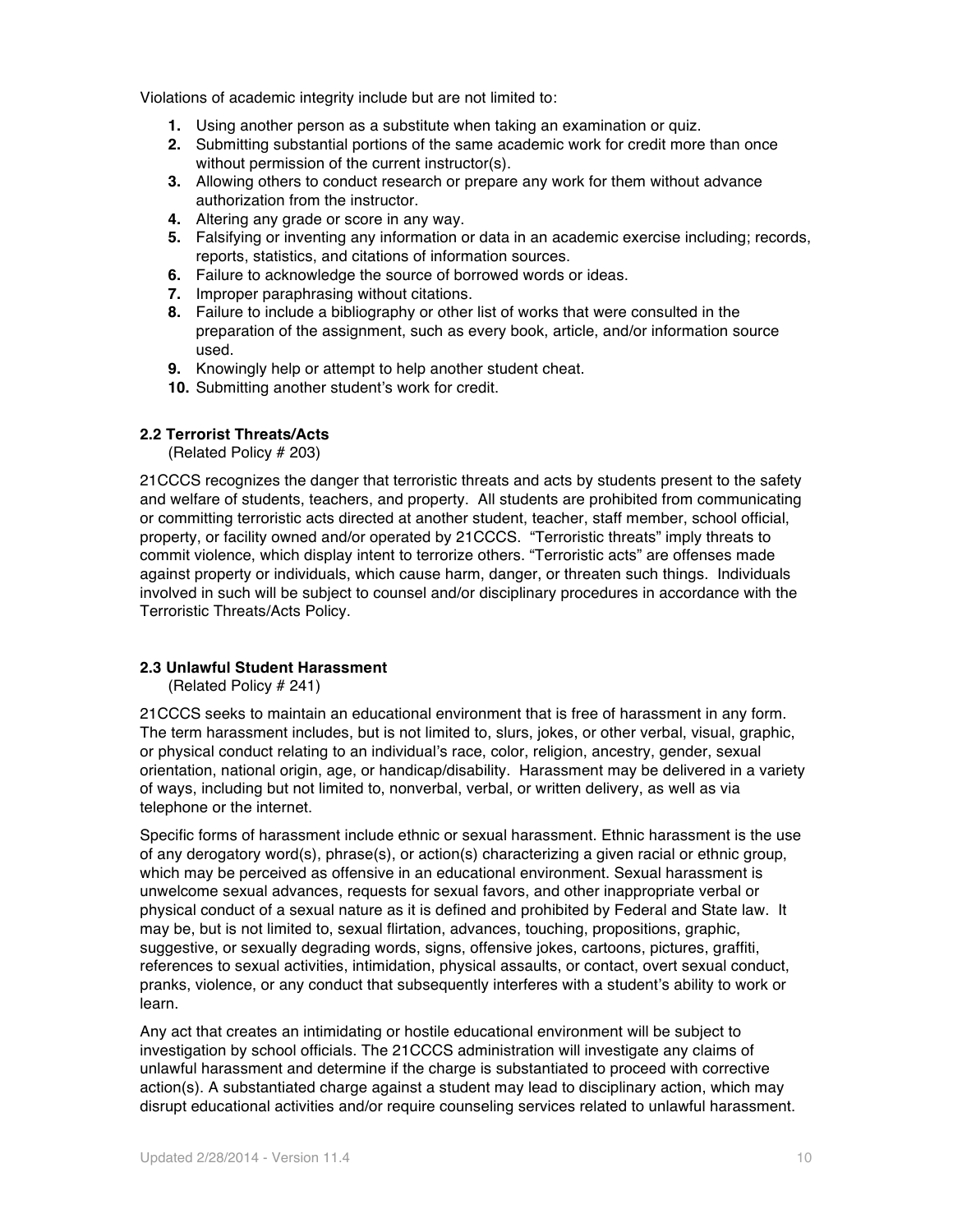#### **2.4 Anti-Bullying**

(Related Policy #236)

The Board of Trustees is committed to providing a safe, positive, productive, and nurturing educational environment for all students. Bullying that interferes with a student's ability to learn or the school's ability to educate its students in a safe, positive, productive, and nurturing environment, is prohibited. Since students learn by example, school administrators, faculty, staff, students, and volunteers are directed to demonstrate appropriate behavior, treat others with civility and respect, and refuse tolerance for bullying.

"Bullying" is defined as an intentional verbal (oral, written, or electronically transmitted) or physical act that may be considered aggressive, threatening, degrading, harassing, or abusive. This includes, but is not limited to, discrimination, physical harm, psychological distress, harassment, intimidation, or hazing:

- 1. That is directed at one or more students.
- 2. That occurs in a "school setting" or outside of school.
- 3. That is severe, persistent or pervasive.
- 4. That has the effect of doing any of the following:
	- a. substantially interferes with a student's education
	- b. creates a threatening environment
- 5. That substantially disrupts the orderly operation of the school.
- 6. That interferes with the right to student security.

A "school setting" includes any place within the school building, on school grounds, on school property, on any school testing site properties, field trip sites, or other sites used for school sponsored, supervised or sanctioned activities. A school setting also includes any software, servers, programs, accounts, or internet resources provided by 21CCCS. Additionally, any student whose out-of-school conduct materially and substantially interferes with another student's educational process is subject to this policy.

The Board requires the Director/CEO to receive complaints regarding instances of bullying. All school employees are *required* to report alleged violations of this policy to the Director/CEO, while other members of the school community (students, parents/guardians, volunteers, and visitors) are encouraged to report acts that may violate this policy. Reports may be made anonymously, but formal disciplinary action may require additional reporting for investigative purposes. False accusations of bullying are prohibited. Once an investigation is deemed necessary, it must be conducted within three (3) school days following the time the complaint is made known to the Director/CEO.

Consequences and appropriate remedial action for a student or staff member who commits one or more acts of bullying will include disciplinary actions recognized in Policy #236.

#### **TO REPORT AN ACT OF BULLYING, CONTACT ADMINISTRATION AT: (484) 875-5400, 805 Springdale Drive, Exton, PA 19341.**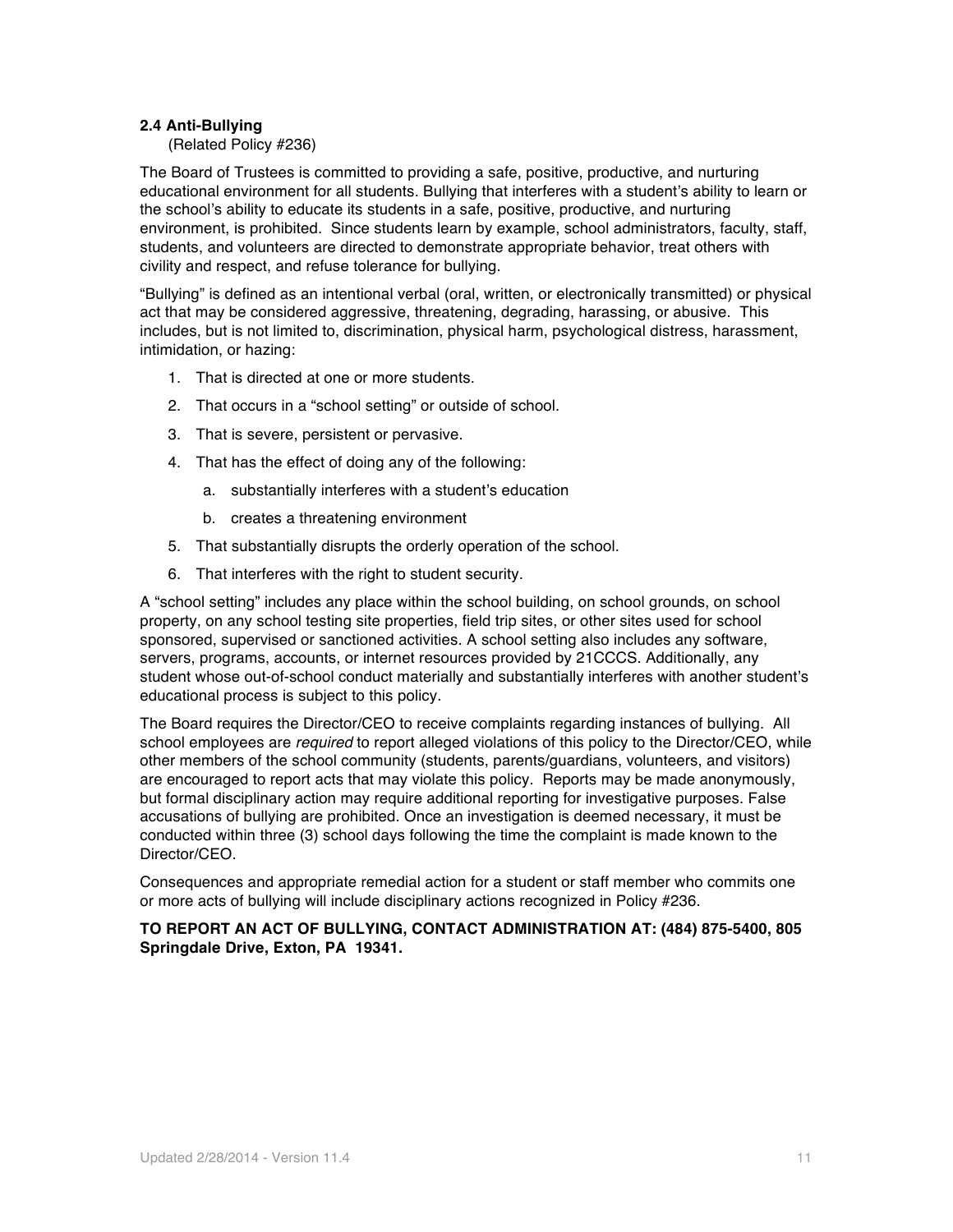#### **2.5 Student Due Process**

Education is a statutory right. Students shall be afforded due process if they are to be excluded from school. Violations of school policies and procedures may result in the application of student disciplinary measures. In the event of an allegation that a student has violated the policies or procedures contained herein, the student and the student's parents/guardians will be notified and provided an opportunity to respond. If required, a hearing will be held. The following process will be used to address potential violations of school policies, procedures, or the student code of conduct:

- 1. The administration may use the following consequences to address student violations of the policy:
	- a. Administrative warning
	- b. Restriction of school-issued accounts and equipment
	- c. Development of a plan for correction
	- d. Implementation of a probation period
	- e. Suspension from access to classes
	- f. Failure of a course
	- g. Expulsion from the school
	- h. A combination of the above
- 2. The school will inform the student and the parent/guardian of the information related to the alleged violation.
- 3. If the student is suspended from access to classes:
	- a. The parents/guardians will be notified in writing.
	- b. The school will provide an opportunity for the student and parents/guardians to review information provided regarding the violation and respond to allegations.
	- c. An informal hearing may be scheduled if the suspension exceeds three (3) days and is requested by the parents/guardians.
	- d. If an informal hearing is conducted, the student may speak on his own behalf, question witnesses, and present witnesses on his own behalf.
	- e. 21CCCS will conduct the informal hearing within the first five (5) days of the suspension.
- 4. If the student is recommended for expulsion from 21CCCS:
	- a. Notification of the charges will be sent to parents/guardians via certified mail.
	- b. A private formal hearing will be scheduled with a committee appointed by the 21CCCS administration (parents/guardians may request a public hearing).
	- c. Parents/Guardians will be notified at least three (3) days in advance of the time and location of the hearing. A copy of the expulsion policy, notice that legal counsel may represent the student, and hearing procedures will be included in the hearing notice.
	- d. The hearing will be held within 15 school days of notification, unless otherwise agreed upon by both parties.
	- e. During the hearing, the student has the right to:
		- i. Representation by counsel at the expense of parents/guardians.
		- ii. Have their parents/guardians present.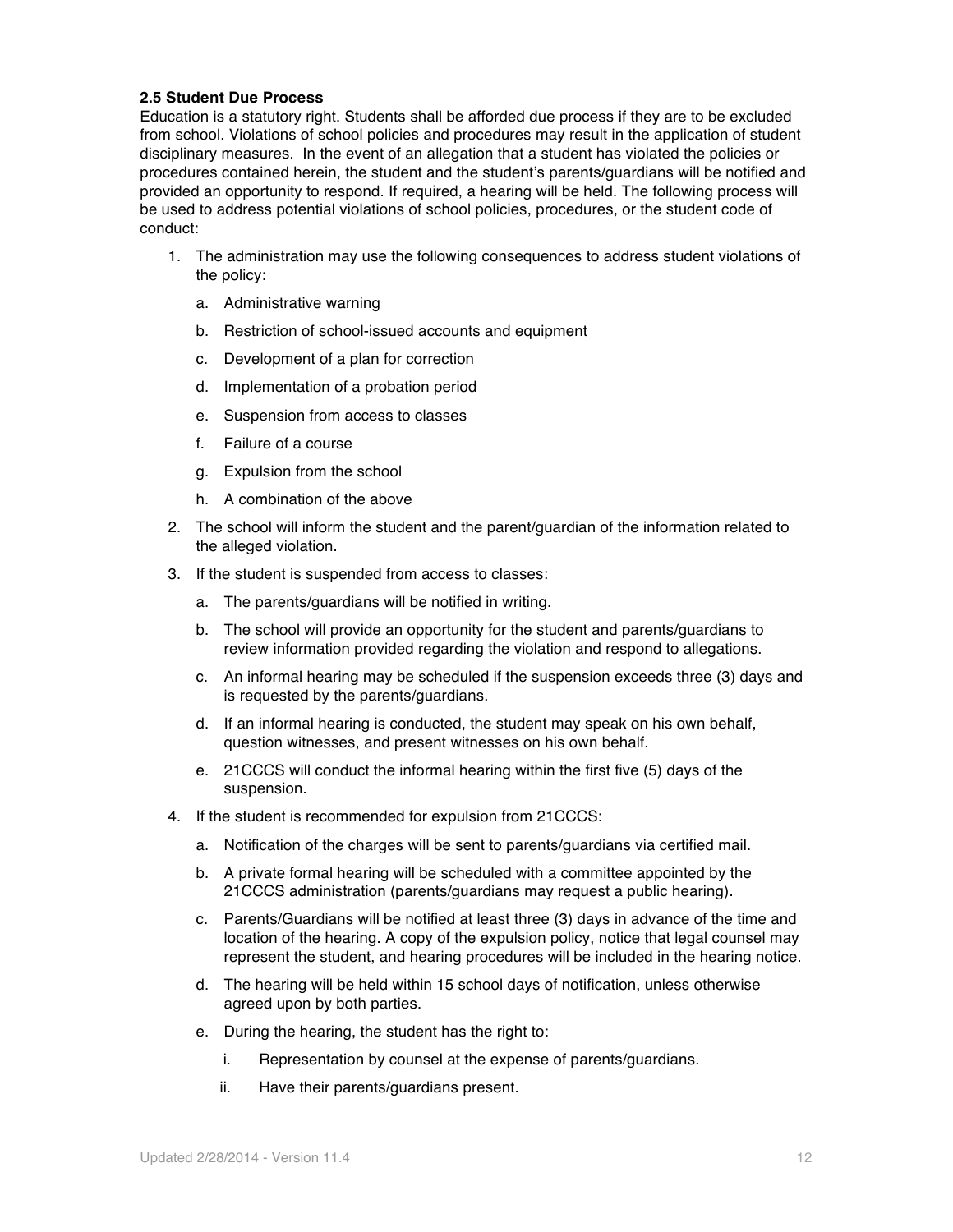- iii. Be presented with the names of witnesses and copies of statements and affidavits from participating witnesses.
- iv. Request that witnesses appear and are cross- examined.
- v. Testify or present witnesses on his/her own behalf.
- f. A student may request the rescheduling of the hearing if the student demonstrates reasonable cause for rescheduling.
- g. A written or audio record will be kept of the hearing.
- h. During the period prior to the expulsion hearing and decision, the student shall be permitted access to his/her classes.

Special Education students may be referred to the Supervisor of Special Education to determine appropriate disciplinary action.

Law enforcement agencies will be contacted if student behavior violates a local, state, or federal law.

#### **2.6 Parent/Guardian Concern/Complaint Reporting Procedure**

Parents/Guardians should address concerns related to their child's education or school related activities as soon as the concern is discovered.

#### *Level 1- Teacher/Learning Coach*

Administration encourages parents/guardians to first try to resolve the concern with the child's teacher or learning coach if appropriate. 21CCCS teachers are committed to the success of students and appreciate the opportunity to address potential problems before they affect academic progress.

#### *Level 2 - Principal*

If a parent/guardian feels the concern has not been addressed after working with the teacher or learning coach, or if the parent/guardian feels that the concern is too serious or unrelated to a teacher or learning coach, the parent/guardian should contact a school principal. 21CCCS principals take concerns very seriously and address each case thoroughly. A large number of concerns can be resolved by contacting the principals.

#### *Level 3 - Director/CEO*

If a parent/guardian feels that their attempt to resolve a concern with their child's principal was unsuccessful they may escalate the concern to the school Director/CEO. The parent/guardian should provide, in writing, a detailed summary of the concern, including prior steps taken and all communications had in the attempt to resolve the concern. The Director/CEO will review the information provided by the parent/guardian, and may investigate further by examining school records and interviewing appropriate staff members, students, and/or parents/guardians. The CEO will then contact parents/guardians to discuss the findings.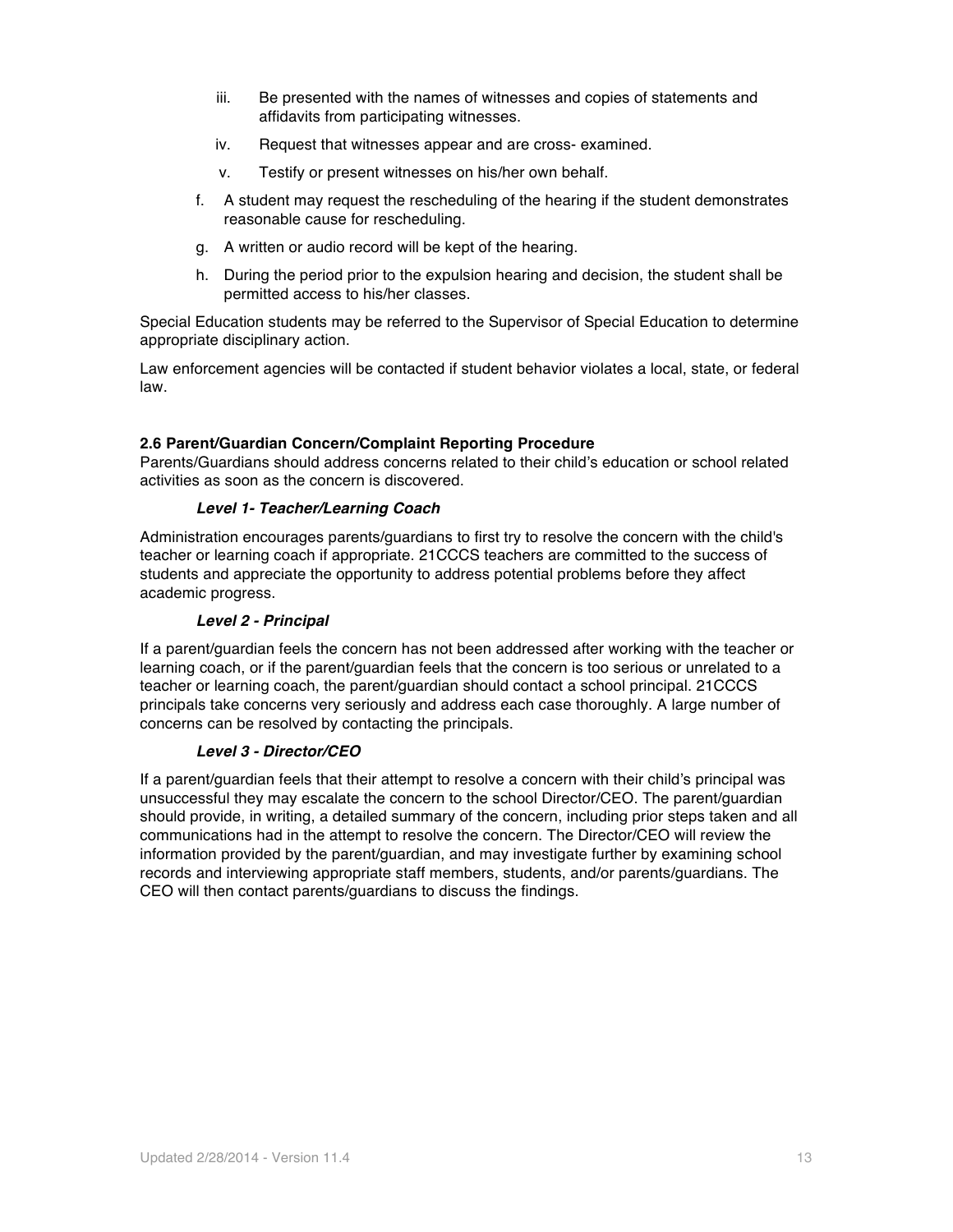#### *Level 4 - Board of Trustees*

Following the above procedures, when a parent/guardian feels the concern has not been adequately addressed, the parent/guardian may request a hearing with the Board of Trustees. This is accomplished by contacting the board secretary in writing, requesting a hearing, and providing details of the subject of the hearing. The hearing will be scheduled for the next bimonthly board meeting, provided the hearing request is received more than one week prior to the board meeting date. Dates and locations for the board meetings are posted on the schools website, 21CCCS.org. The hearing will take place at the scheduled meeting location prior to the start of the public meeting. The Board Secretary will provide meeting details to the parent/guardian via the school provided FirstClass parent/guardian email account. All parties involved are invited to attend the hearing. If the parent/guardian is not present at the scheduled hearing time, the hearing will be cancelled and the parent/guardian will be required to submit a request, in writing, to reschedule the hearing.

#### **SECTION 3. STUDENT ACADEMIC PROCEDURES**

#### **3.1 Health Requirements**

(Related Policy #238)

All students are expected to remain in compliance with the Pennsylvania School Code regarding immunizations, physical examinations, dental examinations and annual health screenings. The Pennsylvania School Code provides for both medical and religious exemptions to immunization statute requirements, as well as religious exemptions to physical and dental examinations. If an exemption is requested, medical exemption letters, certified by a licensed physician, may be presented. Religious exemptions must:

- Be submitted in writing, indicating the immunization(s) and/or examination(s) being exempted.
- State the reason for exemption.
- Be signed and dated by a parent/guardian.

Please note there are no exemption provisions allowed regarding annual health screening requirements. Further, parents/guardians are strongly encouraged to retain a personal copy of all submitted student health forms. Completed health forms may be:

- Scanned and emailed
- Dropped off at the school
- Faxed
- **Mailed**

#### **Immunizations**

Student immunization records must be provided to the school prior to acceptance for enrollment. Acceptable documentation includes records provided by a private health care provider, state department of health, military health service, or school health office. Immunization dates presented from baby book entries, or other dates lacking a signature by a licensed health care professional are not acceptable for the purpose of enrollment.

Current state mandated immunization requirements are provided on our school website at 21CCCS.org.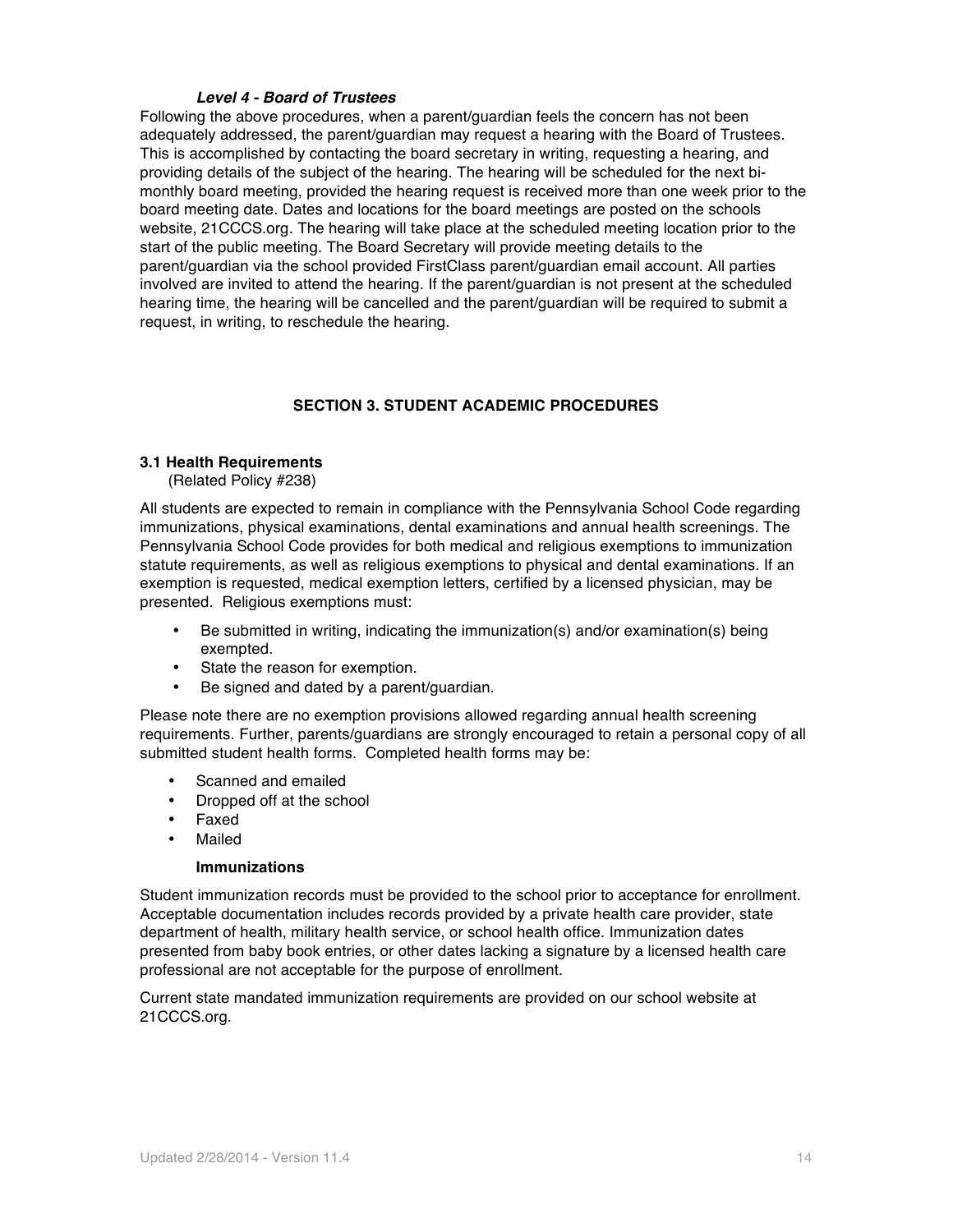Enrolling students who need additional immunizations to comply with state requirements may be enrolled on a provisional basis provided:

- The student has received at least one dose of the required immunization.
- The parent/guardian provides a signed note indicating the anticipated appointment date for completion of the required immunization(s).

In compliance with Pennsylvania State Code, 21CCCS reserves the right to deny continued enrollment to students who fail to provide sufficient evidence of outstanding immunization completion.

#### **Reenrollment**

Parents/Guardians of reenrolling students entering the 7th or 11th grades are expected to have all immunization, physical, and dental requirements completed and submitted to the school nurse prior to the start of the next school year. Exceptions will be granted if a note is provided to the school health office indicating the anticipated appointment date for completion of the required immunization(s), physical or dental exam. However, submissions must be received no later than March 1st of the year for which they are required.

Parents/Guardians of reenrolling students opting for private screenings are expected to have all required screenings completed and submitted to the school nurse on a yearly basis no later than March 1st of the year for which they are required.

Health screening, physical, and dental forms will be available for download to reenrolling families.

#### **3.2 Student Attendance**

#### (Related Policy #211)

Student attendance will be measured by the hours a student spends engaged in the instructional program in which he/she is enrolled. The hours of instruction and activities required are designated by grade level.

- Grades 7-12:
	- o 990 hours of instruction or instructional activities per academic year
	- o 27.5 hours per week on classes
- Grade 6:
	- o 900 hours of instruction or instructional activities per academic year
	- o 25 hours per week on classes

Hours of study include work completed on and off the computer.

When a student fails to progress through coursework appropriately, but continues to work the required number of hours, he may be asked to report a summary of hours and work done to support reported hours until hours and progress agree. If this cannot be produced, each day without progress may be counted as an unexcused absence.

Parents or guardians are required to ensure that their children meet school attendance requirements as evidenced by:

Submission of weekly attendance logs;

- a. Students must report their hours of study each Monday, using the link within Moodle. Students must submit their hours no later than 11:59 p.m. each Monday. In the case of a school holiday or absence on a Monday, hours must be submitted no later than 11:59 p.m. of the day following the holiday or absence.
- b. Reported hours are only required for days that school is in session (refer to the Board-approved calendar in this handbook for such dates).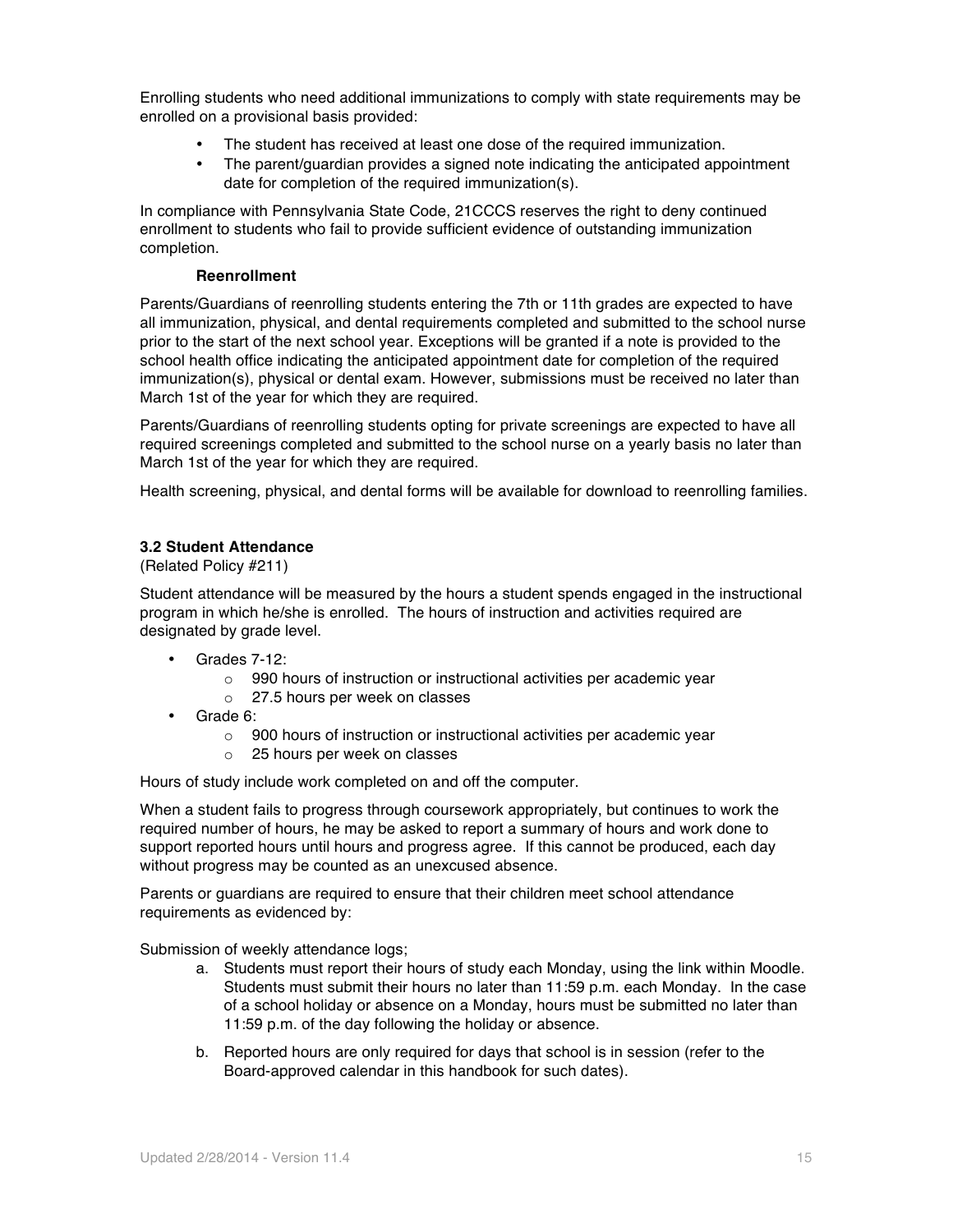Exam and assignment completion;

a. Courses have designated completion dates. Students will be responsible for completing all work by the established end date.

Access email and submit work in a majority of classes.

Students illegally absent (not submitting work) for 10 or more consecutive school days may be removed from the school's roster per state law (22 Pa. Code 11.24).

#### **Excused/Legal Absence**

Excused or legal absences should be reported to the Attendance Secretary via the Attendance Email: Attendance@21cccs.org. If absence information cannot be sent via email, please call the Attendance Secretary at 484-875-5436.

Absences will be excused for the following reasons (all but illness or death must be reported prior to the absence):

- 1. Illness: After three consecutive days of absence from school, a doctor's excuse note must be sent to the Student Support Manager
- 2. Extreme illness or death of a family member
- 3. Participation in approved school/co-op activities with prior approval by school administration
- 4. Medical appointments (with submission of doctor's note upon school request)
- 5. Legal appointments, such as court appearances, appointments with legal counsel and/or probation officer, probation hearings, etc.
- 6. Visit to college or technical institutes by juniors or seniors
- 7. Educational travel with approval of the principal or other school administrator submitted one week prior to departure
- 8. Maternity leave: New mothers are expected to submit work, attendance, and participate consistently at least part-time by the third week after birth, and full-time by the fourth week. A doctor's release is required for the student. The student is still responsible for completion of all work.
- 9. Religious holiday: This must be coordinated in advance of the holiday by parents/guardians.

Students should make arrangements with teachers to complete work prior to the excused or legal absence. When this is not possible, students should make up missed work as soon possible.

#### **Unexcused/Illegal Absences**

Any absence that is not deemed legal or excused will be documented as unexcused/illegal. A valid excuse must be provided to the school upon date of return from an absence. Failure to do so will result in contacting the parent/guardian through email or a phone call. Following three days, a student faces accruement of an unexcused/illegal absence. The student may then be subject to disciplinary action and/or loss of privileges. Consequences for unexcused absences include:

- Issuance of truancy notices
- Restriction of email and/or computer use
- Synchronous program participation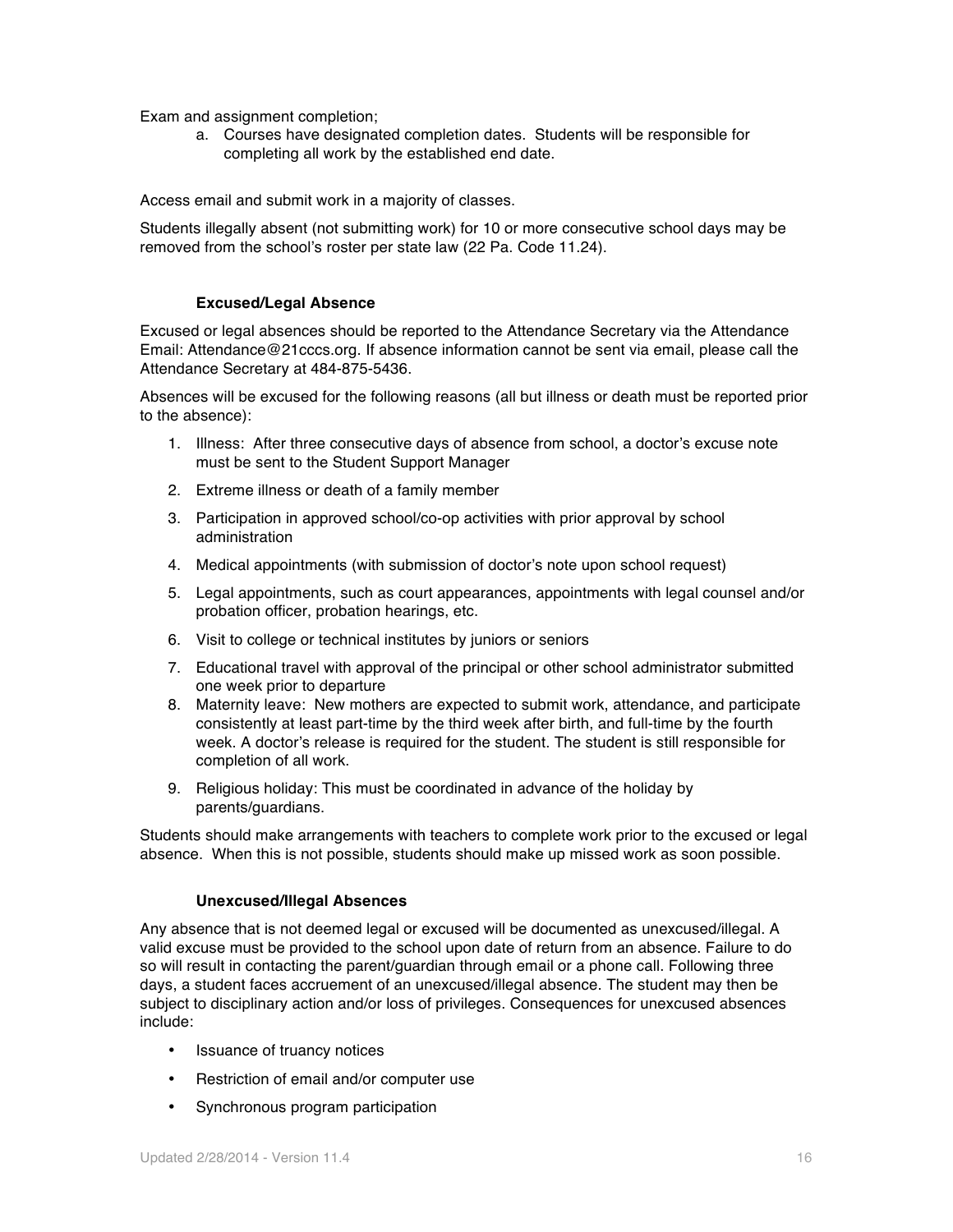Please note: Students are not granted the opportunity to submit work missed during unexcused absences.

#### **Truancy**

Class attendance at 21CCCS is a student obligation and responsibility. Attendance is tracked by monitoring the submission of work in a student's courses. When a student logs into his/her courses, this does not demonstrate acceptable daily attendance. A student who does not attend school regularly and shows truancy may not meet the requirements for advancement and graduation. The truancy policy entails the following:

- 1. Upon the first unexcused absence, the student will receive a written warning via traditional mail and email.
- 2. Level 1: Upon the second unexcused absence within an academic year, students and parents/guardians will be notified by traditional mail and email.
- 3. Level 2: Upon the third unexcused absence within an academic year, parents/guardians will be notified by traditional mail and email. Students at level two or higher may have email and other restrictions imposed.
- 4. Level 3: Upon the fourth unexcused absence within an academic year, parents/guardians will be required to have a conference with the Truancy Team, which consists of the Principal, Guidance Counselor, Learning Coach, and Special Education Coordinator (if necessary). The truancy officer of the student's local school district will be notified. Parents/Guardians who fail to respond to a Truancy or Academic Review Team Conference Request within 10 days are assumed to be withdrawing their child from 21CCCS.
- 5. Level 4: Upon the fifth unexcused absence in an academic year, parents/guardians will be required to come to the school for a conference with the Truancy Team, and the truancy officer of the student's local school district will be notified again. Parents/Guardians failing to respond to a Truancy or Administrative Review Team Conference Request within 10 days are assumed to be withdrawing their child from 21CCCS.
- 6. Level 5: Upon the sixth unexcused absence, credit for classes may be reduced or eliminated for the semester. Parents/guardians will be required to come to the school for a conference with the Truancy Team and the truancy officer of the student's local school district will again be notified.
- 7. Level 6: Upon reaching the seventh unexcused absence, parents/guardians will be required to come to the school for a conference with the Truancy Team and the truancy officer of the student's local school district will again be notified. Expulsion proceedings will be initiated. Special education students will be considered truant and a referral will be made to their local school district.

No more than one level of truancy will be issued per week.

#### **3.3 Withdrawal**

The procedure for withdrawal from 21CCCS includes an initial notification to the Registrar or Student Support Manager by phone. A completed withdrawal form must then be submitted to the Registrar. The date of the written request will be the official disenrollment date. The Registrar will have the parent/guardian complete and sign a "Request for Records Transfer" form and send a disenrollment form to the local school district. Once the "Request for Records Transfer" form has been signed, the student's pertinent records will be mailed, in a sealed envelope, to the new school the student will attend. No official transcripts or contents of the student's educational record may be released directly to the parents/guardians upon withdrawal. The withdrawal date is not official until 21CCCS receives the signed withdrawal form. The parent/guardian will be billed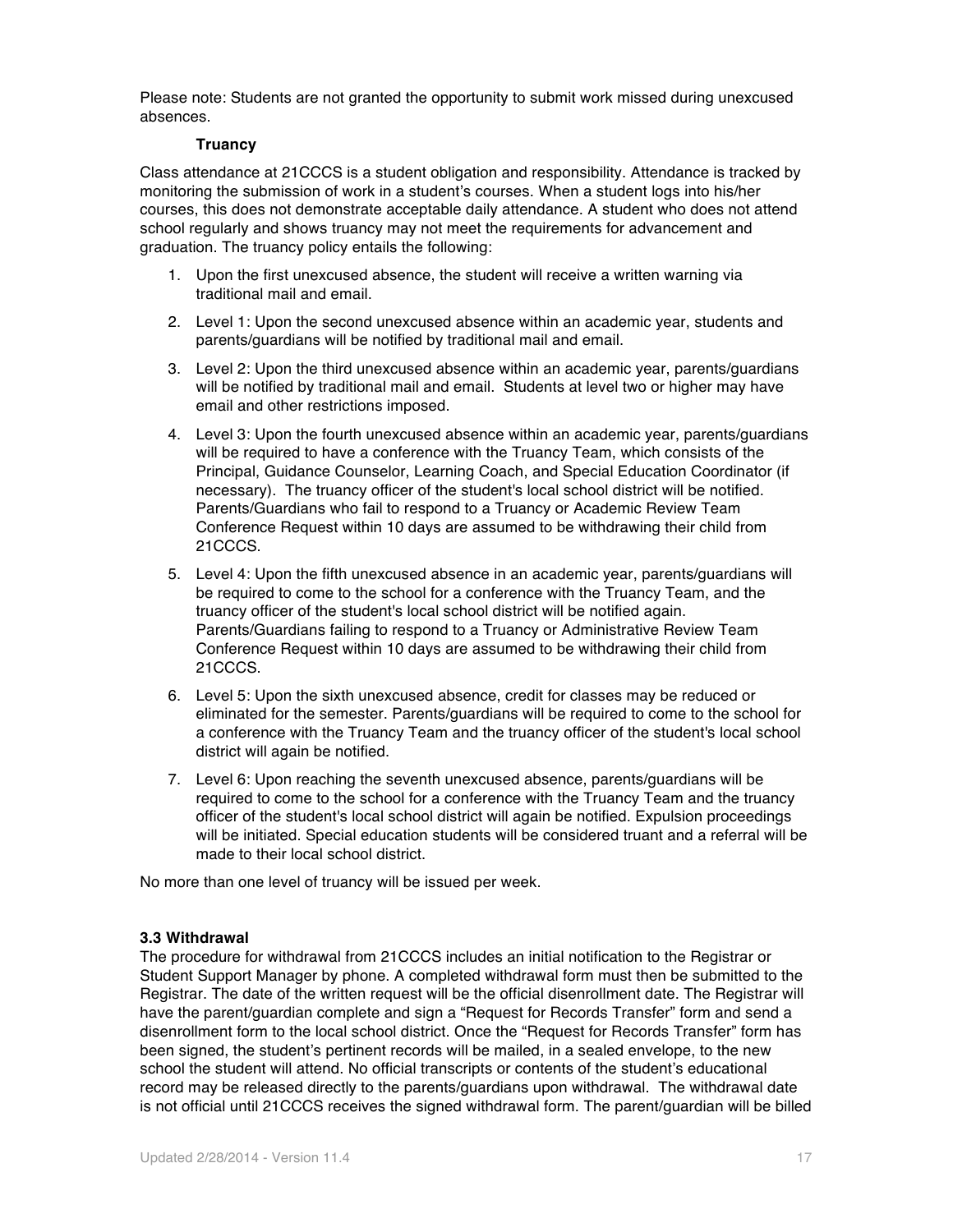for unreturned or damaged school materials.

#### **3.4 Course Schedule and Deadlines**

21CCCS full-credit classes run over the course of the full year schedule, beginning in August and ending in June. The school year is divided into four quarters. Half-credit classes will run the length of one semester. A typical student schedule is comprised of 6 credits.

Classes will close at 4:00 p.m. on the last day of each quarter. The end-of-quarter dates can be found on the Board-approved calendar. All work submitted by 4:00 p.m. will be included in the quarter grade calculation. Extensions beyond the close of classes will only be granted for mitigating circumstances, which must be approved by administration. Deadline expectations are as follows:

- A student has a minimum of 45 days and a maximum of 90 days to complete a half credit course.
- A student has a minimum of 90 days and a maximum of 180 days to complete a onecredit course.

Students are encouraged to submit their work prior to the last day of the quarter/semester. This allows them ample time to seek assistance from their teachers on assignments with which they are struggling. Students will not have access to their classes after 4:00 p.m. on the last day of the quarter/semester.

All 21 CCCS and  $3<sup>rd</sup>$  party classes will close on the last student day at 4:00 p.m. in accordance with the school calendar.

#### **3.5 Program Placement & Course Selection 21CCCS Course Scheduling**

High school students at 21CCCS are scheduled for classes according to 21CCCS Graduation Requirements. Although a typical high school course load is 6 credits per year, in some instances, it may be appropriate to allow a student to take additional credits.

Guidance will review transcripts from the student's previous school(s) and determine what courses the student needs to take. Courses will be scheduled according to the standard course progression, unless alternate scheduling is necessary.

#### **Middle School**

All students in grades 6-8 are required to complete the core subjects of math, language arts, social studies, and science each year. Failure of two or more of these subjects will result in the student not being promoted to the next grade level. 21CCCS strongly suggests that middle school students keep a regular schedule and have the support of their parents/guardians.

Middle school students are scheduled according to the courses appropriate to follow their prior year's courses and current grade level. Students will be scheduled for the next most appropriate math course, regardless of grade level.

If appropriate, middle school students may be permitted to take a foreign language course; this will be determined on a case-by-case basis. Guidance will review the student's prior grades and courses taken to determine appropriateness.

#### **High School**

Students are promoted to the next grade level based on the number of credits earned. The average student completes 6.0 credits per school year. At 21CCCS, emphasis is not placed on grade level. Each student has the opportunity to advance in each subject according to ability. Students may earn enough credits to graduate early, and students who are behind in credits have the opportunity to "catch up" to their graduating class. Grade levels based upon credits earned are designated as follows: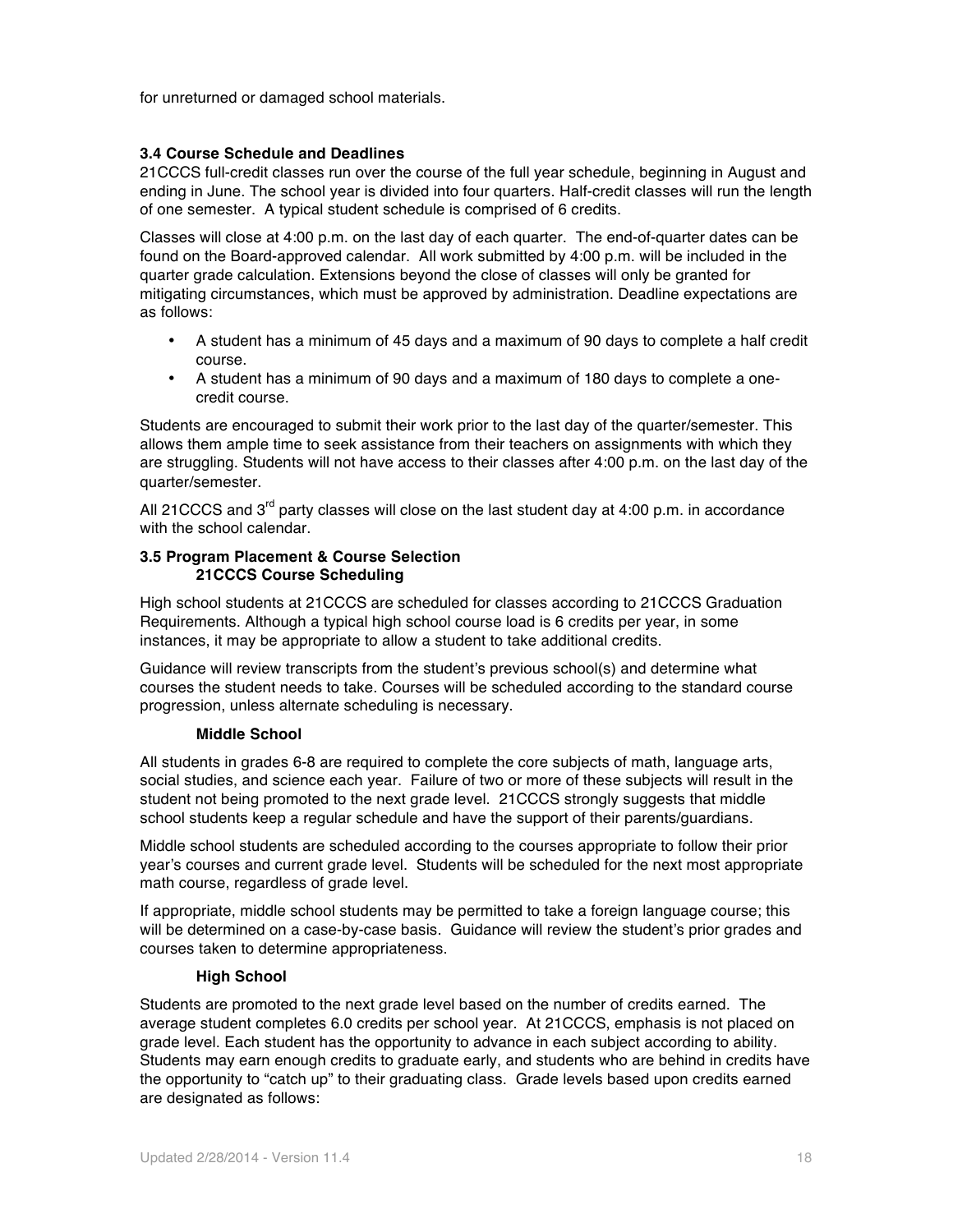| 9th Grade  | $0-5.75$ credits                                          |
|------------|-----------------------------------------------------------|
| 10th Grade | 6.0-11.50 credits                                         |
| 11th Grade | 11.75-17.25 credits                                       |
| 12th Grade | 17.5 credits (23.0 total credits required for graduation) |

Grade levels are recalculated at the start of each school year. The grade levels of incoming students will be based upon the credits shown above, not the grade level designated by their prior school. Students have the ability to add extra classes to their schedule by finishing classes early and obtaining approval from the Guidance Department. For more information, the parent/guardian should contact the Guidance Department.

#### **Third Party Classes**

In some cases, students may be permitted to take a high school course from an approved third party provider. In order to be eligible to take a course from a third party provider, students must have had at least one successful year at 21CCCS. The Guidance Department will review students' prior grades and courses taken to determine eligibility. Prior to a student enrolling into a  $3<sup>rd</sup>$  party class a parent/guardian will be required to return a parent consent form.

Third party classes must be added and dropped through 21CCCS within 10 days after the scheduled start date. If classes are purchased directly from the third party provider by the student or his or her parent/guardian, 21CCCS will not pay for the class and may not be able to accept the credit.

#### **3.6 Adding/Dropping Courses**

Students may add or drop a course(s) within the first ten school days of a student's enrollment in a class. It is the responsibility of the student to contact the Guidance Department in writing if he wishes to add or drop a course.

Requests will be honored at the discretion of the school. If a student withdraws from a course more than 10 days after the scheduled start of the class or his enrollment in the class, he/she will receive an "F" on both his/her report card and final transcript.

#### **3.7 Failure to Pass**

Students who fail the majority of their online classes for two consecutive semesters may not be permitted to re-enroll at 21CCCS for the following school year, based on the Mission of the school.

#### **3.8 Graduation Requirements**

To successfully graduate from 21CCCS, students must meet the current standard for accumulated credits\* and achieve a level of "Proficient" or better on Keystone Exams, as required by the Commonwealth of Pennsylvania. At this time, students are required to take Literature, Algebra I, and Biology exams. Students not meeting Keystone exams proficiency requirements on the first testing session will be required to enroll in a remedial course and take the Keystone exam again. If they are unsuccessful in their 2nd attempt, they will be required to demonstrate proficiency on an alternate assessment (30 hour project as determined by Pennsylvania Department of Education) before they can receive their diploma.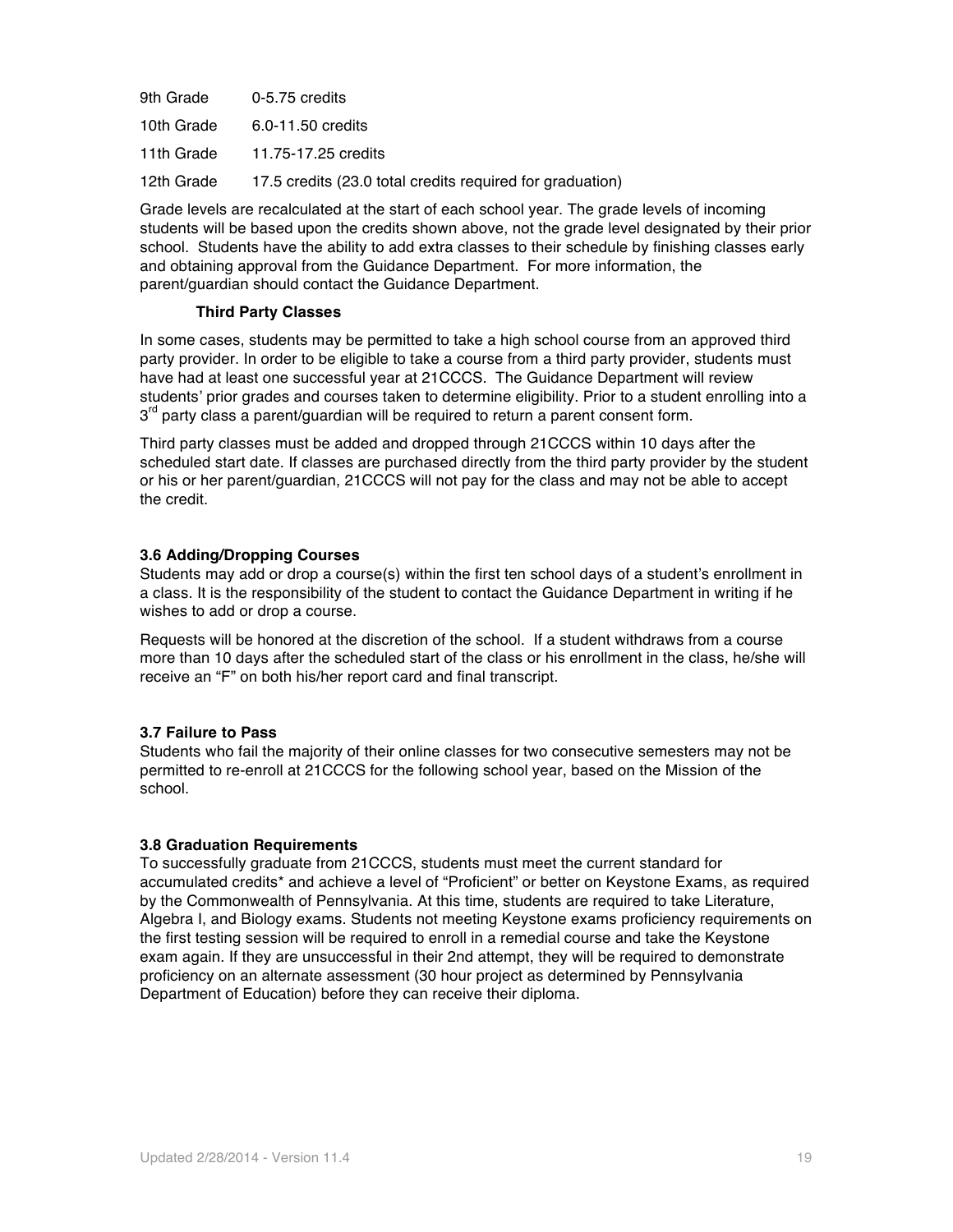The information below shows minimum credit requirements:

| Category                     | Credit Requirements (23 total)* |
|------------------------------|---------------------------------|
| English                      | 4.0                             |
| <b>Social Studies</b>        | 4.0                             |
| <b>Mathematics</b>           | 4.0                             |
| Science                      | 4.0                             |
| PE/Health                    | 2.0                             |
| <b>Arts &amp; Humanities</b> | 2.0                             |
| Electives                    | $3.0*$                          |

\*Completion of a culminating project is required. 21CCCS requires all students to complete the elective "Graduation Project" to meet this requirement.

The information below shows the requirements of the Keystone Exams:

| <b>Graduation Year</b>  | <b>Required Proficiency</b>                                                                                                                        |
|-------------------------|----------------------------------------------------------------------------------------------------------------------------------------------------|
| 2014, 2015, and<br>2016 | Must demonstrate proficiency on Algebra I and Literature Keystone Exams or an<br>alternate assessment.                                             |
| 2017 and 2018           | Must demonstrate proficiency on Algebra I, Literature, and Biology Keystone Exams<br>or an alternate assessment.                                   |
| 2019                    | Must demonstrate proficiency on Algebra I, Literature, Composition, and Biology<br>Keystone Exams or an alternate assessment.                      |
| 2020 and Beyond         | Must demonstrate proficiency on Algebra I, Literature, Composition, Civics &<br>Government, and Biology Keystone Exams or an alternate assessment. |

#### **Grading System**

Courses worth .25 credits

| <b>Points Earned</b> | Numeric Grade | Letter Grade | <b>Grade Point</b> |
|----------------------|---------------|--------------|--------------------|
| 468 and above        | 94-100        | A            | 4.0                |
| 447-467              | 90-93         | A-           | 3.7                |
| 432-446              | 87-89         | B+           | 3.3                |
| 418-433              | 84-86         | B            | 3.0                |
| 398-417              | 80-83         | B-           | 2.7                |
| 383-397              | 77-79         | $C+$         | 2.3                |
| 368-382              | 74-76         | C            | 2.0                |
| 348-367              | 70-73         | $C -$        | 1.7                |
| 333-347              | 67-69         | D+           | 1.3                |
| 318-332              | 64-66         | D            | 1.0                |
| 317 and below        | 63 and below  | F            | 0.0                |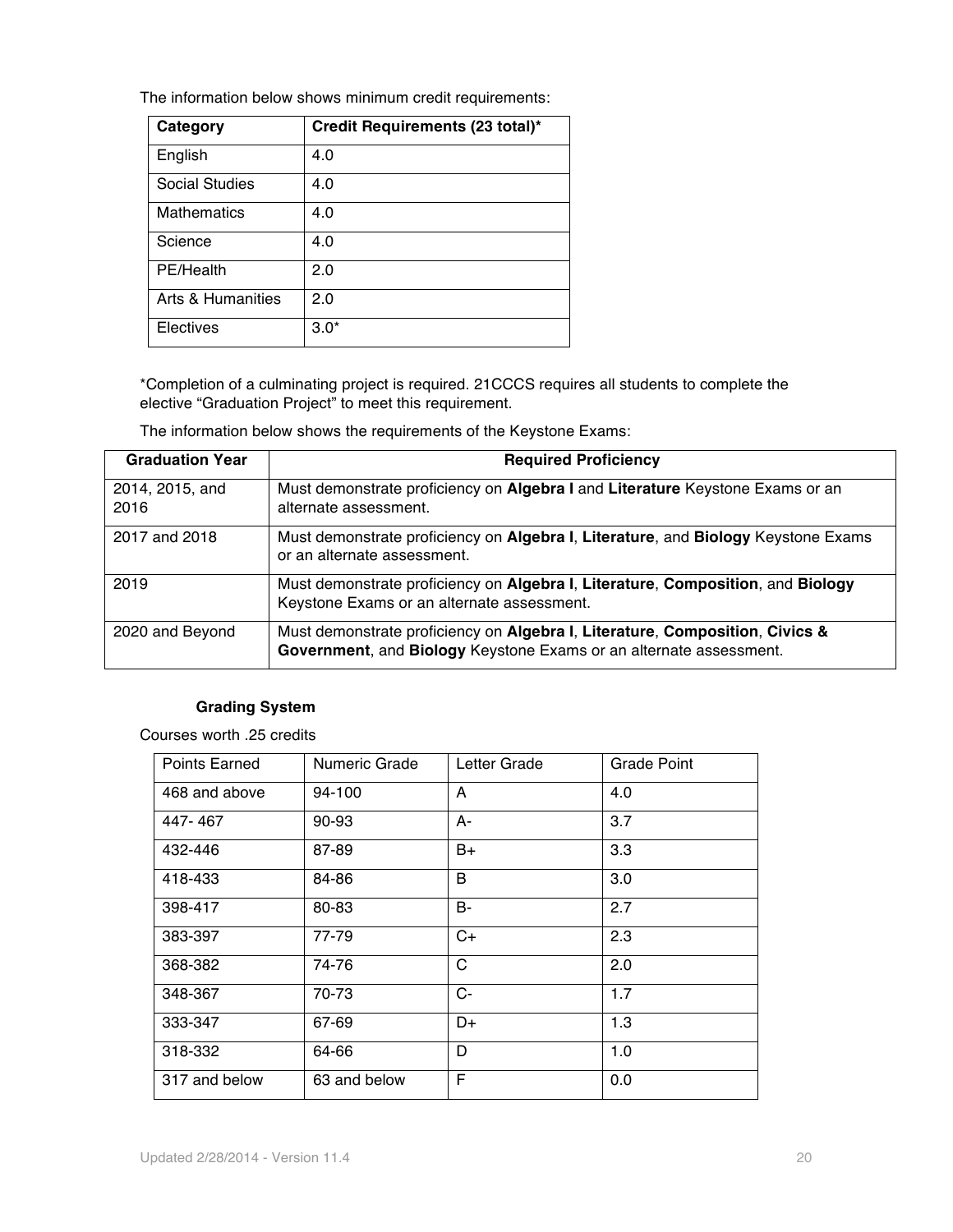Courses worth .5 credits

| <b>Points Earned</b> | Numeric Grade | Letter Grade | <b>Grade Point</b> |
|----------------------|---------------|--------------|--------------------|
| 935 and above        | 94-100        | A            | 4.0                |
| 895-934              | 90-93         | A-           | 3.7                |
| 865-894              | 87-89         | B+           | 3.3                |
| 835-864              | 84-86         | B            | 3.0                |
| 795-834              | 80-83         | B-           | 2.7                |
| 765-794              | 77-79         | $C+$         | 2.3                |
| 735-764              | 74-76         | С            | 2.0                |
| 695-734              | 70-73         | $C-$         | 1.7                |
| 665-694              | 67-69         | D+           | 1.3                |
| 635-664              | 64-66         | D            | 1.0                |
| 634 and below        | 63 and below  | F            | 0.0                |

Courses worth 1.0 credit

| <b>Points Earned</b> | Numeric Grade | Letter Grade | <b>Grade Point</b> |
|----------------------|---------------|--------------|--------------------|
| 1870 and above       | 94-100        | A            | 4.0                |
| 1790-1869            | 90-93         | A-           | 3.7                |
| 1730-1789            | 87-89         | B+           | 3.3                |
| 1670-1729            | 84-86         | B            | 3.0                |
| 1590-1669            | 80-83         | B-           | 2.7                |
| 1530-1589            | 77-79         | $C+$         | 2.3                |
| 1470-1529            | 74-76         | С            | 2.0                |
| 1390-1469            | 70-73         | C-           | 1.7                |
| 1330-1389            | 67-69         | D+           | 1.3                |
| 1270-1329            | 64-66         | D            | 1.0                |
| 1269 and below       | 63 and below  | F            | 0.0                |

Class Rank is only calculated for graduating students.

#### **Grade Point Average (GPA)**

Honors, A.P. (Advanced Placement), and college courses, due to their higher level of difficulty, will be given additional point credit when calculating grade point averages, as long as the course is passed. While honors credits allow students to earn an additional .25 points, A.P. and college courses allow students to earn an additional .5 points.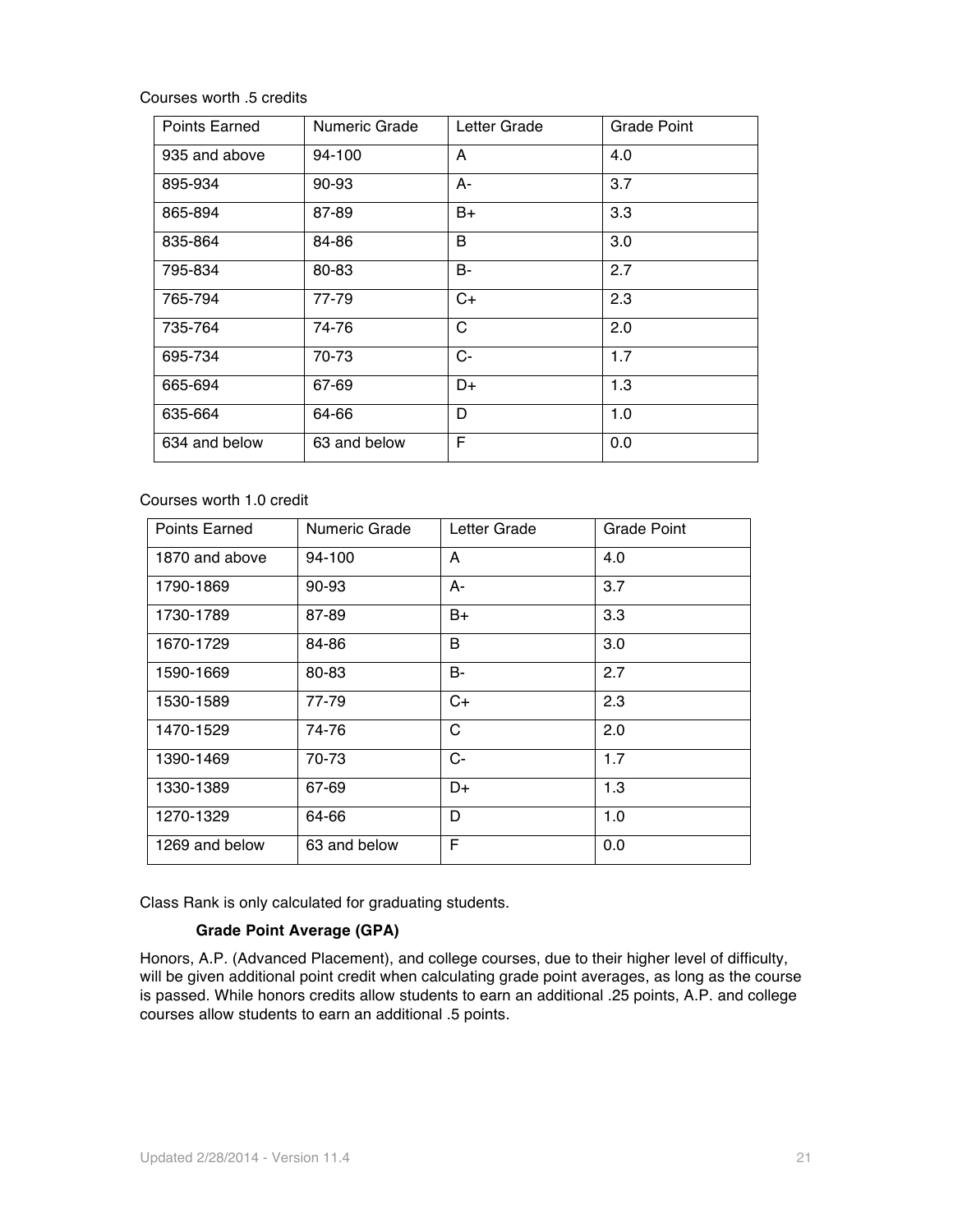#### **Honor Roll**

In recognition of high achieving students, 21CCCS awards the following honors levels at the end of each quarter:

| Level                       | GPA           |
|-----------------------------|---------------|
| <b>Distinguished Honors</b> | $3.75+$       |
| <b>High Honors</b>          | $3.50 - 3.74$ |
| <b>Honors</b>               | $3.00 - 3.49$ |

In addition to the GPA requirement, all grades earned must be "C" or higher without any "I" (incomplete) grades.

#### **3.9 Plan for Student Learning (P4SL)**

A primary goal of 21CCCS is to help students make the connection between their learning and future goals. In order to best facilitate this, a learning coach is assigned to each student to create personal educational goals and stay on track. The learning coach also keeps in touch with parents/guardians to keep them informed of student progress. Parents/Guardians should consider their child's interests, strengths, and future plans. Questions are encouraged throughout the P4SL process, to best design a plan for their child's success.

#### **3.10 Academic Review Team (ART)**

The purpose of the Academic Review Team (ART) is to help support students who have been identified as "academically at-risk." At-risk is defined as not participating in a class, participating inconsistently and not submitting quality work, or performing at a level below his/her demonstrated ability. The team is typically composed of the Principal, a guidance counselor, and the student's learning coach. Based on information provided by the learning coach, as well as other data collected, the student will be recommended for ART support.

The procedure used to address the student's needs starts with a conference with the team, the student, and a parent/guardian. A support plan will be established to monitor student achievement in all of the student's classes. A student may have his/her computer and/or school accounts restricted per the ART plan. The learning coach will keep track of the plan and student progress. If the plan is successful, a modified plan will be established, or the student will no longer receive ART support. If the student's achievement does not improve, the ART will schedule another intervention meeting with the family, which may include a conference in the school's office with the ART. Failure to follow this procedure will result in additional requirements for both the student and his parent/guardian.

#### **3.11 Student Assistance Program (ACES)**

The Assistance to Continue Education Successfully (ACES) team is an intervention team made up of school personnel, which is based on the Pennsylvania Student Assistance team model. The ACES team is designed to assist school personnel in identifying issues regarding alcohol, tobacco, and other drug abuse, and mental health issues that pose as a barrier to student success. The primary goal of the Student Assistance Program (SAP) is to help students overcome these barriers so they may achieve, remain in school, and advance.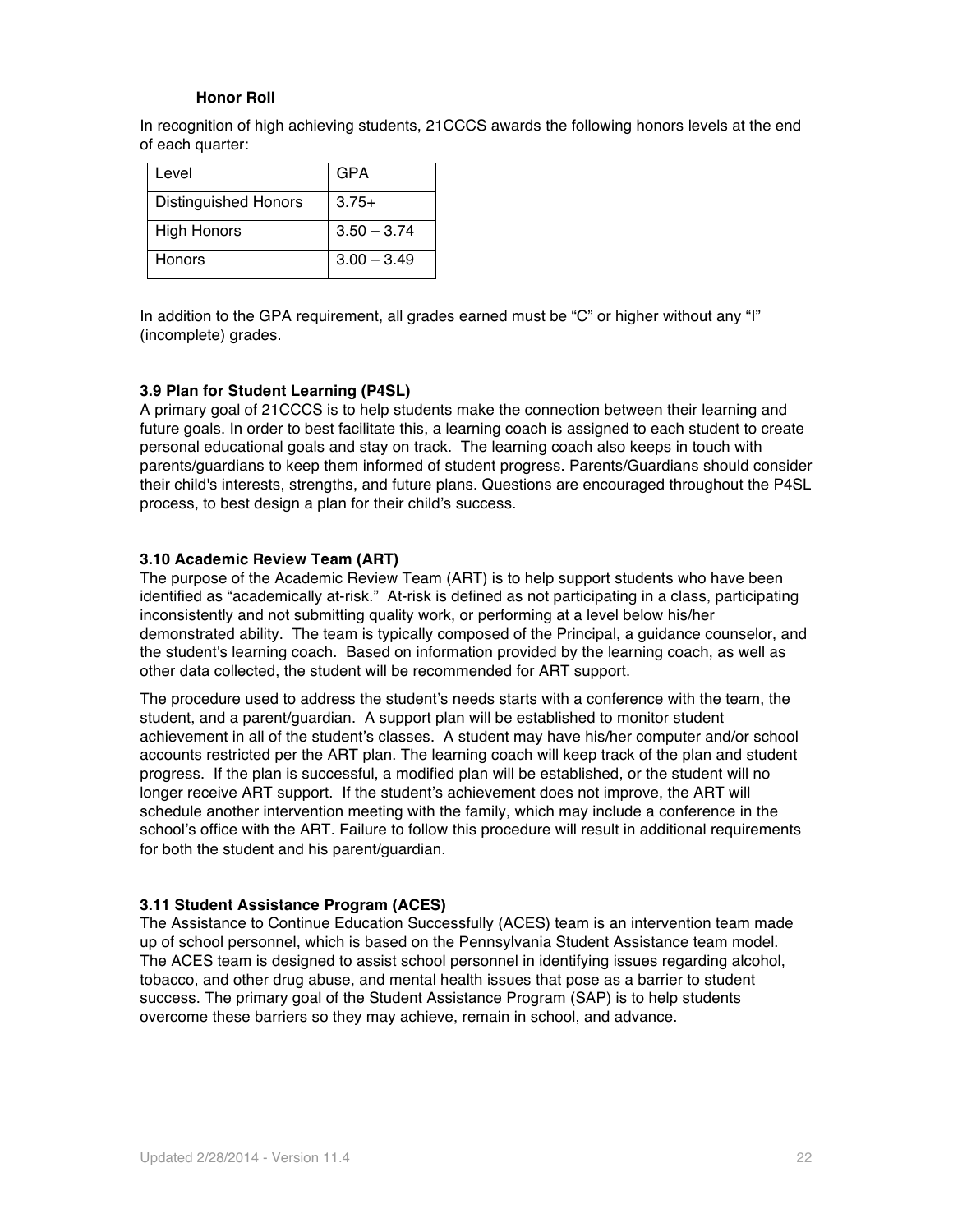SAP team members are trained to identify problems. They look to determine whether or not the problem lies within the responsibility of the school and make recommendations to assist the student and parent/guardian. When the problem lies beyond the scope of the school, the SAP team will assist the parent/guardian and student so they may access appropriate services within the community. The student assistance team members do not diagnose, treat, or refer to treatment, but they may refer a student for a screening or an assessment for treatment.

#### **3.12 Synchronous Remediation Program (SRP)**

21CCCS students who are not successful in the asynchronous setting may be required to participate in the Synchronous Remediation Program (SRP). This program requires students to maintain a synchronous schedule to complete their courses. This program is designed to assist students in learning the organizational and time management skills that are necessary to be successful in an online, asynchronous environment. Students may also opt into the synchronous program should they desire a more structured schedule.

#### **Eligibility for the Synchronous Remediation Program**

SRP may be required for students who have been identified academically at-risk. This includes (but is not limited to):

- Students who do not complete orientation on time.
- Students who are severely behind in their classes (completed less than 50% of assigned weekly points).
- Students who have failed a minimum of one course.
- Students recommended by PTC.
- Students at Truancy Level 4 or above.

Students who have not failed any courses, but would like more direct instruction and guidance from their teachers, may voluntarily participate in this program.

#### **Synchronous Remediation Program Procedures**

Students will be directed to log into the appropriate virtual office at 9:00 a.m. every school day and will remain there to complete their course work until 3:00 p.m.

- Breaks and lunch will be built into the student's work schedule.
- Attendance will be taken and student's progress will be monitored.
- If a student wants to leave, he/she must ask for permission.
- The students participating in SRP will be monitored using ARD.

#### **Returning to An Asynchronous Setting**

The progress of students participating in SRP will be evaluated periodically. If the student proves he/she can be successful, he/she may return to an asynchronous setting after three- five instructional weeks, so long as 70% of assigned weekly points have been earned. Considerations will be made for the following students:

- Students who did not complete orientation on time (after three weeks).
- Students severely behind in classes (after three weeks).
- Students who have failed a minimum of one course (after five weeks).
- Students recommended by PTC (after five weeks).
- Students at Truancy Level 4 or above (after receiving no truancy charges for six weeks).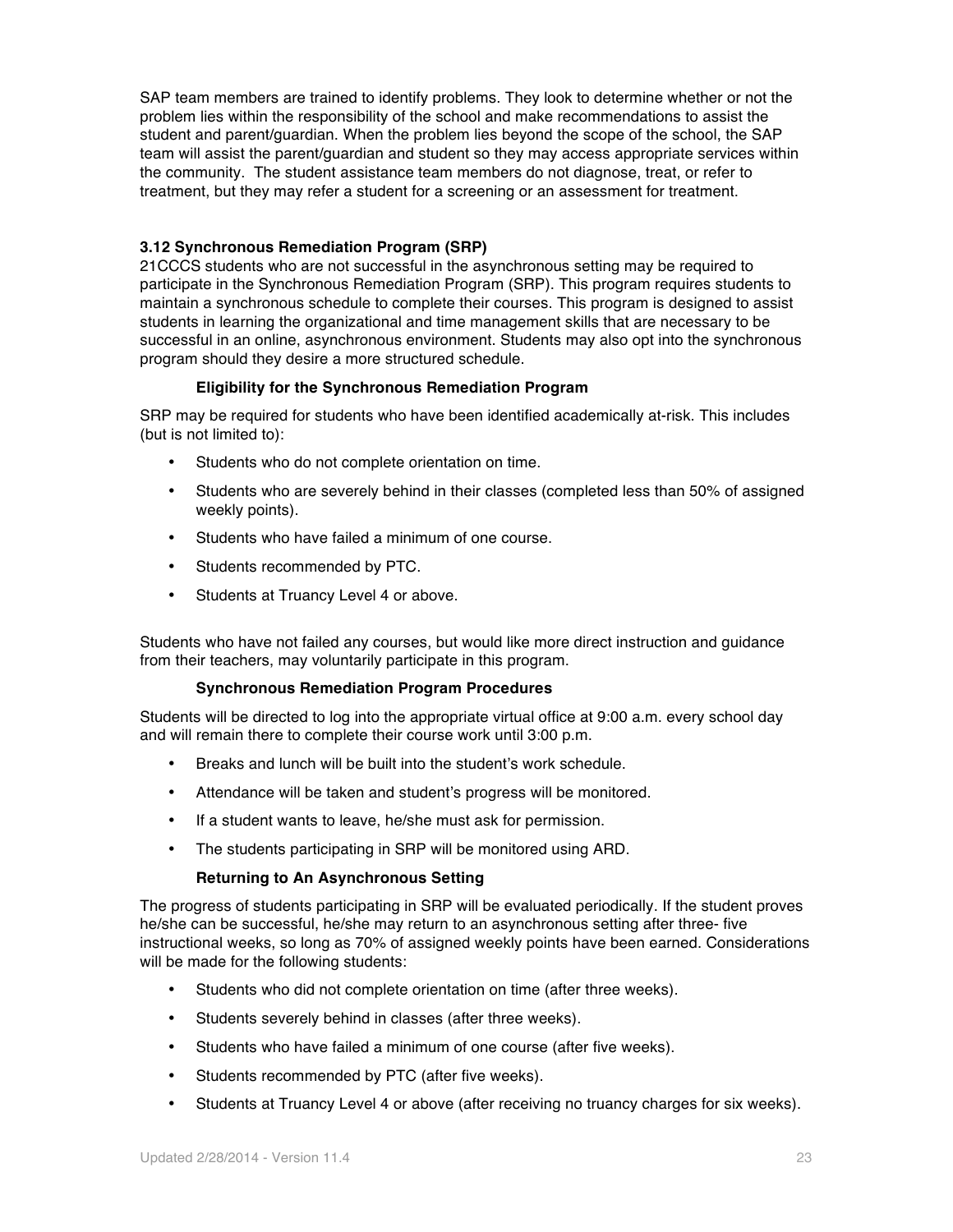• Students who voluntarily agreed to participate in the SRP (if under age 18, parent/guardian authorization is required).

Any student earning 80% of assigned weekly points will be considered for return to an asynchronous setting.

#### **Possible Consequences for Non-Attendance**

- If a student does not log in by 10:00 a.m., the student may receive an unexcused absence.
- If a student leaves the VO without permission, the student may receive an unexcused absence.
- Each day a student does not attend, the student may receive an unexcused absence.
- After two unexcused absences, all non-essential computer privileges may be suspended.
- After three unexcused absences, a truancy charge may be levied.

#### **3.13 Special Education**

For any student receiving special education services, the paperwork listed below must be sent to the Special Education Department within a minimum of two weeks prior to the start of school. This information is needed to schedule the student's courses and to make necessary accommodations.

Required paperwork includes:

- Current and prior Individualized Education Plan (IEP)
- Current Notice of Recommended Educational Placement (NOREP)
- Most recent invitation to participate in the IEP meeting
- Current evaluation report (if this report is a re-evaluation, the prior and/or initial evaluation must be provided as well)
- 504 Service Agreement
- Any other documents relevant to the student's special education diagnosis (i.e. psychiatric evaluation, pertinent medical history)

Parents/guardians have the right to request a psycho-educational evaluation for their child if there is a concern that the child is in need of specially designed instruction. Parents/guardians may request, in writing, an evaluation at any time. 21CCCS shall make the "Permission to Evaluate" form readily available for that purpose. If a request is made orally to any professional employee or administrator of 21CCCS, that individual shall provide a copy of the "Permission to Evaluate" form to the parents/guardians within 10-calendar days of the oral request. In all classes, including orientation, all special education students with disabilities will have their programs and services provided in compliance with their respective IEPs. All identified special education students begin receiving services in accordance with their IEP on the first day of school with 21CCCS.

#### **21CCCS Child Find Policy**

In accordance with Chapter 711 of Title 22 of the Pennsylvania Code, the Director/CEO or his designee shall ensure that children with disabilities, regardless of the severity of their disabilities, who are enrolled at the charter school and are in need of special education and related services, are identified, located, and evaluated. A practical method will be developed and implemented to determine which children with disabilities are currently receiving needed special education and related services.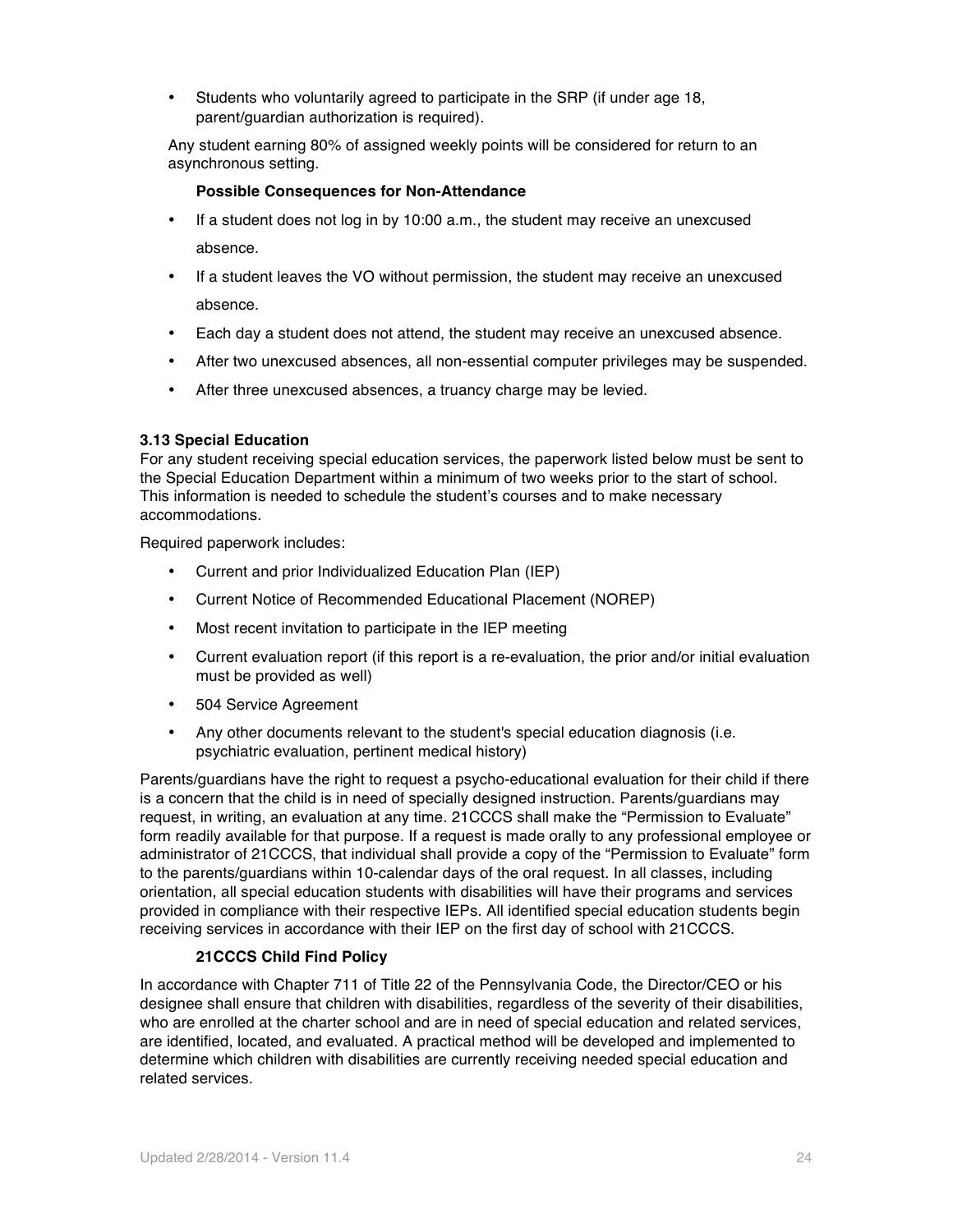*Child Find* includes children who are suspected of having a disability under Section 300.8 of the federal regulations that implement IDEA 2004 and in need of special education, even though they are advancing from grade to grade. This is extended to highly mobile children, including migrant children, homeless youth and parentally placed private students, as appropriate.

#### **Activities**

The Director/CEO or his designee shall ensure that the following outreach activities occur concerning programs and services for children with disabilities who attend 21CCCS:

- Offer parents/guardians and family (including foster and surrogate parents) information regarding training activities and publicize the availability of such activities to all parents/guardians. Trainings in the areas of behavior support, response to intervention, inclusive practices, transition, assistive technology, autism, and interagency coordination, are important. Parents/Guardians may also be directed to PaTTAN training opportunities. Parent/Guardian input is to be sought to determine what parent/guardian trainings are needed/desired.
- Provide access to interested health and mental health professionals, daycare providers, county agency personnel and other professionals, including: professionals and agencies who work with homeless and migrant or other highly mobile youth, wards of the state, as well as to students attending private schools (where applicable).
- Provide information concerning the types of special education programs and services available in and through 21CCCS. Further, 21CCCS will provide information regarding the manner in which parents/guardians can request and access those services.
- Provide or obtain periodic training for 21CCCS's regular education staff and special education staff concerning the identification and evaluation of special needs. Further, provide a provision of special education programs and services available to students with disabilities.
- The public outreach awareness system utilized by 21CCCS shall include methods for reaching homeless children, wards of the state, children with disabilities attending private schools, and highly mobile children, including migrant children.
- 21CCCS shall conduct *Child Find* activities to inform the public of its special education services and programs and the manner in which to request them.
- 21CCCS's *Child Find* effort must include information regarding potential signs of developmental delays and other risk factors that could indicate disabilities.
- Efforts must be made to identify enrolled students who have a native language other than English to ensure that notices and other outreach efforts are available to them in their native language. This is required by law, unless it is clearly and absolutely not feasible to provide such.

#### **Screening**

The Director/CEO or his designee shall establish a system of screening in order to:

- Identify and provide screening for students prior to referral for an initial special education multidisciplinary team evaluation.
- Provide peer support for teachers and other staff members to assist them in working effectively with students using the general education curriculum.
- Conduct hearing and vision screening in accordance with the Public School Code of 1949, for the purpose of identifying students with hearing or vision difficulty so that they can be referred for assistance or recommended for evaluation for special education, if necessary.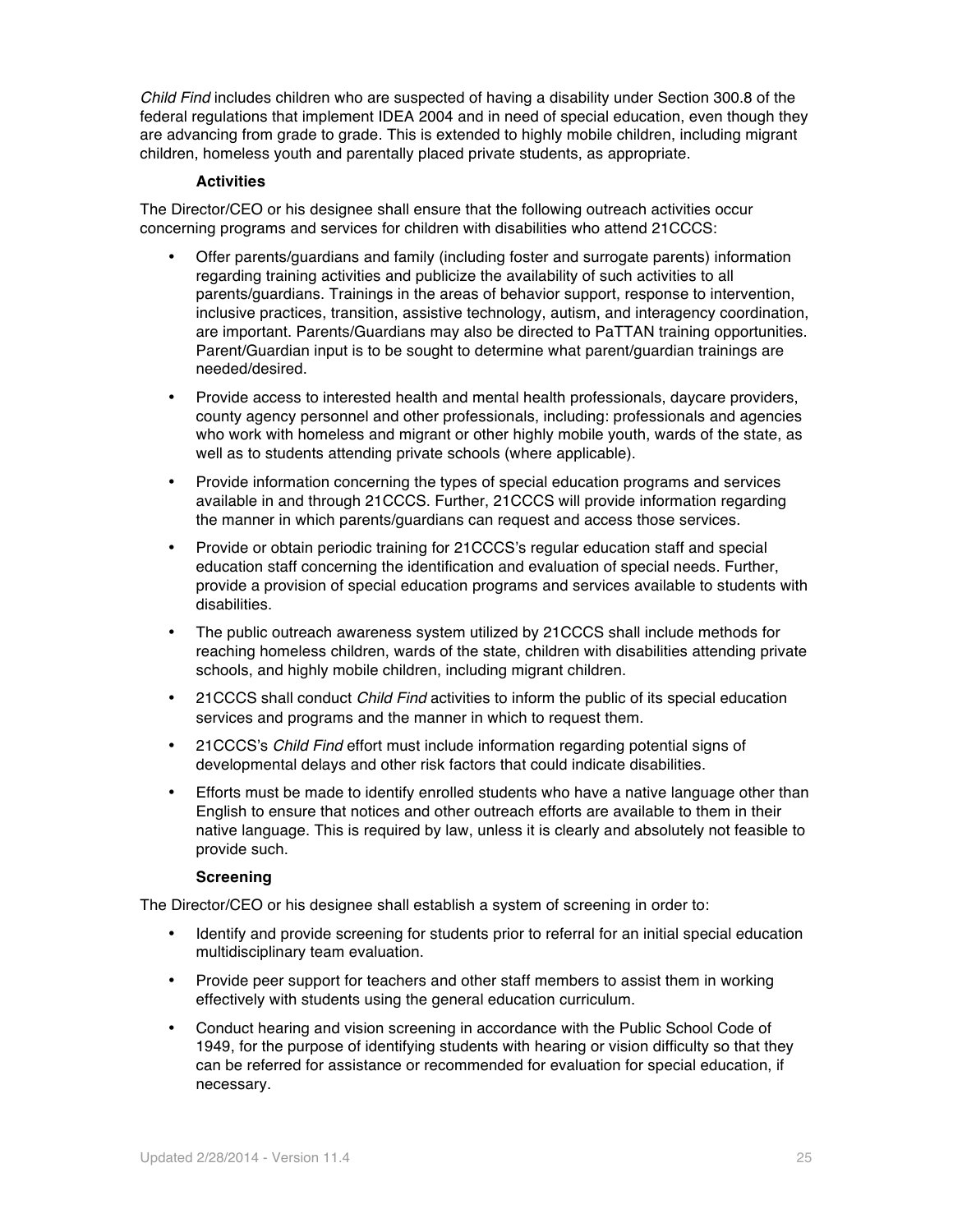- Identify students who may need special education services and programs.
- Maintain the confidentiality of information in accordance with applicable state and federal regulations.

#### **Pre-Evaluation Screening**

The pre-evaluation screening process shall include:

- For students with academic concerns: an assessment of the student's functioning in the curriculum, including curriculum-based or performance-based assessments.
- For students with behavioral concerns: a systematic observation of the student's behavior in the classroom or area in which the student is displaying difficulty ("FBA" or functional behavior assessment).
- An intervention based on the results of the assessments conducted.
- An assessment of the student's response to the intervention, if applicable.
- A determination of whether or not the assessed difficulties of the student are the result of a lack of instruction or limited English proficiency.
- A determination of whether or not the student's needs exceed the functional capacity of the regular education program, without special education programs and services, to maintain the student at an instructional level appropriate to the level and pace of instruction provided in that program.
- Activities designed to gain the participation of parents/guardians.
- Controls to ensure that if screening activities have produced little or no improvement within the specified timeframe after initiation, the student shall be referred for a multidisciplinary team evaluation.

The screening activities shall not serve as a bar to the right of a parent/guardian to request a multidisciplinary team evaluation at any time. When the completion of screening activities prior to referral for a multidisciplinary team evaluation will result in serious mental or physical harm, or significant educational regression, to the student or others, 21CCCS may initiate a multidisciplinary team reevaluation without completion of the screening process in accordance with Chapter 711. Whenever an evaluation is conducted without a pre-evaluation screening, the activities described shall be completed as part of that evaluation whenever possible.

#### **TO THE EXTENT THAT ANYTHING IN THIS POLICY COULD BE CONSTRUED TO CONFLICT WITH THE SCHOOL'S CHARTER OR APPLICABLE STATE AND/OR FEDERAL LAWS, THE APPLICABLE STATE AND/OR FEDERAL LAWS AND/OR CHARTER CONTROL SUPERSEDES THIS POLICY**.

References: 20 USC 1401(3), 1412(a)(3); 34 CFR §300.111; 22 Pa. Code §711.21

#### **Public Awareness**

The Director/CEO or his designee shall ensure that the following public awareness activities occur concerning programs and services for children with disabilities who are enrolled at 21CCCS: 21CCCS shall annually publish a written notice (attached hereto), in means accessible to 21CCCS's families. Such notice must be included in 21CCCS's Handbook and on 21CCCS's website. The Notice may also be made available in means accessible to the public, such as: at 21CCCS's main office, in 21CCCS's special education office, through local Intermediate Units and/or through other generally accessible print and electronic media, and with the Board meeting minutes. The notice should include a description of: child identification activities, 21CCCS's special education services and programs, the manner in which to request services and programs, and the procedures followed by 21CCCS to ensure the confidentiality of student information pertaining to students with disabilities pursuant to state and federal law.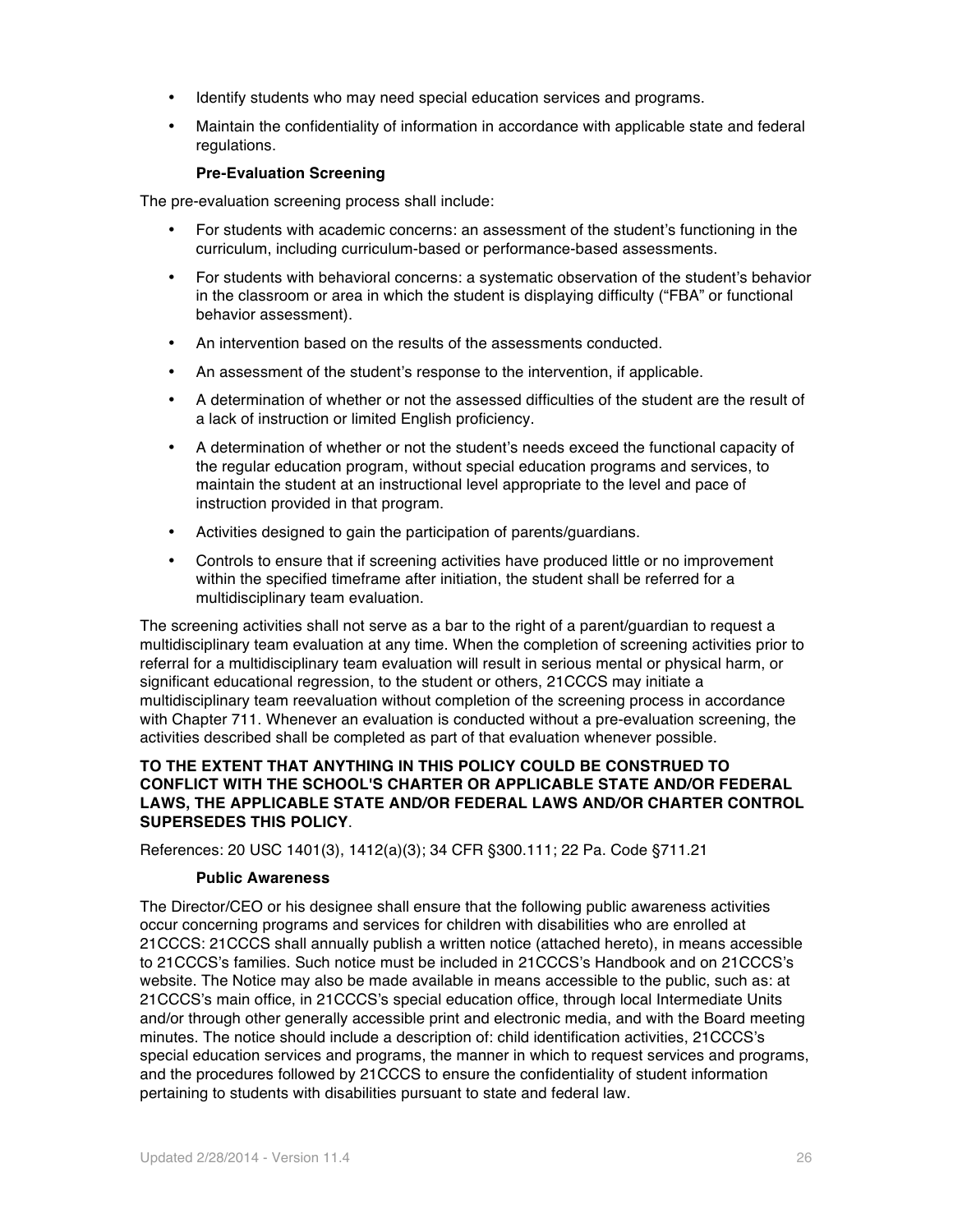Special education students newly enrolled in 21CCCS with an Individualized Education Plan shall receive services upon enrollment. Within 30 days, the IEP team will meet and determine whether to accept the IEP from the previous placement as is, or write a new one. If the IEP from the previous placement is acceptable, the team will issue a new IEP cover page and Notice of Recommended Educational Placement. If a new IEP must be written, the special education teacher will schedule an IEP meeting with the student and his parents/guardians. There is no delay in services during this time.

#### **3.14 Gifted Program**

Gifted students often need to be challenged in a specific content area and given the freedom to work at their own pace either through acceleration or enrichment. Very few students are gifted in every subject. Through individualized planning, students can work on many different levels without scheduling conflicts. Gifted accommodations should not be confused with the honors version of a class, as gifted students' needs are addressed by replacing work with differentiated assignments. Any modifications or accommodations are created in conjunction with the development of the student's GIEP.

#### **3.15 Honors**

Honors level classes are designed for academically talented students whose skills, past performance, and interests demonstrate that they can successfully complete challenging academic work. Honors work may include research, WebQuests, and creative projects that require extensive additional outside reading requirements and analytical thinking. This level requires the student to be responsible, mature, and have strong study skills that enable the student to pursue independent learning. If available, the honors level will be listed in the course syllabus. To be placed in an honors level course, the parent/guardian or student must request the honors level through the school's Guidance Department. The student must receive a recommendation from the current course's teacher to enter the honors level (which will include past performance in the subject area of the course). To receive honors designation the student must: complete all standard course material with a minimum average of 85%, complete all honors assignments, and achieve a minimum average of 80% in the honors level material of the course. When this is successfully achieved, .25 grade points will be added to the grade earned in that course.

#### **3.16 Honor Societies**

21CCCS chapters of the National Honor Society (NHS) and the National Junior Honor Society (NJHS) are duly chartered and affiliated chapters of this prestigious national organization. Membership is open to those students who meet the required standards in four areas of evaluation: scholarship, leadership, service, and character. Standards for selection are established by the national office of NHS and have been revised to meet the 21CCCS local chapter needs. Students are selected to become members by the Faculty Council, which bestows this honor upon qualified students each year.

Students in grades 10-12 are eligible for membership in NHS. Students in grades 6-9 are eligible for membership in NJHS. Scholarship criterion requires a student to have a cumulative grade point average of 3.0 or better on a 4.0 scale. Students who meet the criterion are invited to complete a "Student Activity Information" form, which provides the Faculty Council with information regarding the candidate's leadership and service. A history of leadership experiences and participation in school or community service is required. Students should be able to provide at least ten hours of documented community service in their application.

Students or parents/guardians who have questions regarding the selection process or membership obligations should contact the chapter advisor.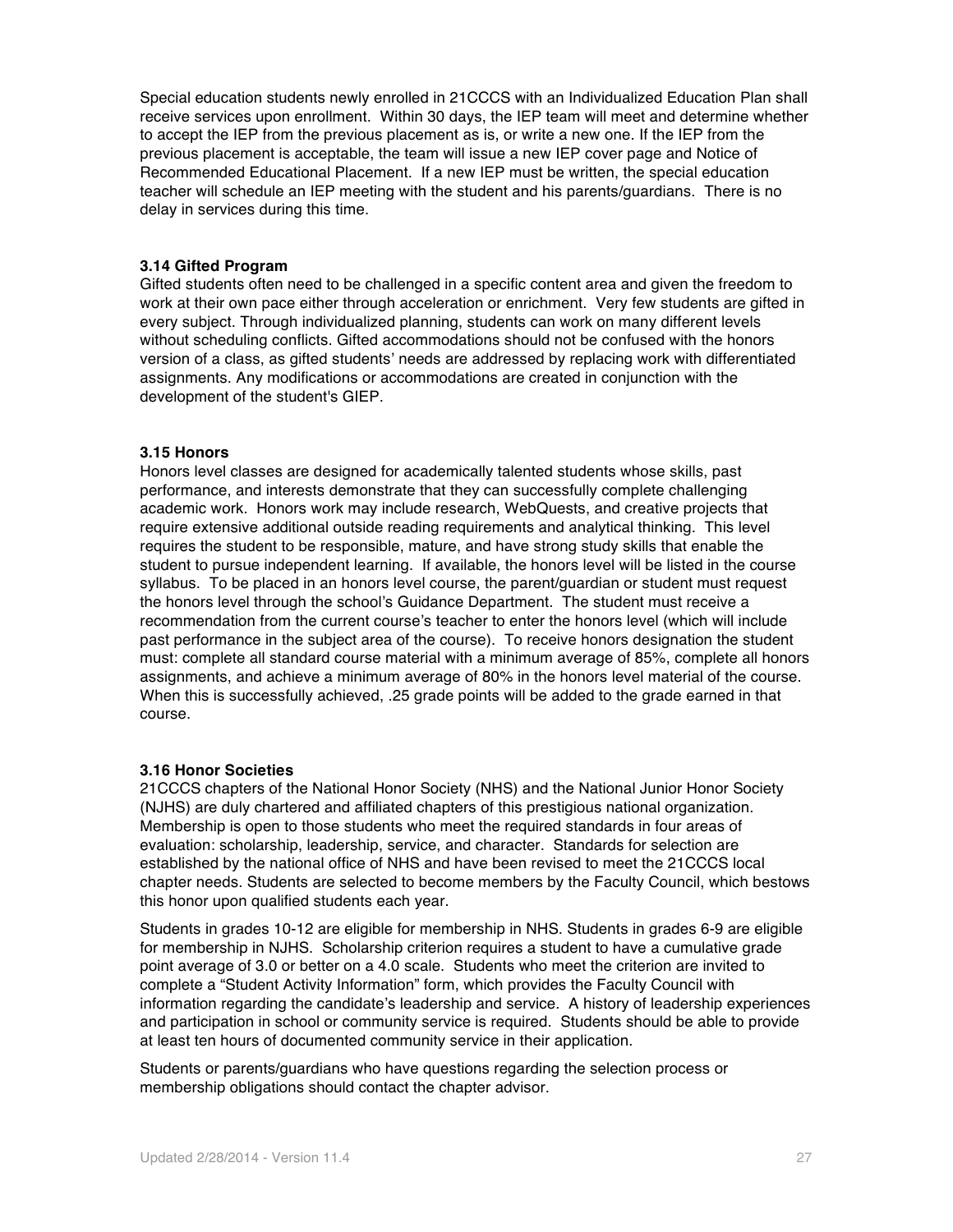#### **3.17 Notification for Sports Team Eligibility**

Students who are members of a sports team in their home school district must continue to meet grade requirements to be a part of the team. In accordance with PIAA eligibility rules for studentathletes, students must be passing at least 4 full-credit subjects by Friday of each week. If a student fails to meet these requirements, he/she will lose participation eligibility until the necessary requirements are met. Once this has occurred, the student may resume participation on the team one week following when requirements were met.

If a school requires weekly grade updates for its athletes, it is the responsibility of the student to request such information each week. Students should submit their requests every Monday morning to guidance@21cccs.org. Students should also include the name and email address of the person at their local school district who should be in receipt of their grades.

#### **3.18 Off-Campus Courses Physical Education Courses**

Students can meet Physical Education (PE) requirements either "on-campus" or "off-campus." On-campus PE involves taking an online course that combines physical activities and learning activities to develop habits that help students stay healthy throughout their lives. Off-campus PE uses activities taught only by a certified instructor, such as karate, gymnastics, dance, etc. for the physical activity portion of the course. The student will also be required to complete the learning activities portion of the on-campus PE course in order to meet Pennsylvania Standards. Thirty (30) hours of off-campus instruction are required for each 0.25 credits.

Off-campus PE requires pre-approval from 21CCCS administration the semester prior to when the course will be taken (see procedure below). When counting hours, only instructional time counts toward the 30 hours; practice hours do not count. For example, a gymnastic instructor providing direct instruction to a gymnast is acceptable, but time spent at a gymnasium for open time or practice does not count toward the hours of instruction. For further clarification, direct questions to the Off-Campus PE Coordinator.

#### *Procedure for using off-campus sources of instruction*

- 1. A student should seek pre-approval from the Off-Campus PE Coordinator by contacting the main office at 484-875-5400 and asking for the email address of the Off-Campus PE Coordinator.
- 2. A student should then send an email informing the Off-Campus PE Coordinator that he/she is going to pursue Off-Campus PE and for which semester (it cannot be for the current semester).
- 3. Next, the student should send a copy of the Off-Campus instructor's certification via fax (484-875-5404) and the instructor's information: name, mailing address, contact number, and email address.
- 4. The Off-Campus PE Coordinator will contact the student regarding whether his/her program has been approved.
- 5. If the program has been approved, the student will still need to complete some online course work and submit weekly activity reports, which must be signed off by the instructor.

At the end of the course, the instructor should assign a grade. Credit will be awarded once the work and hours have been achieved and verified by the Off-Campus PE Coordinator, so long as the course meets school requirements. All students earning off-campus P.E. credit must still complete online academic work to earn full course credit per PDE standards. Off-Campus Log Forms will be provided once the course has been approved.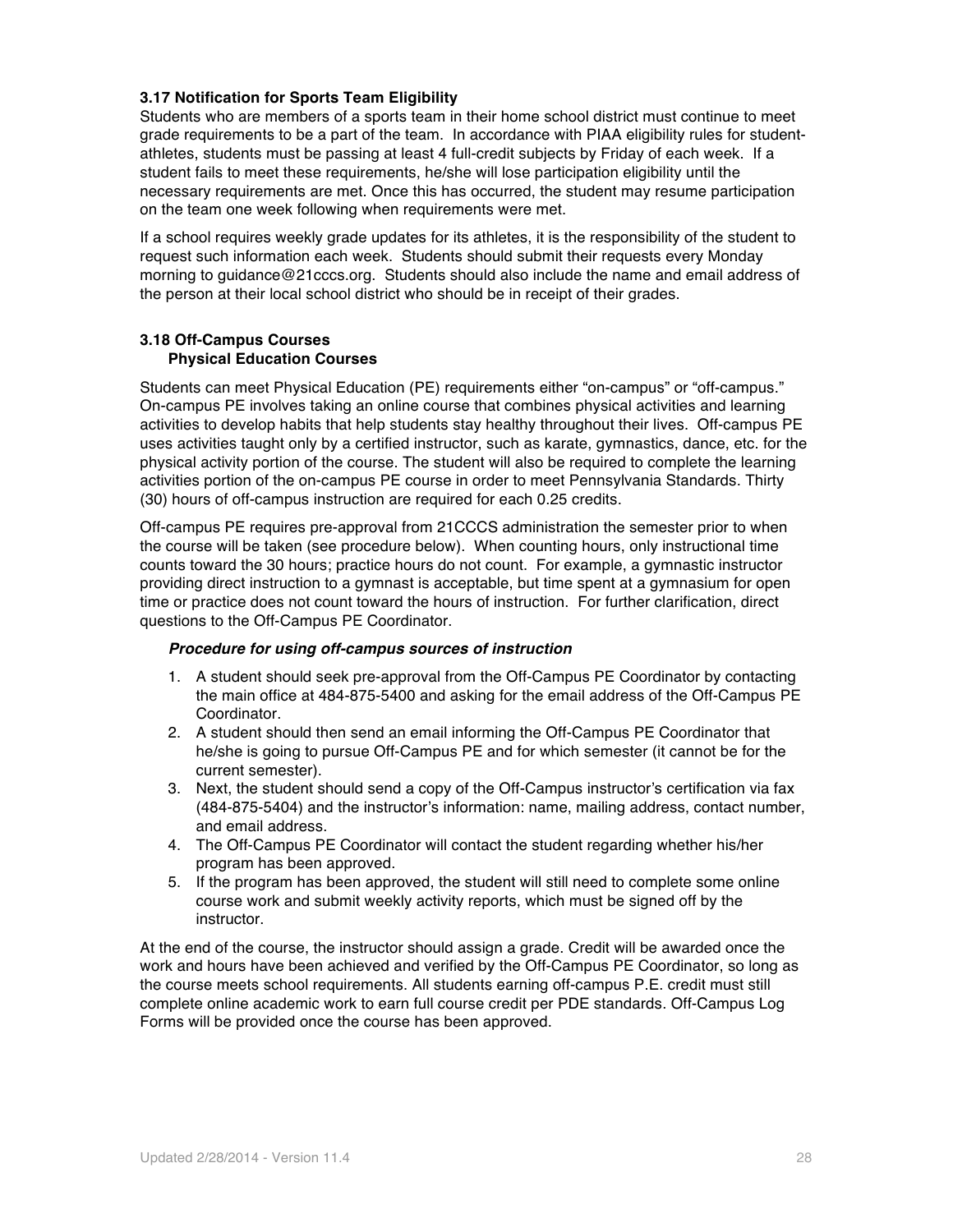#### **Off-Campus Credit Acceptance Requirements**

- 1. 21CCCS administration approval is required prior to the start of the course.
- 2. A completed Off-Campus Log Form or an official transcript is required prior to award of credit (high school only).
- 3. Credit (high school only) will be awarded based on the following:
	- a. Less than 30 instructional hours = 0 credit
	- b. 30 instructional hours  $= 0.25$  credit
	- c. 60 instructional hours = 0.50 credit
	- d. 120 instructional hours  $= 1.00$  credit

Credit is based on instructional hours (not practice hours).

#### **3.19 Local College/University Enrollment**

Qualifying students may complete CORE courses (English, math, science, and social studies) at accredited local colleges and universities to earn credits that may be applied to high school graduation requirements. This means that coursework must satisfy a 21CCCS graduation requirement. It is important to confirm that your child is eligible to pursue classes with the college or university of your choice, as not all colleges allow university enrollment while students are still in high school.

In order to participate in this alternative enrollment, upon completion of  $10<sup>th</sup>$  grade students must have a minimum GPA of 3.0, or higher, in their college preparatory level classes. Further, students must obtain approval from the Guidance Department prior to registering for the college course; a minimum of ten days notice is required for authorization. Students may be approved to receive reimbursement for up to two college courses per year; however, they must be enrolled in at least four credits with 21CCCS. Students must attempt/complete six credits per school year. The school offers up to \$650 reimbursement per course towards tuition and books.

Students requesting approval must email the Guidance Department with information regarding the college course(s) they would like to take at least ten school days prior to the course start date. Guidance will review the student's transcript as well as the request and either approve or deny the request. A grade of C or better in each course is required for reimbursement. Official transcripts and a copy of the paid receipt(s) for the course must be submitted within 15 days of the end of the course. Students will be reimbursed for tuition and books only; additional university fees will not be reimbursed. Due to state law, families may be required to pay a nominal credit fee to the college/university, which cannot be reimbursed. Reimbursement may take up to two months following submission. This policy is subject to change based upon changes in State Legislation or Education Reform. Reimbursement amount cannot exceed the amount actually paid to the college/university and book supplier.

In calculating the grade earned for a course pursued through a local college or university, an additional .5 grade points will be added to the grade a student earns for that course.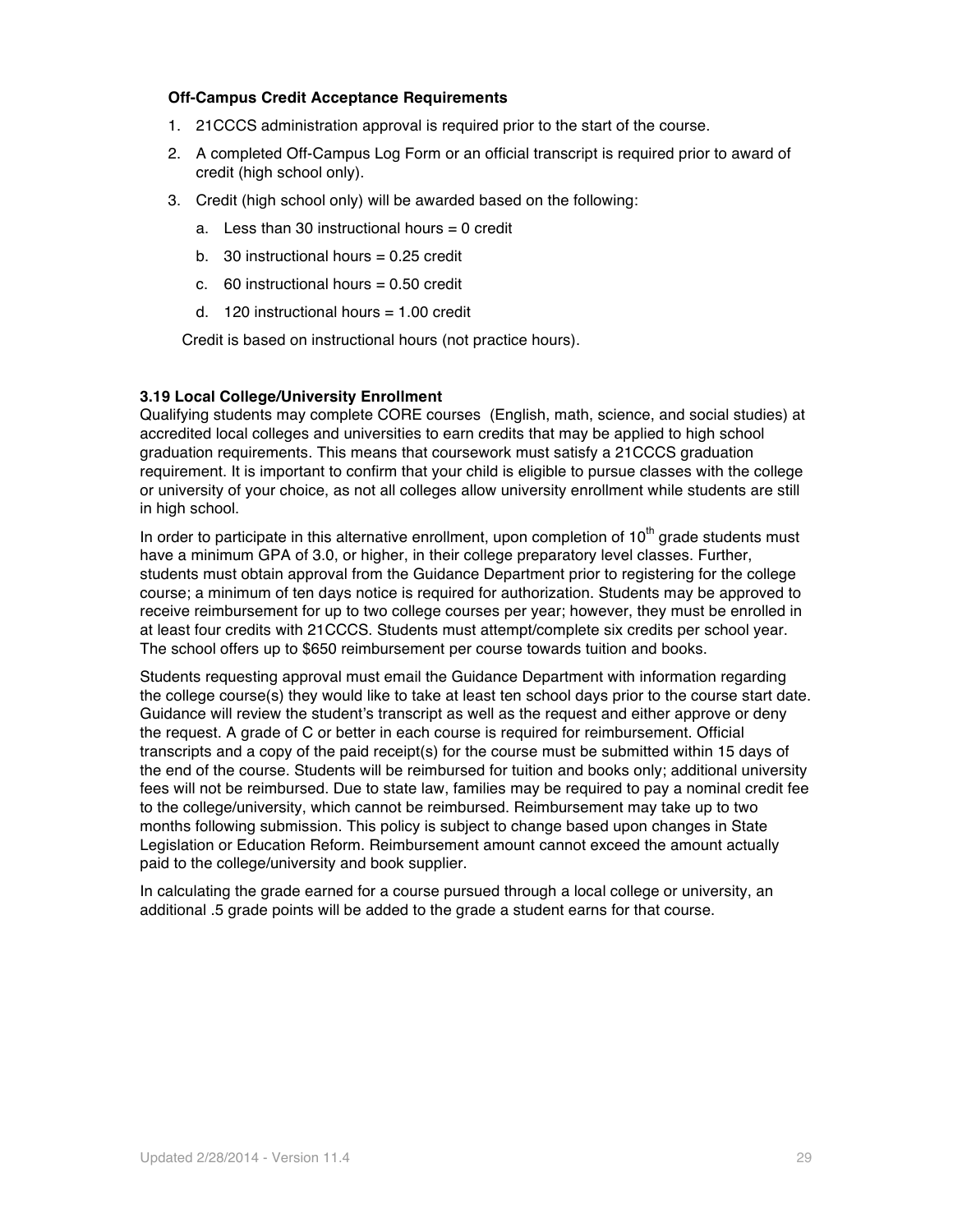#### **3.20 College Applications and Accompanying Materials**

Students requesting letters of recommendation, college application review, or transcript mailing must make a request to the Guidance Department in writing through email, fax, or letter. Students must submit requests at least two weeks prior to the college/university deadline. In order to write a good letter of recommendation, the Guidance Department must have time to get to know each senior and review information with them. Teachers writing letters of recommendation also need advance notice, at least two weeks, prior to the college/university's deadline.

**Note that 21CCCS's high school code # is 391348**. This is also referred to as an SSD code or CEEB, by colleges. Students will need this code to fill out certain forms, such as college applications and financial aid forms.

#### **3.21 Proctored Testing**

The school may, at any time and for any reason, require proctored testing within 60 miles of the student's home. Required proctored test(s) will be given either at 21CCCS or an approved testing site. Positive identification is required. Please contact 21CCCS for additional information. Further, a form of photo identification may be required for students when taking tests such as PSSA, UM, SAT, or PSAT at various sites or with proctors. In lieu of student identification, parents/guardians of students may show their ID and identify the student(s). 21CCCS IDs are also available from our school. For more information please contact the main office at 484-875- 5400.

#### **3.22 Standardized State Testing**

Standardized tests may be administered periodically to students. These may be used to assist with placement and measure improvement and proficiency of specific standards or content. Tests may require travel to testing sites. Students who fail to take required standardized tests may be charged with a level of truancy.

#### **Testing Medical Disclosure and Medication Administration**

Parents/Guardians of students participating in standardized testing are required to disclose emergent/urgent student health conditions prior to testing. If emergent medication may be required during testing, a separate "Authorization to Carry Emergency Prescription Medication" form must be completed and signed by the student's health care provider and submitted to the school nurse in advance of testing.

Non-prescription medication or medication prescribed for reasons other than emergency medical treatment will not be administered during testing and should not accompany the student to his testing location.

#### **Pennsylvania State Standardized Assessments (PSSA's)**

The Commonwealth of Pennsylvania requires public school students in grades 6, 7, and 8 to take PSSA tests each year. The tests are given to help ensure that every child achieves a certain level of scholastic competency. The PSSA tests are mandatory. Students must make every effort to complete the PSSAs at their assigned testing location during their scheduled testing window.

Testing will be conducted at a variety of sites. It is mandatory for parents/guardians to make arrangements so that their children are present at each testing site on the date scheduled. Efforts will be made to locate a testing site within an hour and a half drive from each student's home, but in some cases it may be necessary to travel more than an hour and a half. PSSAs are typically given over a one to two day period. The testing timeline is determined by the PA Department of Education and it is non-negotiable. Specific test dates and locations will be emailed to students and parents/guardians and posted in CyberSchool Announcements, in advance of the tests. Testing windows are included on the school calendar.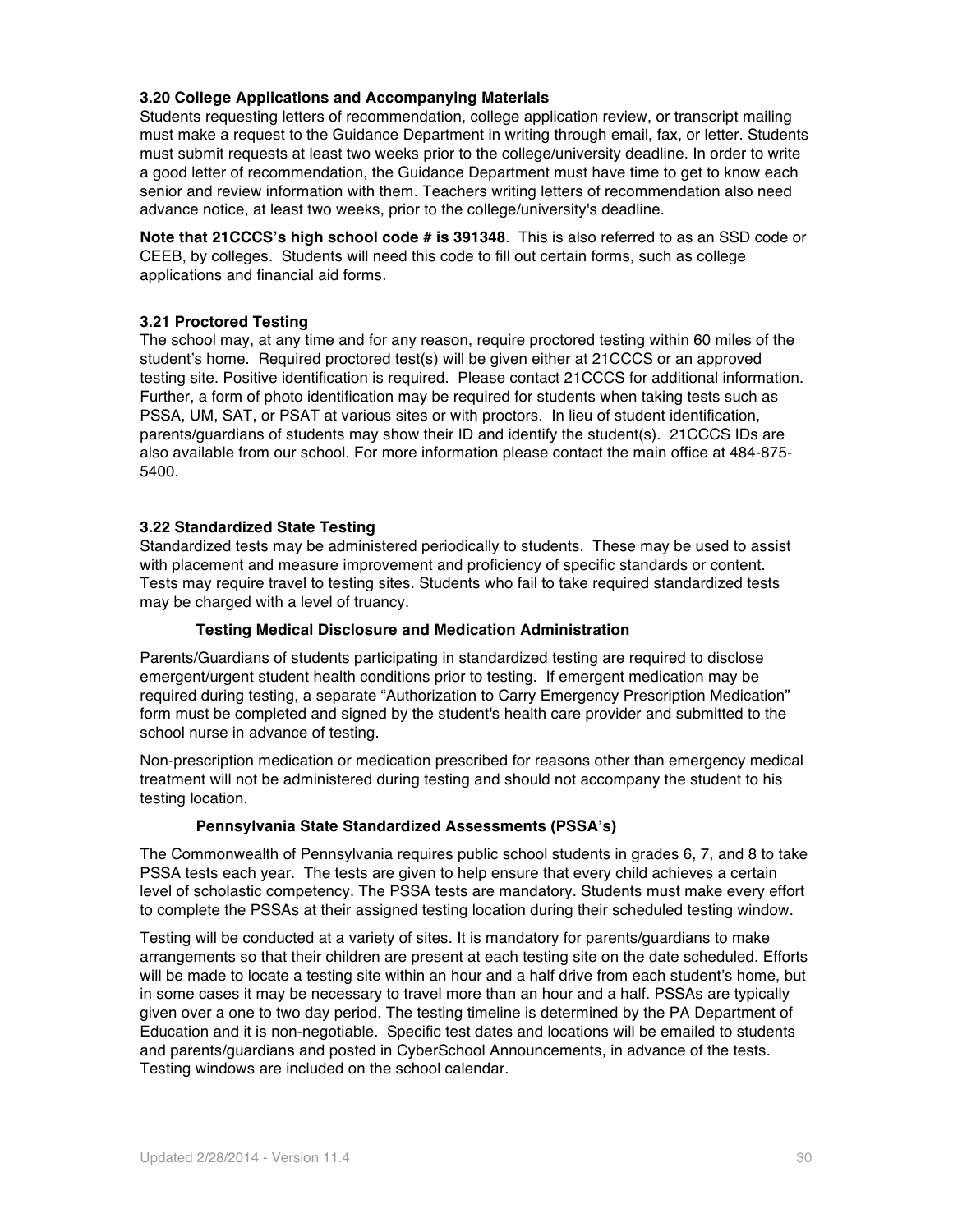#### **Pennsylvania Keystone Exams**

The Keystone Exams are given at the end of courses and are designed to assess student proficiency. Students are required to take Keystone Exams to demonstrate proficiency in Literature, Algebra I, and Biology. Students must score "Proficient" or "Advanced" on each Keystone Exam. Keystone exam scores will be included on students' high school transcripts. Students who do not demonstrate proficiency in their initial testing will be enrolled in a remedial course and are then required to take the Keystone Exam again. If students are unsuccessful in their second attempt, they will have the opportunity to complete an alternative assessment (30 hour project designed by Pennsylvania Department of Education).

Testing will be conducted at a variety of sites. It is mandatory for parents/guardians to make arrangements so that their children are present at each testing site on the date scheduled. Efforts will be made to locate a testing site within an hour and a half drive from each student's home, but in some cases it may be necessary to travel more than an hour and a half. Keystones are typically given over a one to two day period. The testing timeline is determined by the PA Department of Education and it is non-negotiable. Specific test dates and locations will be emailed to students and parents/guardians and posted in CyberSchool Announcements, in advance of the tests. Testing windows are included on the school calendar.

#### **PSAT/SAT/ACT Tests**

PSAT tests are usually taken in a student's sophomore and/or junior year. The PSAT should be thought of as a practice test for the SAT. Students should have completed a geometry course to score well on the math section of the test. Merit Scholarships are possible only at the junior level. The PSATs are administered by 21CCCS; sign-up information is posted in CyberSchool Announcements. SATs are not currently administered by 21CCCS; students need to sign up independently with their home school district for the SATs. Students should register online at www.collegeboard.com to choose a location and time that meets their scheduling needs. 21CCCS students should use CEEB Code 391348.

#### **Advanced Placement (AP) Exams**

Although students may take AP level courses through 21CCCS, AP exams are not currently administered by 21CCCS. Students must make arrangements to take AP exams through their home school district. For information on AP exams, visit www.collegeboard.com

#### **3.23 Classroom Diagnostic Tools (CDT)**

The CDT is a benchmark tool that teachers at 21CCCS utilize, which allows students to demonstrate their learning in the subjects of math, English and science, throughout the course of the school year. These assessments are given three times a year and they are mandatory. The results from these assessments are used to best individualize and supplement student learning, in an effort to guide and accommodate student success. These are administered through the students' learning coaches in an online format, along with instructions to help students perform to the best of their ability. For more information, students should speak with their learning coach.

#### **3.24 Summer School**

21CCCS may offer a limited number of summer school courses as an opportunity for advancement of original or make-up credit. Students may also take summer courses with third party vendors, such as Aventa. Please consult with the Guidance Department for course recommendations and pre-approval. Summer school costs are the responsibility of the student. Transcripts containing final grades must be received by the Guidance Department no later than August 14, 2015 to be accepted. Contact your guidance counselor for more information about summer school.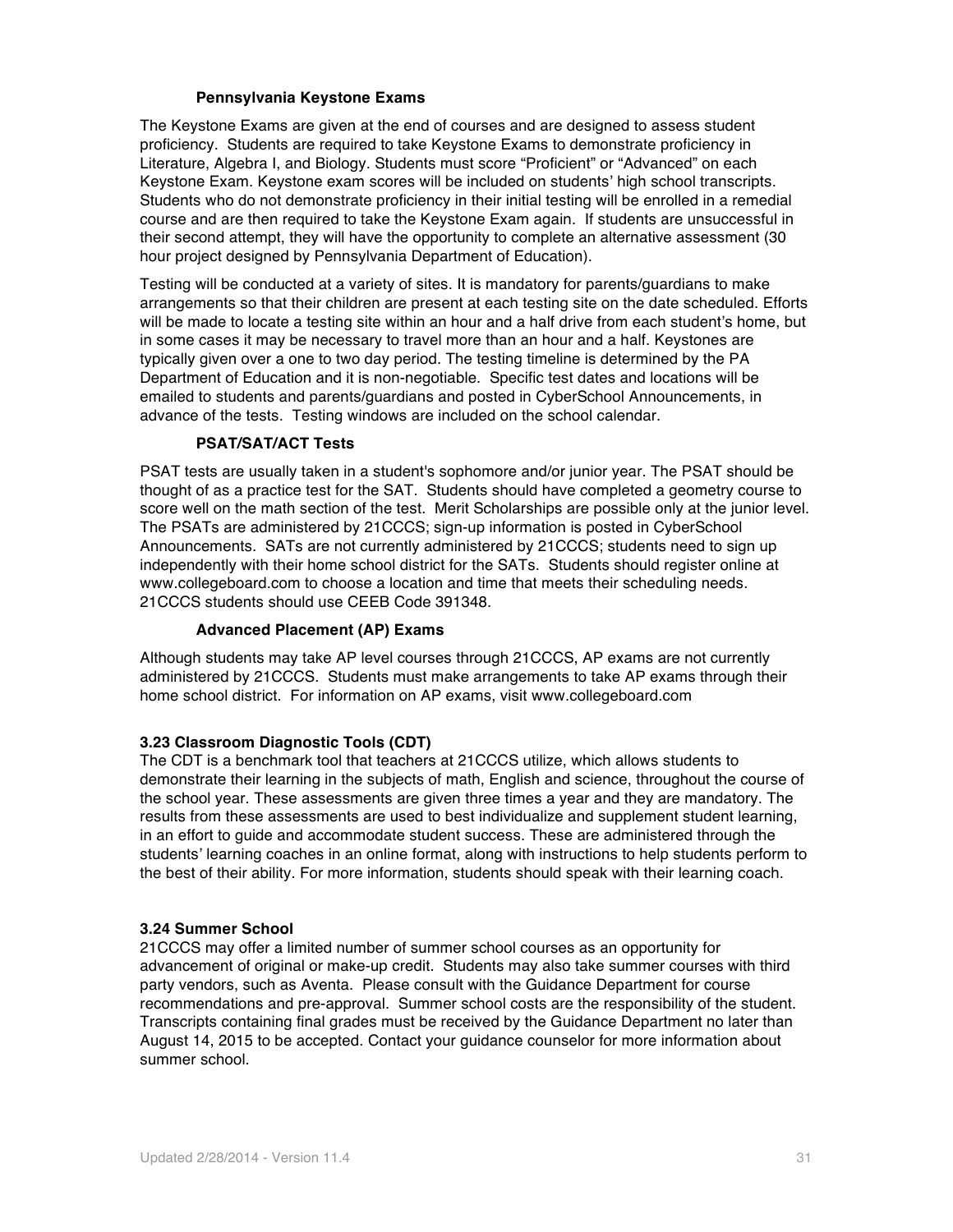#### **3.25 Transfer Credits**

Transfer credits are considered and evaluated from each individual school a student has attended. Separate official transcripts from each school attended must be in the student's file to ensure proper grade level, course selection, and ability placement.

21CCCS uses a quarter system for credits. Therefore, transferred credits from other schools are adjusted as follows:

- Credit below .25 is adjusted to .25 credits
- Credit between .26 & .49 is adjusted to .50 credits
- Credit between .51 & .74 is adjusted to .75 credits
- Credit between .76 & .99 is adjusted to 1.0 credit

Credit for home-schooled students will be given based on appropriately supplied documentation provided to 21CCCS prior to enrollment. This documentation should include home-school evaluations as well as course descriptions. This information must be supplied prior to the start of classes.

When the content of a transferred course is questioned, the parent/guardian should make further course details available or provide the phone number/contact for the previously attended school for clarification. Credit may be given for a course as an elective if it does not meet 21CCCS course requirements.

Consumer Science courses amounting to at least .5 credits may be accepted for the Careers course. Sociology and Psychology may be accepted as a Social Studies or Elective credit, but not as Arts & Humanities credit. Religious courses will only be accepted as elective courses/credits.

When transfer students have completed at least half of their class at their previous school, incoming grades will not be averaged. Students will instead have two separate grades listed on their transcripts, half from their previous school and half from 21CCCS.

#### **3.26 Working Papers**

Working papers are needed for after school and summer jobs. They are issued by the student's home school district, not 21CCCS. The hours during which and the conditions under which minor children may be employed are contained in the Pennsylvania Child Labor Law, Act of 1915, P.L. 286, No. 177 and amendments.

Students who fall behind in any of their classes or have a "C" average or below, are strongly advised to complete all courses successfully in order to move to the next grade, rather than work outside of school. Students who work must adjust their work schedule to meet class requirements.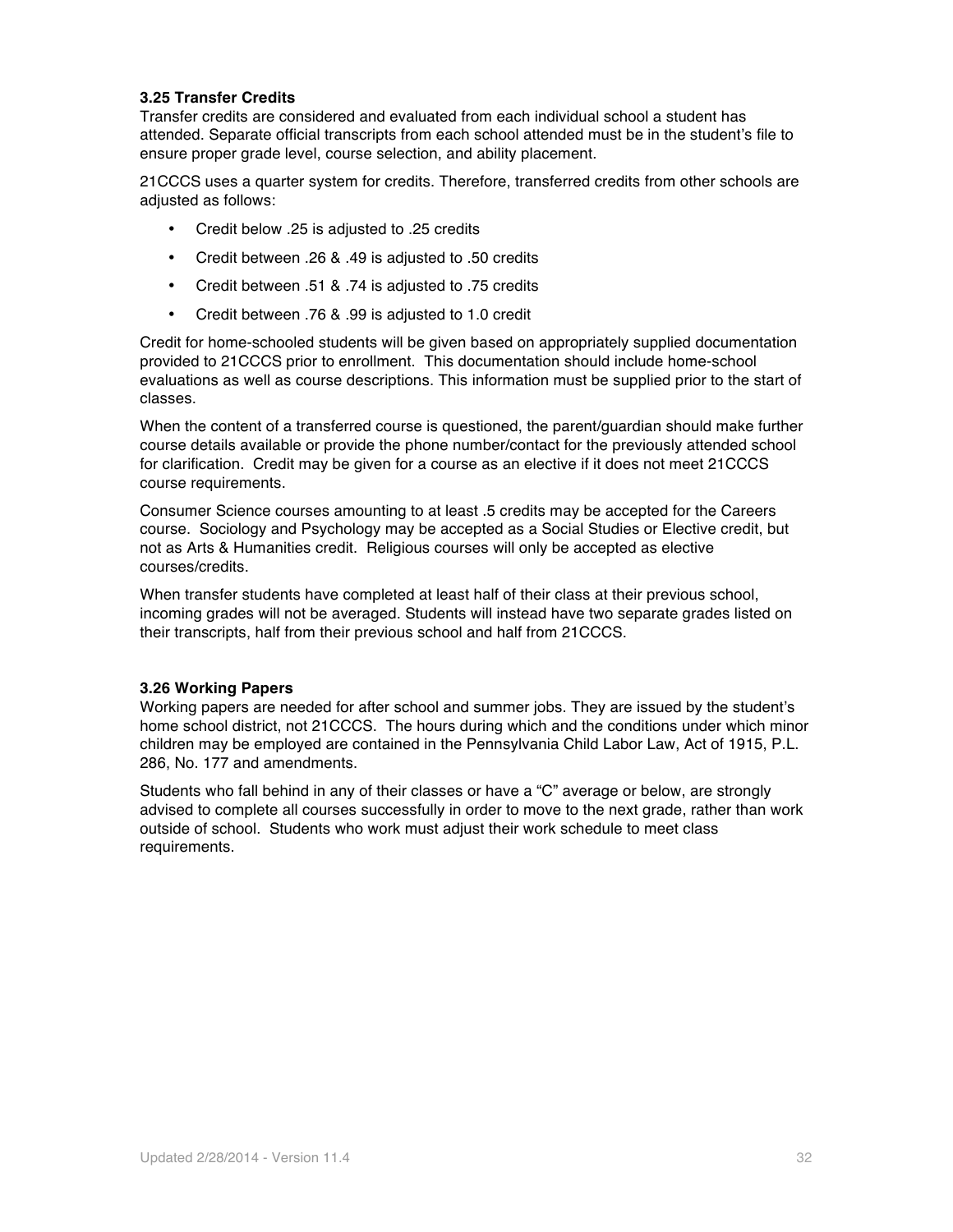#### **3.27 Field Trips**

21CCCS believes that social interaction is part of a well-rounded school experience. With that in mind, students are encouraged to attend as many field trips as possible. Completing an RSVP request by the date indicated by field trip advisers ensures that 21CCCS has a sufficient amount of supplies, necessary event space, and 21CCCS staff member participation.

If a parent/guardian does not RSVP by the given deadline, space availability cannot be guaranteed.

#### **Acceptable Behavior on Field Trips and School Events**

- Student participation at school events requires written parental/guardian consent.
- Each student under the age of 18 must be accompanied by a parent/guardian or designated chaperone of at least 18 years of age, who has been deemed appropriate by the student's parent or legal guardian.
- In order to ensure the safety of students and comply with Pennsylvania child abuse laws, students must remain under the supervision of only their parent, guardian, or a 21CCCS teacher.
- Students over the age of 18 may attend a school event without a parent/guardian or chaperone, but must sign and turn in a permission slip/waiver to do so.
- Students should dress appropriately for the climate and venue of the field trip. In addition, students may be requested to wear a 21CCCS provided T-shirt for safety and accountability purposes.
- Additional rules of acceptable conduct will be determined and communicated by school administration prior to events. Students must agree in writing before participating in the event (through the permission slip).
- Failure to comply with established rules may result in students being asked to leave the event. Depending upon the magnitude of the infraction at the event, students may be subject to additional disciplinary action.
- If a student requires medication, the parent/guardian or designated chaperone must carry and administer it.
- Children under the age of 10 are not permitted to attend school-sponsored field trips without prior permission from administration.

21CCCS reserves the right to refuse permission to attend one or more field trips if a student is not reasonably up to date on his/her schoolwork.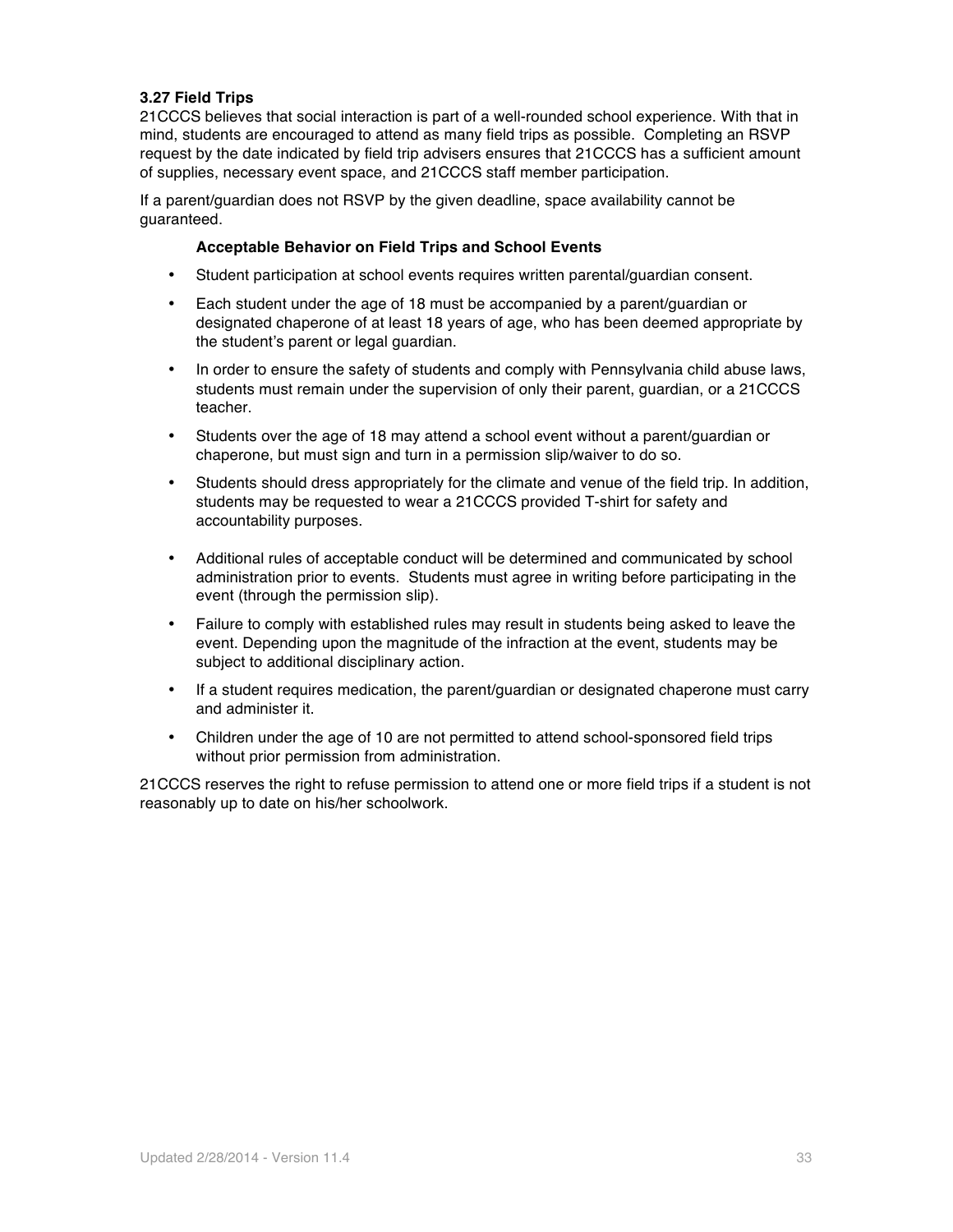#### **SECTION 4. COMMUNICATION & EQUIPMENT**

#### **4.1 Communication**

#### (Related Policy # 207)

Communication between the student, parent/guardian, and school is extremely important. As a cyber school, the primary methods of communication are email and electronic conferences, which are both accessed through FirstClass Mail.

#### **Student Expectations:**

- Students are required to check their email and conferences, and to reply to emails from school personnel, on a daily basis. Failure to reply to an email from school personnel within 3 school days from the date sent may warrant an unexcused absence.
- Students are expected to use proper English and grammar in their email communications with school staff. This means emails must:
	- o Clearly communicate necessary information.
	- o Avoid use of slang, texting, or other shorthand.

#### **Parent/Guardian Expectations:**

Parents/guardians are also supplied with email accounts through our FirstClass Mail system. In the 21CCCS environment, an email from a parent/guardian (from within the 21CCCS email system) is equivalent to receiving a letter with the parent's/guardian's signature.

- Parents/Guardians must check this email account at least weekly, and respond to messages when necessary.
- Parents/Guardians must not share passwords with their children.
- If a parent/guardian has been contacted three times by email or phone, and does not respond to the third attempt within 10 days, the parent/guardian and the local school district may be contacted by registered mail. If no response is received within 10 days of mailing the letter, the student may be considered withdrawn from the school, and the home school district may be advised of the student's withdrawal. Pennsylvania Special Education regulations will apply to Special Education students.

#### **4.2 School Issued Equipment**

All students are required to use a school-issued Macintosh computer for their schoolwork. School computers are equipped with all hardware and software needed by students. Printers, paper, and replacement black ink cartridges are also supplied. Computers will be supplied under a \$1.00 lease arrangement, allowing the machine to be insured against damage or loss under a family's homeowner's or renter's insurance policy.

Families will be responsible for the costs of repair or replacement of school issued equipment not covered under the manufacturers warranty, including any freight costs incurred. All repairs must be made at a 21CCCS approved facility.

If there are routers or firewalls used on the home's internet access, they must be configured to allow access over the internet to the school computer by school technicians. The school retains the right to electronically inspect and enter school computers and accounts at any time for any reason.

School computers will be outfitted with software to enable school officials to remotely monitor and administer the computer. Blocking software, which restricts access to many (but not all) undesirable sites, tracking software that logs the websites visited, and similar software may be installed. Systems may also be used to limit the use of software on school computers. It is a violation of school rules to circumvent these systems.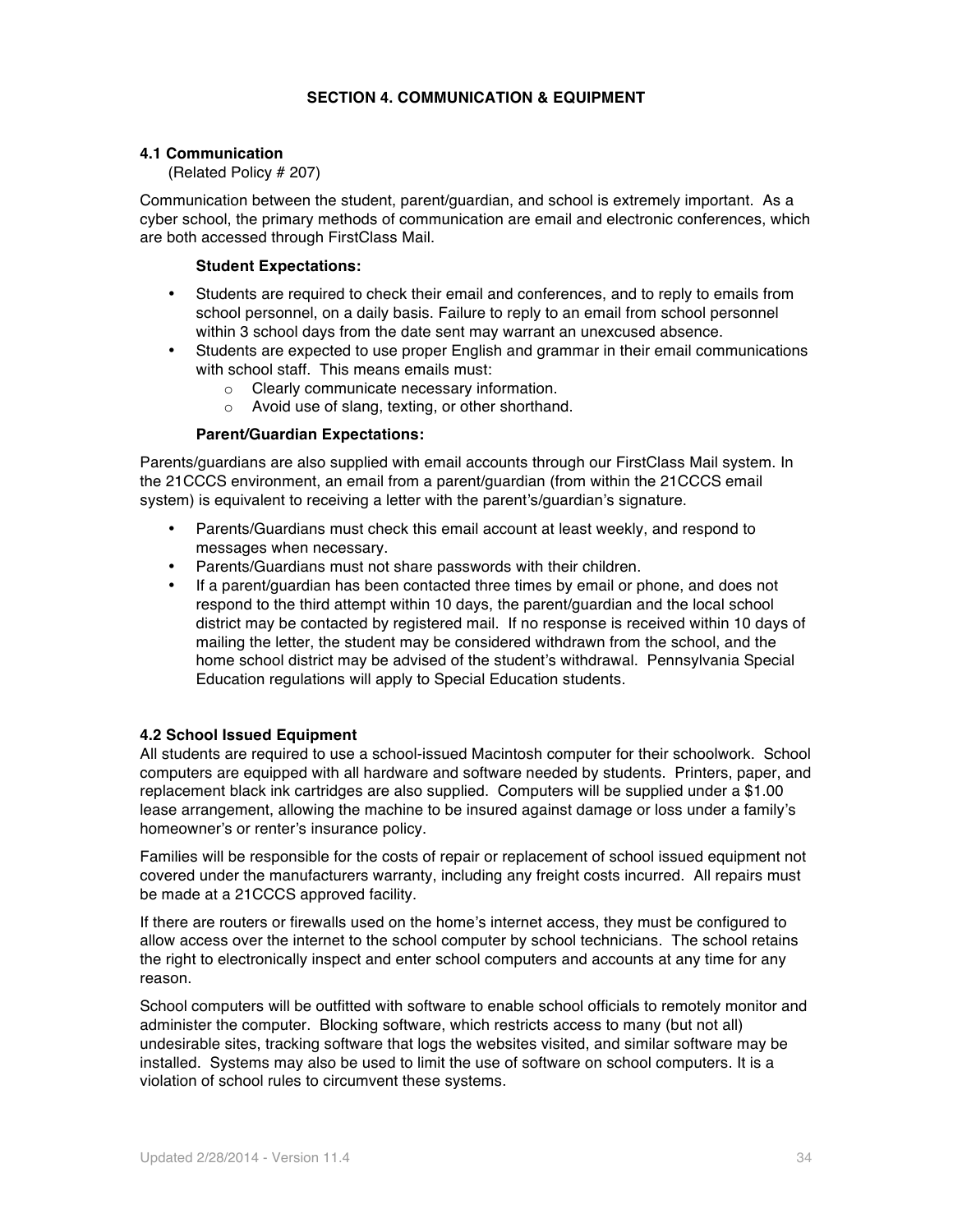#### **4.3 Acceptable Use of School Equipment & Accounts**

(Related Policy # 212)

Students are required to use provided technology and access accounts supplied by the school responsibly. Computers should only be used for non-school related purposes on an incidental basis. 21CCCS will cooperate fully with local, state, or federal officials in any investigation concerning or relating to any illegal activities conducted with school accounts or equipment. This means providing assistance to governing bodies by surrendering electronically obtained information from school-issued computers or student accounts. Disciplinary actions for equipment or account misuse may be taken at any time and will be tailored to meet specific concerns related to the violation. The purpose of this policy is to assist the student in gaining the self-discipline necessary to behave appropriately in both our cyber school environment, and within an electronic network.

The following uses of school-issued computers, internet resources, or accounts are considered unacceptable: (for specific details outlining unacceptable use of equipment, see Policy #212)

- 1. To vandalize, damage, disable, or modify the property, accounts, or files of 21CCCS, another individual, or organization.
- 2. To access the files, folders, accounts, materials or resources of another user, or distribute information enabling others to do so, without the user's permission. This also includes attempts made to access such materials.
- 3. To engage in any illegal act or violate any local, state, or federal statute or law.
- 4. To access, review, upload, download, store, print, post, or distribute:
	- a. Materials that are pornographic, obscene, abusive, profane, lewd, vulgar, rude, inflammatory, threatening, disrespectful, or contain sexually explicit language.
	- b. Materials that use language or images that are inappropriate to the educational setting or are considered damaging or disruptive to the educational process.
	- c. Materials that use language or images that advocate violence or discrimination toward other persons, or that may be perceived to constitute harassment or discrimination.
- 5. To make deliberate attempt(s) to degrade or disrupt, modify, or change equipment, software, or system performance by spreading computer viruses or any other such means.
- 6. To install any unauthorized software onto a school-issued computer or modify any system settings without the prior approval of the Technology Department. This includes running updates without full disclosure and consultation with the Technology Department.
- 7. To attempt to defeat or bypass the school's internet filtering by the use of proxies, https, special ports, software or any other means.
- 8. To violate copyright laws, usage licensing agreements, or otherwise use another person's property without the person's prior approval or proper citation including: the downloading or exchanging of pirated software, copying software or music to or from any school computer, or the plagiarism of works found on the internet.
- 9. To post information about another person or personal contact information about themselves including, but not limited to, addresses (home, work, or school), telephone numbers, identification numbers, account numbers, access codes or passwords, instant message ID's, or websites.
- 10. To knowingly or recklessly post false or defamatory information about a person or organization, to harass another person, or to engage in personal attacks, including prejudicial or discriminatory attacks.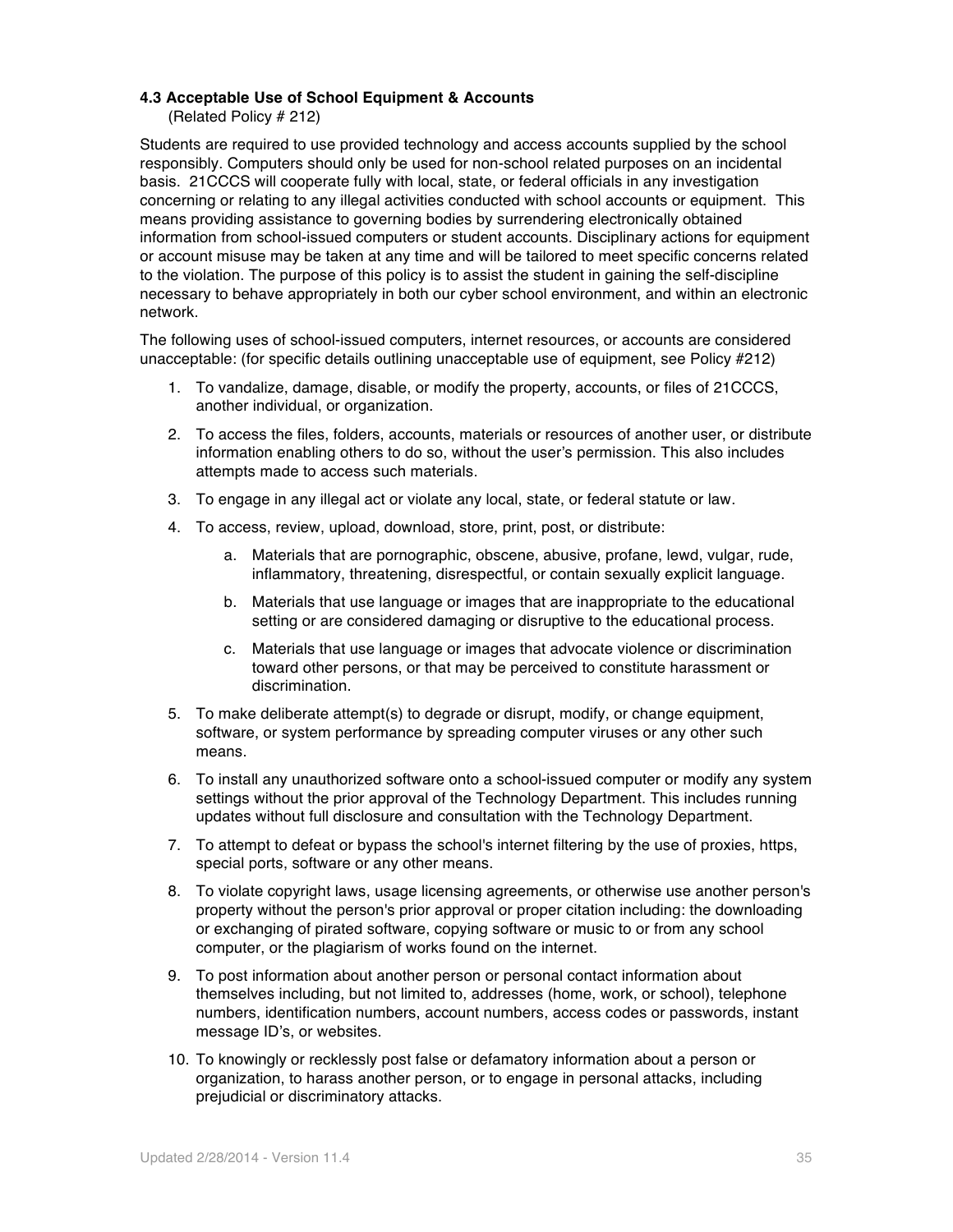- 11. To use the school email system to conduct non-school business, for unauthorized commercial purposes, gambling, or financial gain unrelated to the mission of the school. Users are not permitted to use the system to provide goods or services or for product advertisement purposes.
- 12. To include any information in an email signature that contains anything other than the student's name, email address, and grade.
- 13. To spam or forward inappropriate "junk emails" that are unsolicited, bothersome, or unnecessary.
- 14. To send a significant number of non school-related emails. Email accounts are primarily intended for school-related purposes. Students who send a significant number of nonschool-related emails may have their account restricted.

If a user inadvertently accesses unacceptable materials or internet sites, the user must immediately contact an appropriate school district official, such as the Principal or the Student Support Manager, to disclose the access of said material. This disclosure may later serve as a defense against an allegation that the user had intentionally violated the student code of conduct.

Although 21CCCS takes precautions to protect students from inappropriate sites, ultimately, it is the responsibility of the student and parents/guardians to ensure that the school computer is used only for appropriate school use.

Finally, students who become aware of potential security issues are responsible for reporting them immediately to the Technology Department.

#### **4.4 Electronic Searches School Issued Equipment Search:**

School Officials retain the right to electronically inspect and enter school-issued computers and accounts at any time for any reason, using logging software installed in all computers. The software must remain enabled and the computer must remain accessible at all times.

#### **Parent/Guardian Access:**

Parents/guardians may request passwords to student accounts from school personnel.

#### **Illegal or Prohibited Materials:**

Illegal or prohibited materials discovered during a student search may be used as evidence against a student in a school disciplinary proceeding or legal hearing.

#### **4.5 Assistive Technology**

To request assistive technologies, please contact the Supervisor of Special Education.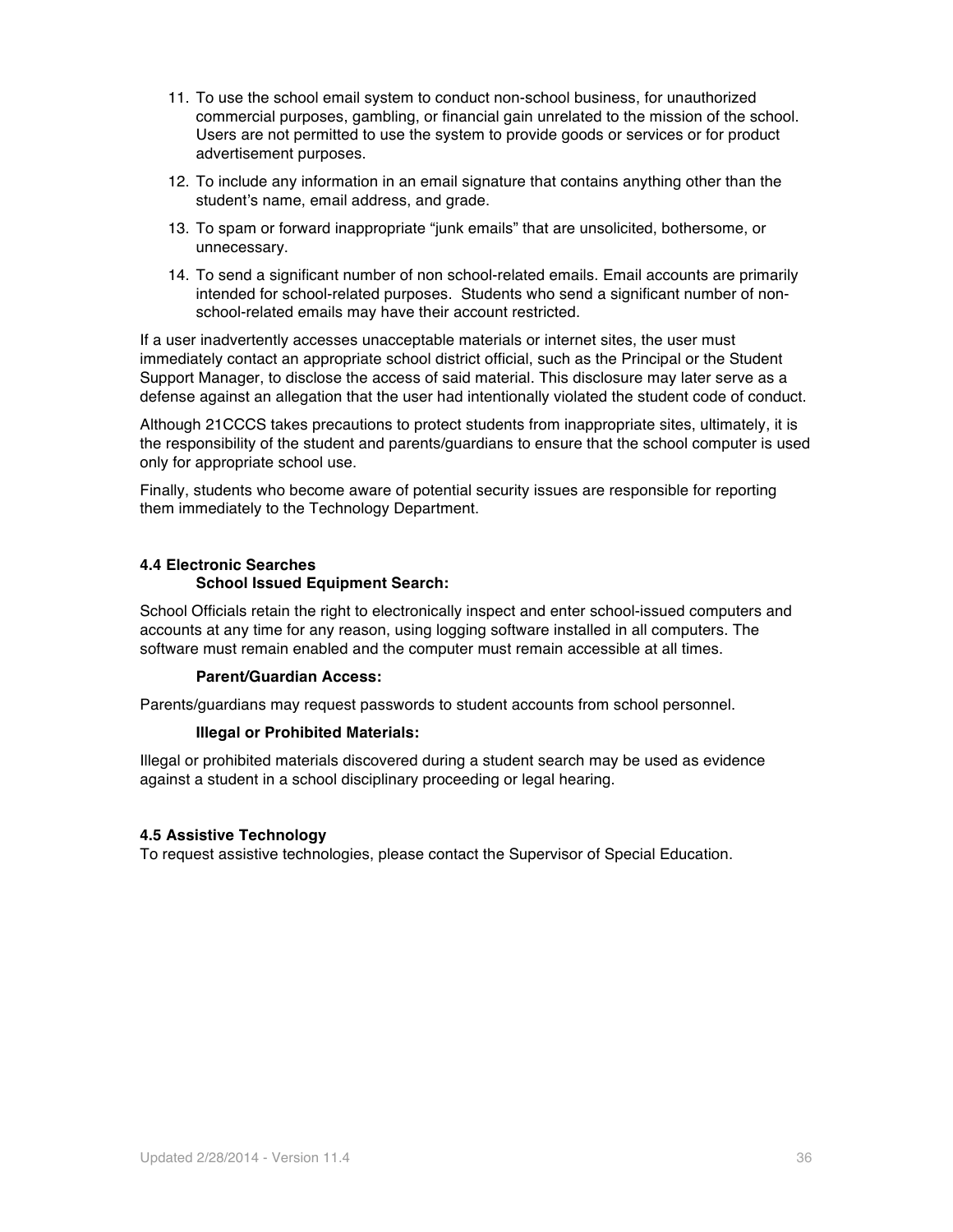#### **4.6 Internet Access and Reimbursement**

(Related Policy #204)

All students are entitled to monthly internet access reimbursement, or provision of a dial-up internet account and analog modem. Reimbursement rates are as follows:

| Type of service                     | <b>Amount reimbursed</b>                                               |
|-------------------------------------|------------------------------------------------------------------------|
| Using a school provided ISP service | Service provided by 21CCCS                                             |
| Using alternate service             | \$75/month per student, not to exceed the cost of<br>the ISP account * |

\* Siblings (in homes with broadband/high-speed internet) will also receive the use of a router upon request so that the internet connection can be shared among computers. 21CCCS will provide no additional phone lines (exceptions are made only for those who have multiple children in one household, who do not have access to broadband. See guidelines below.)

If a student needs a 56K dial-up account, the provider is BeeNet (http://www.bee.net/). The internet account will be paid for in advance by 21CCCS and is continuous from the beginning of the school year until the last day of classes or until a student withdrawal, whichever comes first. Note that BeeNet accounts do not provide unlimited usage, and should be used only to complete schoolwork.

Families are responsible for making sure that dialup numbers are local calls; 21CCCS is not responsible for toll charges. If, at any time, the service is not working properly, please contact BeeNet at 888-4BeeNet, as they provide technical support for their service. Any student having a computer problem must call for technical support at 484-875-5467.

Families using a high-speed service such as Verizon or Comcast must have the account in their name and address, not 21CCCS. Please call the provider when there is a problem with the connection to troubleshoot. In many cases, service shuts down temporarily for maintenance and only the provider has that information.

If for any reason internet service is not working properly, students have 24 hours to notify the technology department.

The Technology Department will notify the student's instructors of the problem. Students may not use internet problems as an excuse for not attending class if they have not immediately notified the Technology Department of the problem.

21CCCS does not reimburse for internet service over the summer months (unless the student receives Special Education Extended School Year services), or for service outside of Pennsylvania. To see what constitutes as summer months, please see the 21CCCS Academic Calendar. Internet service will be reimbursed only for the time that school is in session.

#### **Reimbursement Collection Procedures for Internet Service**

- 1. The student must be enrolled with 21CCCS (an "enrolled student") for the period in which reimbursement is being requested and must be an actively participating student.
- 2. The reimbursement period shall be any calendar month, or prorated portion thereof, in which the student has been an enrolled student during the regular school year.
- 3. The amount of each reimbursement for each calendar month of service shall be calculated in accordance with rules established by 21CCCS.
- 4. Reimbursement requests ("Requests") must be submitted to 21CCCS on a monthly basis, by postal mail.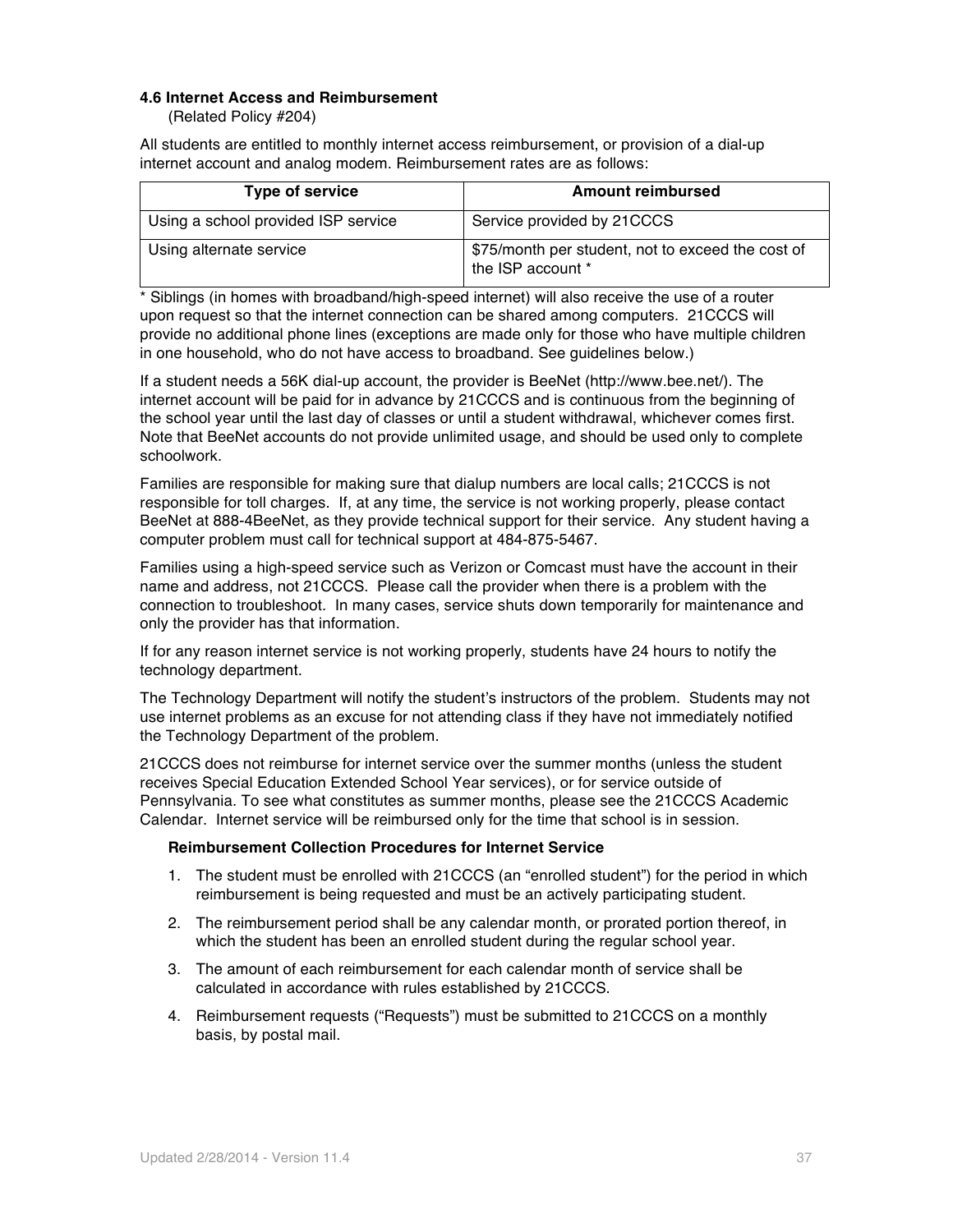- 5. After receiving the monthly invoice, immediately submit to 21CCCS a copy of that invoice, along with a completed and signed "Reimbursement Request" form. If the invoice covers portions of two months, submit copies of two invoices with the first request of the year showing service for the entire calendar month. After the first month, families need only submit one invoice with each reimbursement request. 21CCCS will then compile the information submitted in a manner that will allow the calculation of reimbursements on a calendar month basis.
- 6. Reimbursements will be calculated and disbursed on a calendar month basis.
- 7. Reimbursement will be made to the name and address that appear on the invoice submitted. Exceptions to this procedure will require the written authorization of the Student Support Manager.
- 8. 21CCCS expects to send reimbursement checks to students on a monthly basis, no later than 60 days after the end of each calendar month of related service.
- 9. Each request must be made in writing to:

21st Century Cyber Charter School Attn: Internet Reimbursement 126 Wallace Ave. Downingtown, PA 19335

#### **Reimbursement Collection Procedures for Additional Phone Lines**

For siblings in the same household who attend 21CCCS, broadband (cable, FIOS, or DSL) is the recommended and accepted form of internet connectivity. However, if the household exists in an area where broadband is not available, 21CCCS will reimburse for an additional phone line for each additional child. When submitting a request for phone line coverage, a "Request for Phone Line Application" form must be submitted. The following reimbursement guidelines will apply:

- 1. Reimbursement requests shall be made on a monthly basis with copies of each phone bill attached to the request.
- 2. The reimbursement period shall be any calendar month, or prorated portion thereof, in which the student has been an enrolled student during the regular school year.
- 3. The amount of each reimbursement for each calendar month of service shall include the cost of the basic line only. Each phone bill should not have additional charges, such as long-distance fees or any additional service fees, etc. Each phone line is to be designated for school use only and to be used for modem connection only.
- 4. Reimbursement requests ("Requests") for each calendar month of service must include a completed, signed reimbursement request form (as provided by 21CCCS), and shall include copies of invoice pages, which show the name and address that the invoice was mailed to and charges for the telephone service. This shall be sent via postal mail.
- 5. Each request must contain all documentation relating to the period of service for which reimbursement is being requested. Example: If reimbursement is being requested for the service month of November, and the invoices from the provider are for periods of service from the 15th of one month to the 14th of the next month, then copies of invoices for October and November will be required to support the November Request.
- 6. The request for the final academic month of June must be received by June 30, 2015. No payments will be issued for requests received after June 30, 2015.
- 7. Each Request shall be made in writing via postal mail to:

21st Century Cyber Charter School Attn: Internet Reimbursement 126 Wallace Ave. Downingtown, PA 19335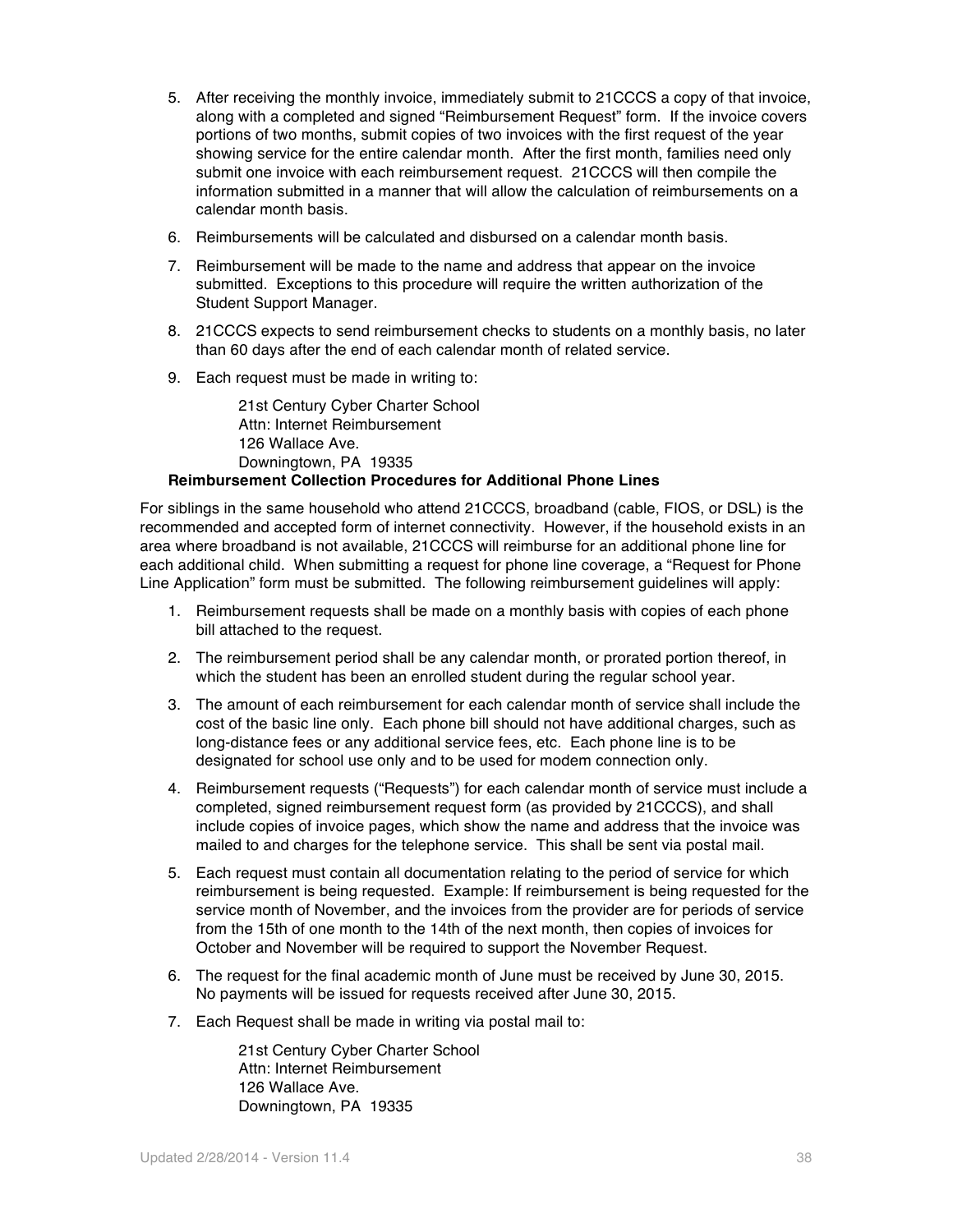#### **4.7 Equipment and Material Returns**

Within one week of the date of withdrawal from 21CCCS, the parent/guardian will return the school issued computer, printer and other hardware, textbooks, CDs, and any other materials issued to the student, to 21CCCS. Original packaging and all accompanying documentation and accessories must be returned as well. Families will be billed for damaged and/or missing items. Students may be denied participation in the graduation ceremony, and returning students may not be accepted for re-enrollment, if they have not returned all school equipment and materials.

Students returning to 21CCCS for the following school year may keep their computer and printer over the summer unless return is requested.

#### **4.8 Unpaid Bills**

A diploma cannot be awarded until all outstanding financial obligations due to the school are paid in full. Undergraduates will not be accepted for re-enrollment until all monies due to the school are paid in full. A fee of \$40 will be assessed for each check returned by the bank for insufficient funds

#### **SECTION 5. FORMS & ATTACHMENTS**

**2014-15 School Year Calendar Internet Reimbursement Form**

**Acceptance of Student Handbook Form**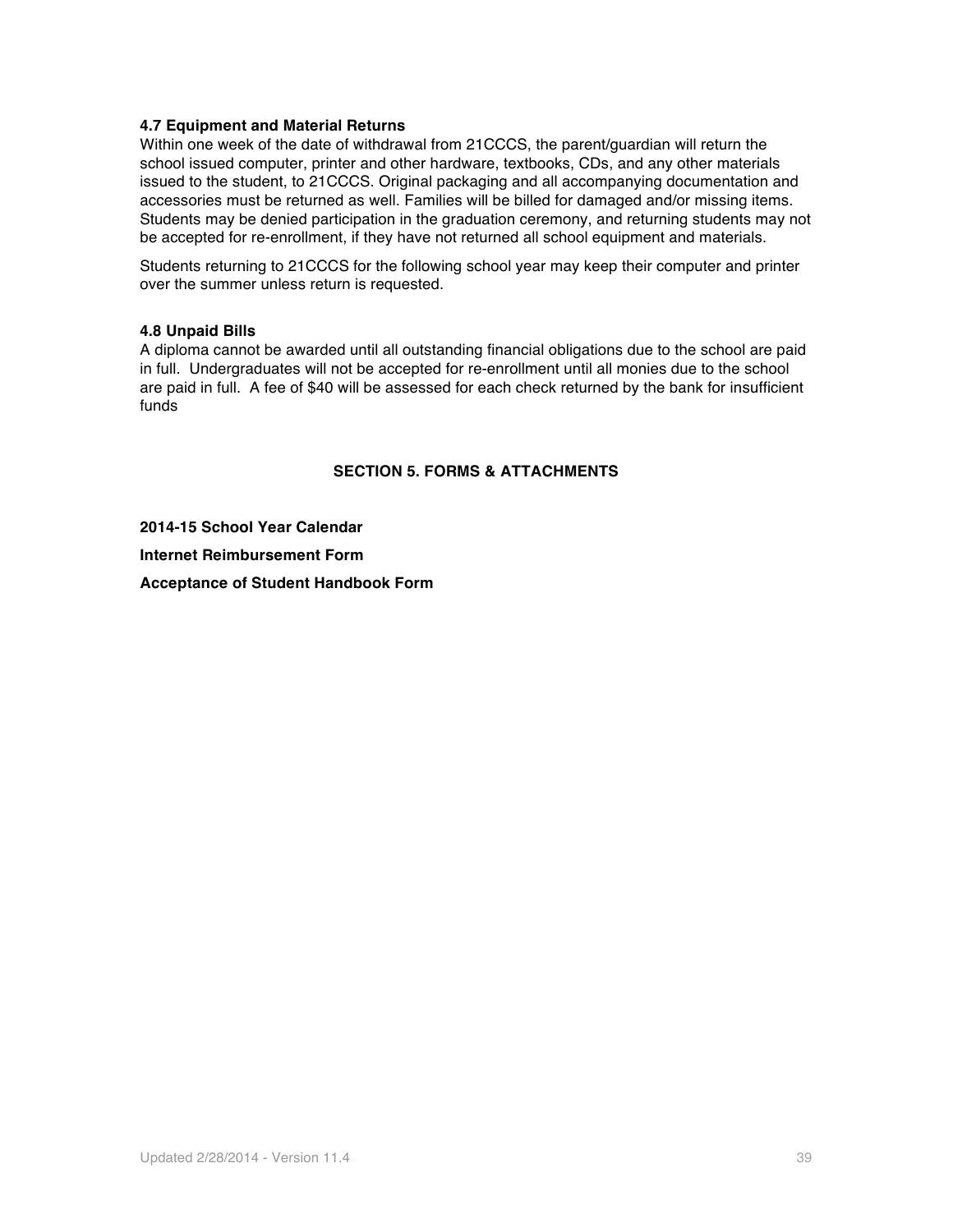#### **INTERNET REIMBURSEMENT FORM**

#### **2014-15**

|               | Name on Invoice: Name of Invoice and Invoice of Invoice and Invoice and Invoice and Invoice and Invoice and Invoice                                                                                     |                                                                                            |
|---------------|---------------------------------------------------------------------------------------------------------------------------------------------------------------------------------------------------------|--------------------------------------------------------------------------------------------|
| ISP invoice.) |                                                                                                                                                                                                         | (This person will receive the reimbursement amount and must match the name on the attached |
|               |                                                                                                                                                                                                         |                                                                                            |
|               |                                                                                                                                                                                                         |                                                                                            |
|               |                                                                                                                                                                                                         |                                                                                            |
|               |                                                                                                                                                                                                         | Home Phone #: __________________________ Month Requesting Reimbursement: ________          |
| $\bullet$     | Internet Reimbursement Policy.                                                                                                                                                                          | Please verify that the appropriate invoices are attached based on the guidelines in the    |
| $\bullet$     | outlined in the Internet Reimbursement Policy.                                                                                                                                                          | Reimbursement requests will be declined if requests are made past the deadline, or as      |
| $\bullet$     | Reimbursement will be made to the name and address that appear on the invoice<br>submitted. Exceptions to this procedure will require written authorization from the<br>21CCCS Student Support Manager. |                                                                                            |
| $\bullet$     | No reimbursements may be made after June 30, 2015.                                                                                                                                                      |                                                                                            |
| $\bullet$     | for internet service over the summer months.                                                                                                                                                            | Reimbursement will only be made during the school year. 21CCCS does not reimburse          |
|               | Send the completed form and attachments to the following address:                                                                                                                                       |                                                                                            |
|               | 21st Century Cyber Charter School<br>Attn: Internet Reimbursement                                                                                                                                       |                                                                                            |

Attn: Internet Reimbursement 126 Wallace Ave. Downingtown, PA 19335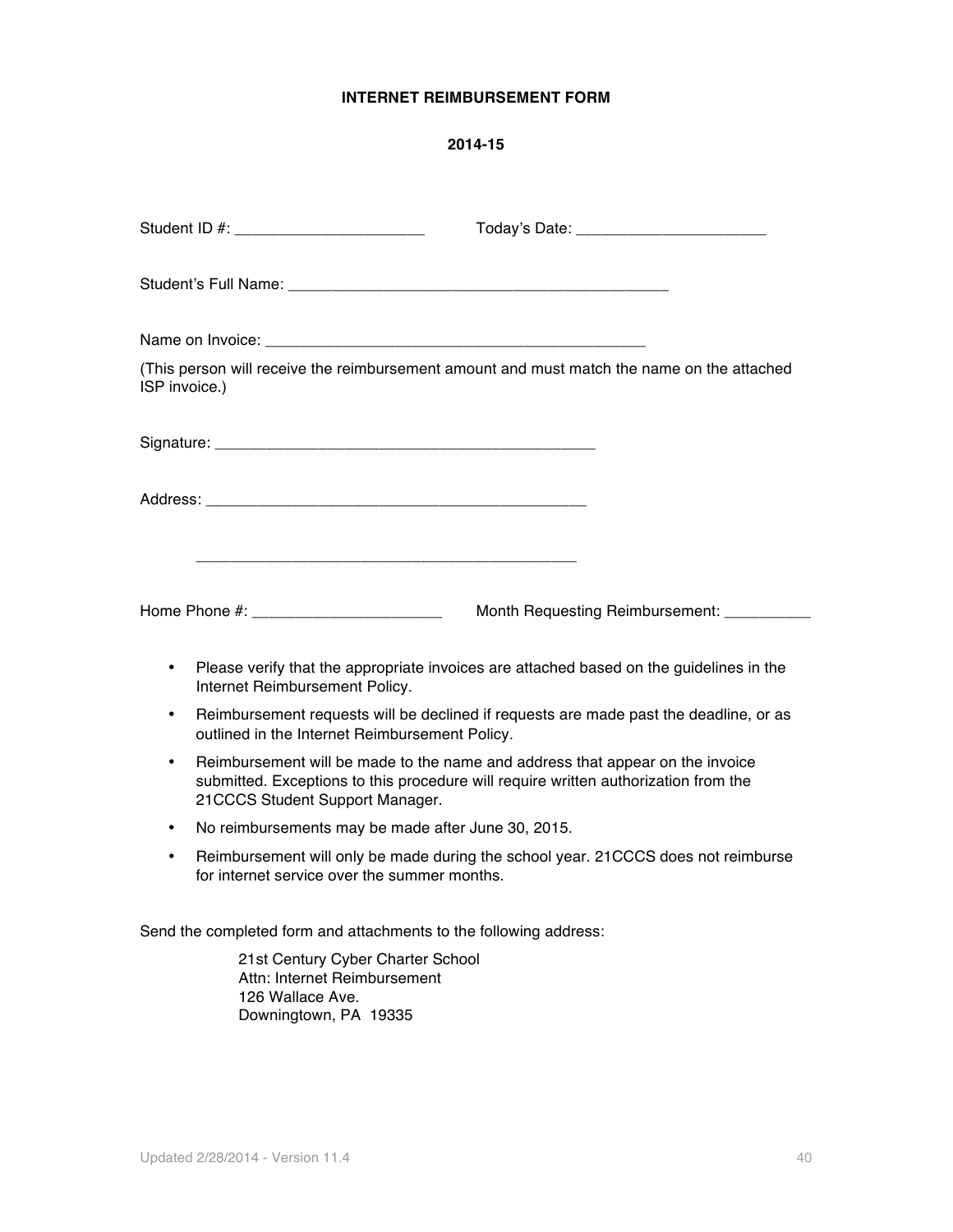#### PAGE INTENTIONALLY LEFT BLANK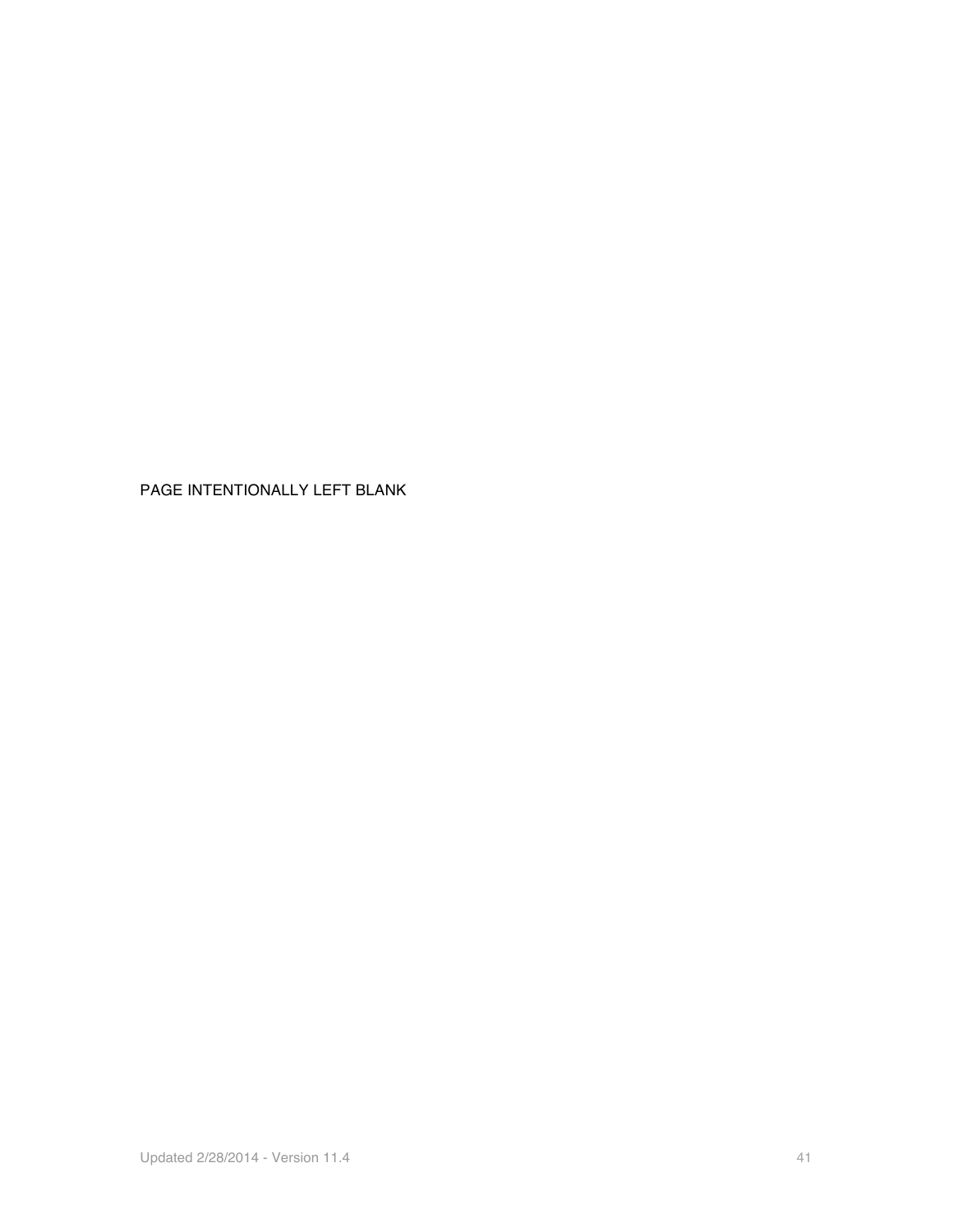#### **ACCEPTANCE OF STUDENT HANDBOOK FORM**

We have read and understand the 2014-15 Student Handbook. We agree to the terms of 21st Century Cyber Charter School and understand that if we do not abide by the handbook requirements, the school will take action as noted in the handbook.

| Parent/Guardian Signature |      | Date |
|---------------------------|------|------|
|                           |      |      |
|                           |      |      |
|                           |      |      |
|                           |      |      |
|                           |      |      |
| <b>Student Signature</b>  | Date |      |
|                           |      |      |
|                           |      |      |
| <b>Student Name:</b>      |      |      |